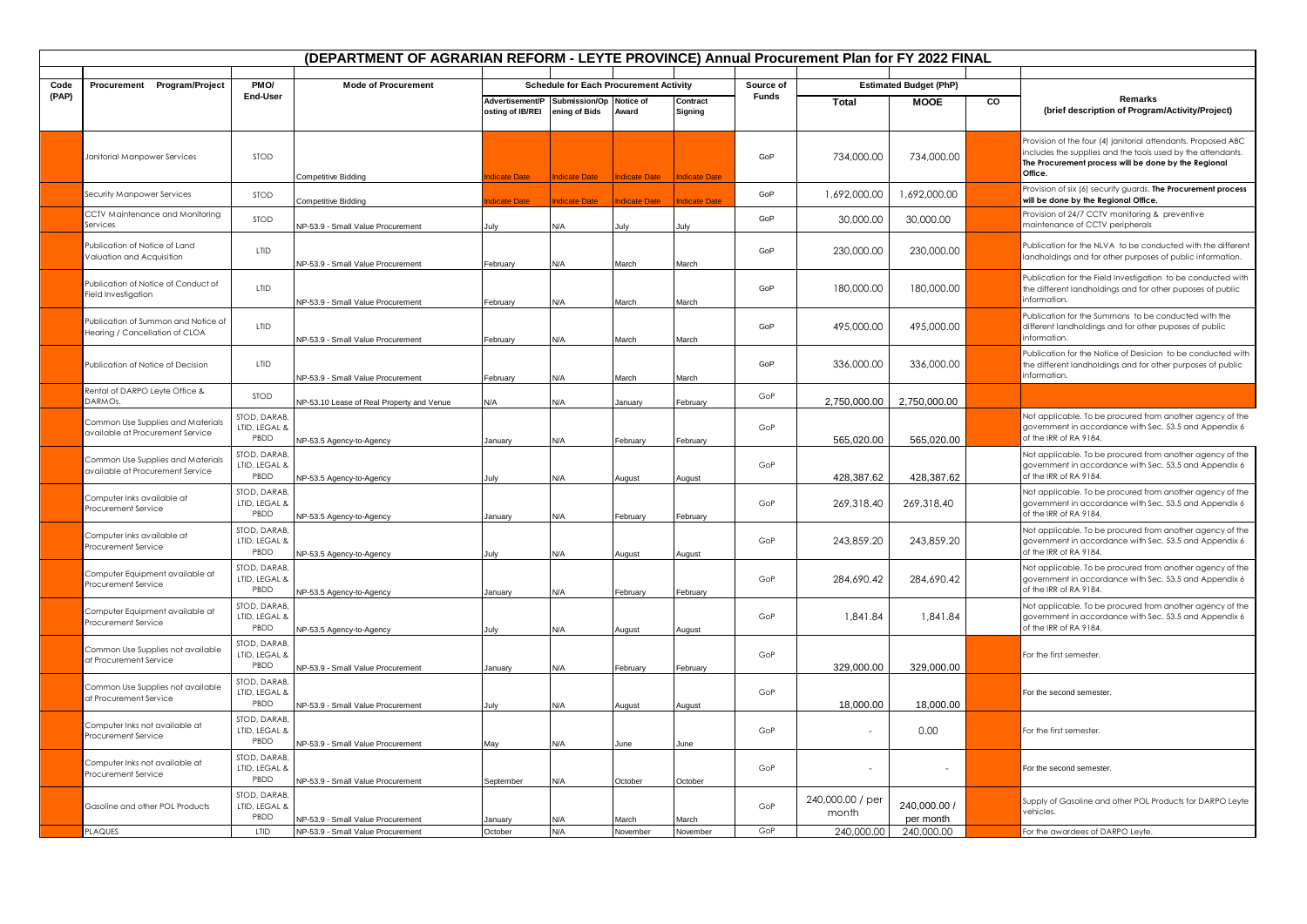| Code  | Procurement Program/Project                                                                                                                                                                                                                                                                                                                                               | PM <sub>O</sub> /                    | <b>Mode of Procurement</b>                                             |                                     | <b>Schedule for Each Procurement Activity</b> |              |                     | Source of |              | <b>Estimated Budget (PhP)</b> |    |                                                                                                                                                       |
|-------|---------------------------------------------------------------------------------------------------------------------------------------------------------------------------------------------------------------------------------------------------------------------------------------------------------------------------------------------------------------------------|--------------------------------------|------------------------------------------------------------------------|-------------------------------------|-----------------------------------------------|--------------|---------------------|-----------|--------------|-------------------------------|----|-------------------------------------------------------------------------------------------------------------------------------------------------------|
| (PAP) |                                                                                                                                                                                                                                                                                                                                                                           | End-User                             |                                                                        | Advertisement/P<br>osting of IB/REI | Submission/Op Notice of<br>ening of Bids      | Award        | Contract<br>Signing | Funds     | Total        | <b>MOOE</b>                   | CO | Remarks<br>(brief description of Program/Activity/Project)                                                                                            |
|       | High Yield Toner (Copy Life: 15,000<br>copies per cartridge) ** with FREE USE<br>PROGRAM of Heavy Duty Digital<br>Multifunction Copier (Copy, Print and<br>Network)- No Service Fee - Free<br>Lifetime Service Guarantee - Free<br>Preventive Maintenance - Free<br>Comprehensive Key-Operator Training<br>Free Spare Parts and Replacement .<br>of machine beyond repair | LTID, ARBDSP.<br><b>LEGAL STOD</b>   | NP-53.9 - Small Value Procurement                                      | January                             | N/A                                           | February     | March               | GoP       | 194,400.00   | 194,400.00                    |    | For the first semester.                                                                                                                               |
|       | High Yield Toner (Copy Life: 15,000<br>copies per cartridge) ** with FREE USE<br>PROGRAM of Heavy Duty Digital<br>Multifunction Copier (Copy, Print and<br>Network) - No Service Fee - Free<br>Lifetime Service Guarantee - Free<br>Preventive Maintenance - Free<br>Comprehensive Key-Operator Training<br>Free Spare Parts and Replacement<br>of machine beyond repair  | LTID, ARBDSP,<br><b>LEGAL STOD</b>   | NP-53.9 - Small Value Procurement                                      | January                             | N/A                                           | February     | March               | GoP       | 194,400.00   | 194,400.00                    |    | For the second semester.                                                                                                                              |
|       | <b>IONER for the Photocopier CANON</b><br>R1024                                                                                                                                                                                                                                                                                                                           | LEGAL                                |                                                                        |                                     |                                               |              |                     | GoP       | 6,000.00     | 6,000.00                      |    |                                                                                                                                                       |
|       | Toner for FUJI XEROX S2520/S3230                                                                                                                                                                                                                                                                                                                                          | LEGAL                                | NP-53.9 - Small Value Procurement<br>NP-53.9 - Small Value Procurement | April<br>April                      | N/A<br>N/A                                    | May<br>May   | May<br>May          | GoP       | 36,000.00    | 36,000.00                     |    |                                                                                                                                                       |
|       | Ink and Master for the RISO Machine                                                                                                                                                                                                                                                                                                                                       | LTID                                 |                                                                        |                                     |                                               |              |                     | GoP       | 66,000.00    | 66,000.00                     |    |                                                                                                                                                       |
|       | (Gestetner)<br>Drawing Tools & Materials                                                                                                                                                                                                                                                                                                                                  | LTID - SURVEY                        | NP-53.9 - Small Value Procurement<br>NP-53.9 - Small Value Procurement | April<br>February                   | N/A<br>N/A                                    | May<br>March | May<br>March        | GoP       | 41,950.00    | 41,950.00                     |    |                                                                                                                                                       |
|       | <b>MYLAR &amp; PLOTTING PAPER</b>                                                                                                                                                                                                                                                                                                                                         | LTID - SURVEY                        | NP-53.9 - Small Value Procurement                                      | February                            | N/A                                           | March        | March               | GoP       | 162,500.00   | 162,500.00                    |    | For the first semester.                                                                                                                               |
|       | <b>MYLAR &amp; PLOTTING PAPER</b>                                                                                                                                                                                                                                                                                                                                         | LTID - SURVEY                        | NP-53.9 - Small Value Procurement                                      | July                                | N/A                                           | August       | August              | GoP       | 162,500.00   | 162,500.00                    |    | For the second semester.                                                                                                                              |
|       | Tires and other accessories                                                                                                                                                                                                                                                                                                                                               | DARPO Leyfe                          | NP-53.9 - Small Value Procurement                                      | May                                 | N/A                                           | June         | June                | GoP       | 320,000.00   | 320,000.00                    |    | Supply and delivery of brand new tires for the vehicles of<br>DARPO Leyte (ncludes the exterior & interior for motorcycles)<br><b>FIRST SEMESTER</b>  |
|       | Tires and other accessories                                                                                                                                                                                                                                                                                                                                               | DARPO Leyfe                          | NP-53.9 - Small Value Procurement                                      | August                              | N/A                                           | November     | November            | GoP       | 320,000.00   | 320,000.00                    |    | Supply and delivery of brand new tires for the vehicles of<br>DARPO Leyte (ncludes the exterior & interior for motorcycles)<br><b>SECOND SEMESTER</b> |
|       | Motor Vehicles Battery                                                                                                                                                                                                                                                                                                                                                    | DARPO Leyte                          | NP-53.9 - Small Value Procurement                                      | August                              | N/A                                           | August       | September           | GoP       | 57,000.00    | 57,000.00                     |    | Supply & delivery of brand new batteries                                                                                                              |
|       | Printing of T - shirts with collar                                                                                                                                                                                                                                                                                                                                        | DARPO Leyte                          | NP-53.9 - Small Value Procurement                                      | April                               | N/A                                           | May          | May                 | GoP       | 165,550.00   | 165,550.00                    |    | Supply & delivery of collared t - shirt with printing for the<br><b>CARP Celebration</b>                                                              |
|       | Printing of Supply Forms                                                                                                                                                                                                                                                                                                                                                  | <b>STOD</b>                          | NP-53.9 - Small Value Procurement                                      | February                            | N/A                                           | March        | March               | GoP       | 10,000.00    | 48,000.00                     |    |                                                                                                                                                       |
|       | Printing of Personnel Forms                                                                                                                                                                                                                                                                                                                                               | <b>STOD</b>                          | NP-53.9 - Small Value Procurement                                      | February                            | N/A                                           | March        | March               | GoP       | 33,500.00    | 33,500.00                     |    |                                                                                                                                                       |
|       | Drinking Water                                                                                                                                                                                                                                                                                                                                                            | STOD, LTID,<br>PBDD, DARAB,<br>LEGAL | NP-53.9 - Small Value Procurement                                      | February                            | N/A                                           | March        | March               | GoP       | 90,000.00    | 90,000.00                     |    | Supply of drinking water.                                                                                                                             |
|       | Water Services                                                                                                                                                                                                                                                                                                                                                            | DARPO Leyfe                          | <b>Direct Contracting</b>                                              | N/A                                 | N/A                                           | January      | January             | GoP       | 66.000.00    | 66,000.00                     |    | DARPO Leyte Water Supply                                                                                                                              |
|       | Electricity Services                                                                                                                                                                                                                                                                                                                                                      | DARPO Leyte                          | <b>Direct Contracting</b>                                              | N/A                                 | N/A                                           | January      | January             | GoP       | 1,500,000.00 | 1,500,000.00                  |    | DARPO Leyte and DARMOs power supply                                                                                                                   |
|       | Felecomminication Services - Landlin<br>& Internet Connections                                                                                                                                                                                                                                                                                                            | DARPO Leyfe                          |                                                                        |                                     |                                               |              |                     | GoP       | 500,000.00   | 500,000.00                    |    | To renew the services of the existing service provider in<br>accordance with GPPB Resolution NO. 019 - 2006 dated                                     |
|       | Postal Stamps                                                                                                                                                                                                                                                                                                                                                             | DARPO Leyfe                          |                                                                        |                                     |                                               |              |                     | GoP       | 145,000.00   | 145,000.00                    |    | Provision of postal stamps to DARAB and STOD.                                                                                                         |
|       | CELLCARDS @300s                                                                                                                                                                                                                                                                                                                                                           | DARPO Leyfe                          | NP-53.9 - Small Value Procurement                                      | February                            | ۷/A                                           | March        | March               | GoP       | 256,320.00   | 256,320.00                    |    | Provision as per memorandum intended for the division<br>nead, section chief & processors. For the first quarter.                                     |
|       | CELLCARDS @300s                                                                                                                                                                                                                                                                                                                                                           | DARPO Leyfe                          | NP-53.9 - Small Value Procurement                                      | March                               | N/A                                           | April        | May                 | GoP       | 256,320.00   | 256,320.00                    |    | Provision as per memorandum intended for the division<br>head, section chief & processors. For the second quarter.                                    |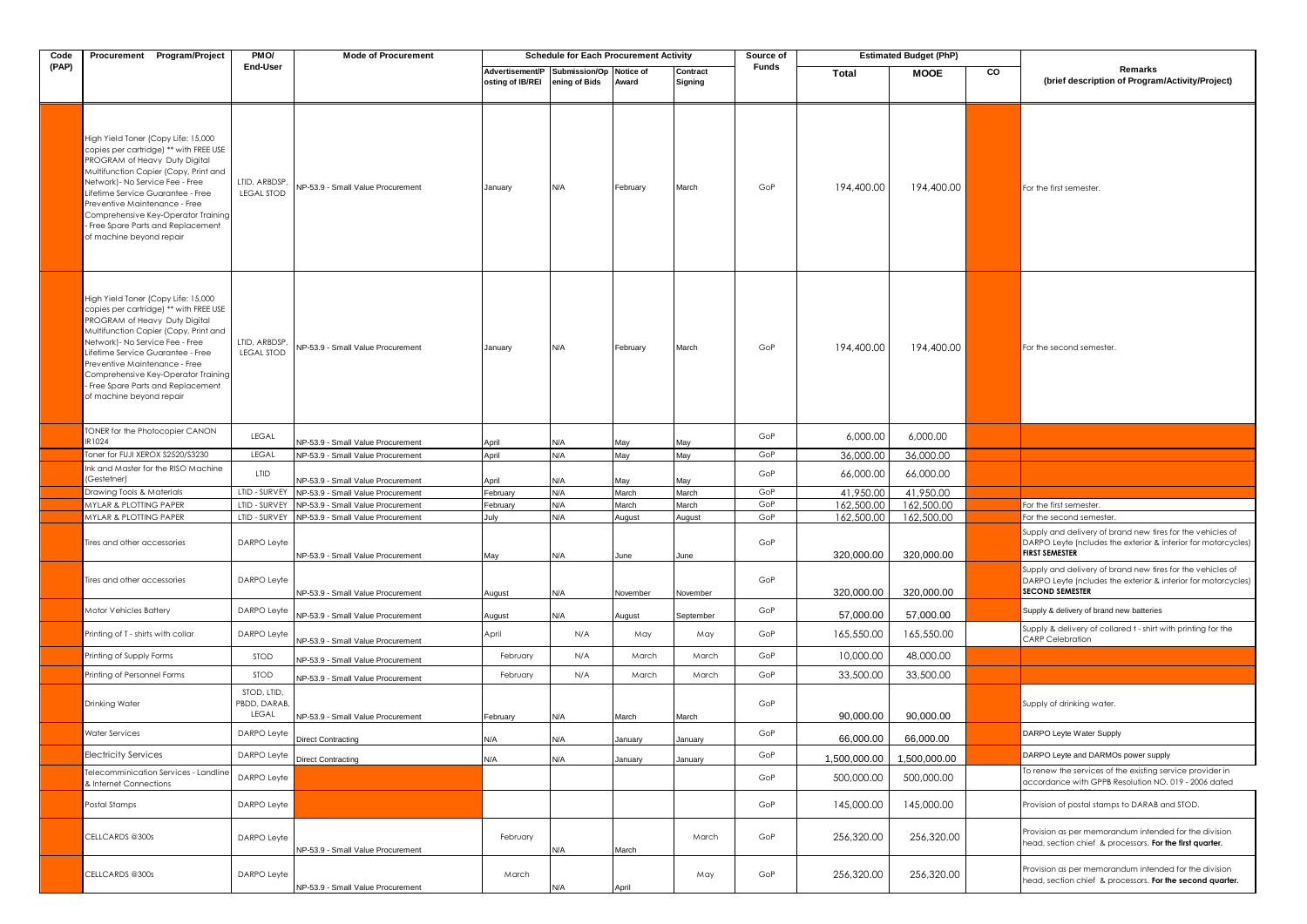| Code  | Procurement Program/Project                                                                                                     | PM <sub>O</sub> / | <b>Mode of Procurement</b>        |                                     | <b>Schedule for Each Procurement Activity</b> |                       |                       | Source of |            | <b>Estimated Budget (PhP)</b> |    |                                                                                                                                           |
|-------|---------------------------------------------------------------------------------------------------------------------------------|-------------------|-----------------------------------|-------------------------------------|-----------------------------------------------|-----------------------|-----------------------|-----------|------------|-------------------------------|----|-------------------------------------------------------------------------------------------------------------------------------------------|
| (PAP) |                                                                                                                                 | End-User          |                                   | Advertisement/P<br>osting of IB/REI | Submission/Op Notice of<br>ening of Bids      | Award                 | Contract<br>Signing   | Funds     | Total      | <b>MOOE</b>                   | CO | Remarks<br>(brief description of Program/Activity/Project)                                                                                |
|       | CELLCARDS @300s                                                                                                                 | DARPO Leyte       | NP-53.9 - Small Value Procurement | May                                 | N/A                                           | June                  | July                  | GoP       | 256,320.00 | 256,320.00                    |    | Provision as per memorandum intended for the division<br>head, section chief & processors. For the third quarter.                         |
|       | CELLCARDS @300s                                                                                                                 | DARPO Leyfe       | NP-53.9 - Small Value Procurement | July                                | N/A                                           | August                | September             | GoP       | 256,320.00 | 256,320.00                    |    | Provision as per memorandum intended for the division<br>head, section chief & processors. For the fourth quarter.                        |
|       | Motor Vehicle Aircon                                                                                                            | DARPO Leyte       | NP-53.9 - Small Value Procurement | August                              | N/A                                           | September             | September             | GoP       | 80,000.00  | 80,000.00                     |    | Periodic general cleaning of motor vehicle aircon                                                                                         |
|       | Motor Vehicles                                                                                                                  | DARPO Leyte       | NP-53.9 - Small Value Procurement | August                              | N/A                                           | September             | September             | GoP       | 250,000.00 | 250,000.00                    |    | Preventive maintenance for DARPO Leyte vehicles. It<br>includes the change oil.                                                           |
|       | Repair of Service Vehicles                                                                                                      | DARPO Leyte       | NP-53.9 - Small Value Procurement | January -<br>December               | ۷A/                                           | January -<br>December | January -<br>December | GoP       | 800,000.00 | 800,000.00                    |    | Repair of Service Vehicles of DARPO Leyte and replacement<br>of spareparts,                                                               |
|       | Repair of Computer Equipment &<br>Accessories                                                                                   | DARPO Leyfe       | NP-53.9 - Small Value Procurement | January -<br>December               | N/A                                           | January -<br>December | January -<br>December | GoP       | 80,000.00  | 80,000.00                     |    |                                                                                                                                           |
|       | Repair and procurement of<br>Hardware/Construction Materials for<br>DAR Municipal Offices and other<br>divisions of DARPO Leyte | DARPO Leyfe       | NP-53.9 - Small Value Procurement | August                              | N/A                                           | September             | September             | GoP       | 300,000,00 | 300,000.00                    |    | Repair and provision of hardware or construction materials<br>for DARMOs and other divisions of DARPO Leyte for the<br>necessary repairs. |
|       | Repair and replacement of parts of<br>computer printer                                                                          | DARPO Leyte       | NP-53.9 - Small Value Procurement | August                              | N/A                                           | September             | September             | GoP       | 50,000.00  | 50,000.00                     |    |                                                                                                                                           |
|       | Repaint of Service Vehicle and other<br>necessary repairs                                                                       | DARPO Leyte       | NP-53.9 - Small Value Procurement | August                              | ۷A/                                           | September             | September             | GoP       | 140,000.00 | 140,000.00                    |    | Repainting and other necessary repair for the Service<br>Vehicle                                                                          |
|       | Replacement and repair of defective<br>parts of motor vehicles                                                                  | DARPO Leyte       | NP-53.9 - Small Value Procurement | August                              | N/A                                           | September             | September             | GoP       | 100,000.00 | 100,000.00                    |    | Delivery and supply of parts for the service vehicles and<br>installation                                                                 |
|       | Joint PARCCOM-PTFPL Deliberation<br>Conference                                                                                  | LTSP-Non LAD      | NP-53.9 - Small Value Procurement | April                               | N/A                                           | May                   | June                  | GoP       | 30,030.00  | 30,030.00                     |    |                                                                                                                                           |
|       | Joint PARCCOM-PTFPL Deliberation<br>Conference                                                                                  | LTSP-Non LAD      | NP-53.9 - Small Value Procurement | July                                | N/A                                           | August                | September             | GoP       | 30,030.00  | 30,030.00                     |    |                                                                                                                                           |
|       | <b>MARPOs Planning Assessment</b><br>Conference Cy 2022                                                                         | LTSP-LAD          | NP-53.9 - Small Value Procurement | January                             | N/A                                           | January               | January               | GoP       | 85,000.00  | 85,000.00                     |    |                                                                                                                                           |
|       | <b>MARPOs Planning Assessment</b><br>Conference Cy 2022                                                                         | LTSP-LAD          | NP-53.9 - Small Value Procurement | January                             | N/A                                           | February              | March                 | GoP       | 85,000.00  | 85,000.00                     |    |                                                                                                                                           |
|       | <b>MARPOs Planning Assessment</b><br>Conference Cy 2022                                                                         | LTSP-LAD          | NP-53.9 - Small Value Procurement | February                            | N/A                                           | March                 | July                  | GoP       | 85,000.00  | 85,000.00                     |    |                                                                                                                                           |
|       | <b>MARPOs Planning Assessment</b><br>Conference Cy 2022                                                                         | LTSP-LAD          | NP-53.9 - Small Value Procurement | June                                | N/A                                           | lulv                  | September             | GoP       | 85,000.00  | 85,000.00                     |    |                                                                                                                                           |
|       | <b>MARPOs Planning Assessment</b><br>Conference Cy 2022                                                                         | LTSP-LAD          | NP-53.9 - Small Value Procurement | July                                | N/A                                           | August                | November              | GoP       | 85,000.00  | 85,000.00                     |    |                                                                                                                                           |
|       | Levelling off with MARPOs and<br>other Line Agencies                                                                            | LTSP-LAD          | NP-53.9 - Small Value Procurement | January                             | N/A                                           | February              | March                 | GoP       | 85,000.00  | 85,000.00                     |    |                                                                                                                                           |
|       | OPTOOL Updating with MARPOs<br>Assessment Conference with Data<br>Administrator                                                 | LTSP-LAD          | NP-53.9 - Small Value Procurement | August                              | N/A                                           | September             | December              | GoP       | 85,000.00  | 85,000.00                     |    |                                                                                                                                           |
|       | MARPOs Assessment for 2nd<br>Semester Year-End Conference for<br>2021                                                           | LTSP-LAD          | NP-53.9 - Small Value Procurement | January                             | N/A                                           | January               | January               | GoP       | 85,000.00  | 85,000.00                     |    |                                                                                                                                           |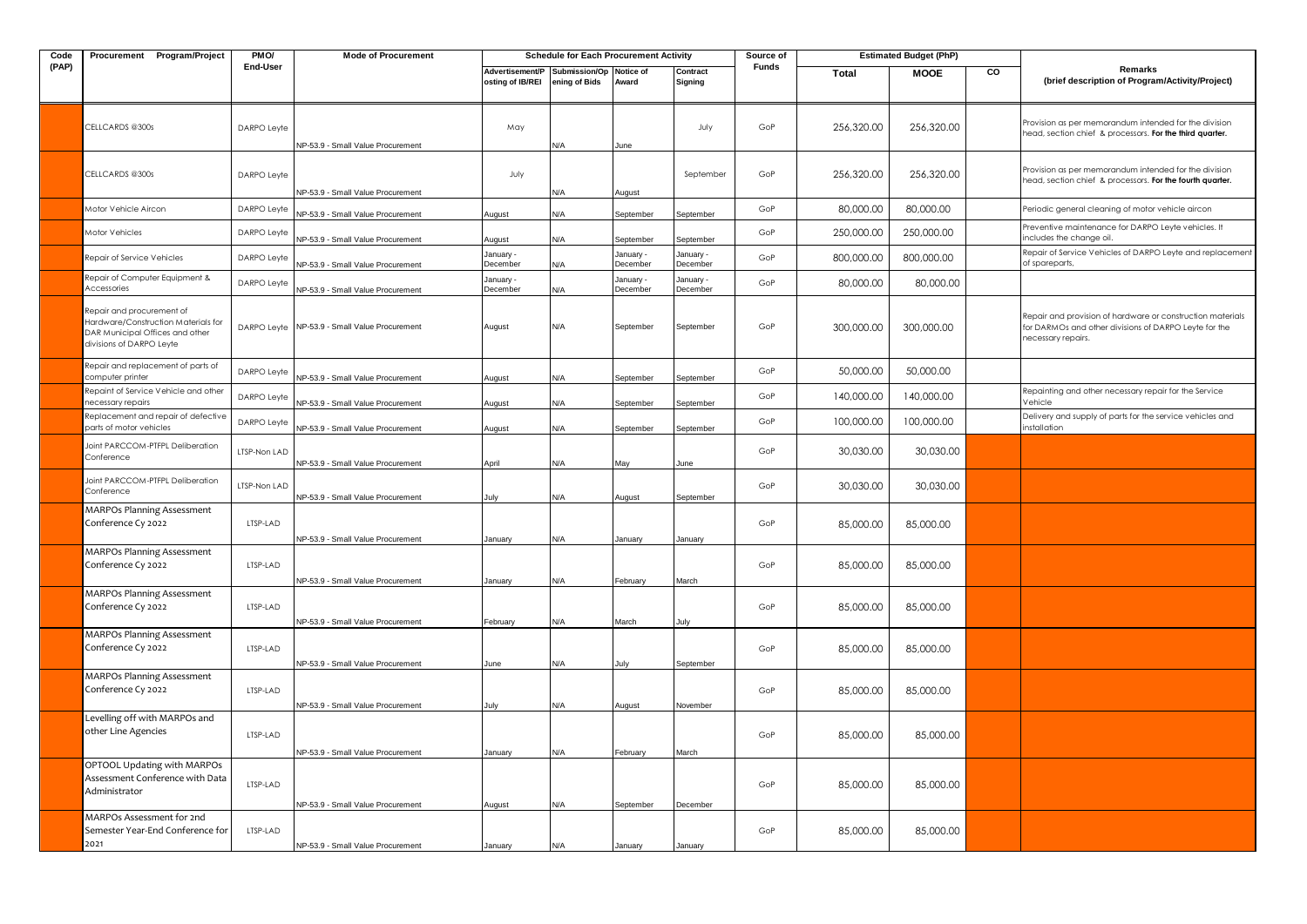| Code  | Procurement Program/Project                                                                        | PMO/     | <b>Mode of Procurement</b>                                             |                                     | <b>Schedule for Each Procurement Activity</b> |                |                     | Source of    |              | <b>Estimated Budget (PhP)</b> |    |                                                            |
|-------|----------------------------------------------------------------------------------------------------|----------|------------------------------------------------------------------------|-------------------------------------|-----------------------------------------------|----------------|---------------------|--------------|--------------|-------------------------------|----|------------------------------------------------------------|
| (PAP) |                                                                                                    | End-User |                                                                        | Advertisement/P<br>osting of IB/REI | Submission/Op Notice of<br>ening of Bids      | Award          | Contract<br>Signing | <b>Funds</b> | <b>Total</b> | <b>MOOE</b>                   | CO | Remarks<br>(brief description of Program/Activity/Project) |
|       | LTSP Performance Review of CY<br>2020 and Planning Workshop for<br>CY 2022                         | LTSP-LAD | NP-53.9 - Small Value Procurement                                      | January                             | N/A                                           | January        | January             | GoP          | 240,000.00   | 240,000.00                    |    |                                                            |
|       | First Monthly Review and Planning<br>Conference of CF Processing and<br>EP/CLOA Generation Section | LTSP-LAD |                                                                        |                                     |                                               |                |                     | GoP          | 15,000.00    | 15,000.00                     |    |                                                            |
|       | Marathon Preparation /<br>Generation of CLOAs with ROD<br>and EP/CLOA Generation Unit<br>Personnel | LTSP-LAD | NP-53.9 - Small Value Procurement<br>NP-53.9 - Small Value Procurement | January<br>April                    | N/A<br>N/A                                    | January<br>May | January<br>June     | GoP          | 57,000.00    | 57,000.00                     |    |                                                            |
|       | Marathon Preparation /<br>Generation of CLOAs with ROD<br>and EP/CLOA Generation Unit<br>Personnel | LTSP-LAD | NP-53.9 - Small Value Procurement                                      | July                                | N/A                                           | August         | September           | GoP          | 57,000.00    | 57,000.00                     |    |                                                            |
|       | Marathon Preparation /<br>Generation of CLOAs with ROD<br>and EP/CLOA Generation Unit<br>Personnel | LTSP-LAD | NP-53.9 - Small Value Procurement                                      | October                             | N/A                                           | November       | December            | GoP          | 57,000.00    | 57,000.00                     |    |                                                            |
|       | Claim Folder Review and<br>Processing with LBP/AOC<br>Representative and DARRO Staff               | LTSP-LAD | NP-53.9 - Small Value Procurement                                      | January                             | N/A                                           | January        | January             | GoP          | 26,500.00    | 26,500.00                     |    |                                                            |
|       | Claim Folder Review and<br>Processing with LBP/AOC<br>Representative and DARRO Staff               | LTSP-LAD | NP-53.9 - Small Value Procurement                                      | January                             | N/A                                           | February       | February            | GoP          | 26,500.00    | 26,500.00                     |    |                                                            |
|       | Claim Folder Review and<br>Processing with LBP/AOC<br>Representative and DARRO Staff               | LTSP-LAD | NP-53.9 - Small Value Procurement                                      | February                            | N/A                                           | March          | March               | GoP          | 26,500.00    | 26,500.00                     |    |                                                            |
|       | Claim Folder Review and<br>Processing with LBP/AOC<br>Representative and DARRO Staff               | LTSP-LAD | NP-53.9 - Small Value Procurement                                      | March                               | N/A                                           | April          | April               | GoP          | 26,500.00    | 26,500.00                     |    |                                                            |
|       | Claim Folder Review and<br>Processing with LBP/AOC<br>Representative and DARRO Staff               | LTSP-LAD | NP-53.9 - Small Value Procurement                                      | April                               | N/A                                           | May            | May                 | GoP          | 26,500.00    | 26,500.00                     |    |                                                            |
|       | Claim Folder Review and<br>Processing with LBP/AOC<br>Representative and DARRO Staff               | LTSP-LAD | NP-53.9 - Small Value Procurement                                      | May                                 | N/A                                           | June           | June                | GoP          | 26,500.00    | 26,500.00                     |    |                                                            |
|       | Claim Folder Review and<br>Processing with LBP/AOC<br>Representative and DARRO Staff               | LTSP-LAD | NP-53.9 - Small Value Procurement                                      | June                                | N/A                                           | July           | July                | GoP          | 26,500.00    | 26,500.00                     |    |                                                            |
|       | Claim Folder Review and<br>Processing with LBP/AOC<br>Representative and DARRO Staff               | LTSP-LAD | NP-53.9 - Small Value Procurement                                      | July                                | N/A                                           | August         | August              | GoP          | 26,500.00    | 26,500.00                     |    |                                                            |
|       | Claim Folder Review and<br>Processing with LBP/AOC<br>Representative and DARRO Staff               | LTSP-LAD | NP-53.9 - Small Value Procurement                                      | August                              | N/A                                           | September      | September           | GoP          | 26,500.00    | 26,500.00                     |    |                                                            |
|       | Claim Folder Review and<br>Processing with LBP/AOC<br>Representative and DARRO Staff               | LTSP-LAD | NP-53.9 - Small Value Procurement                                      | September                           | N/A                                           | October        | October             | GoP          | 26,500.00    | 26,500.00                     |    |                                                            |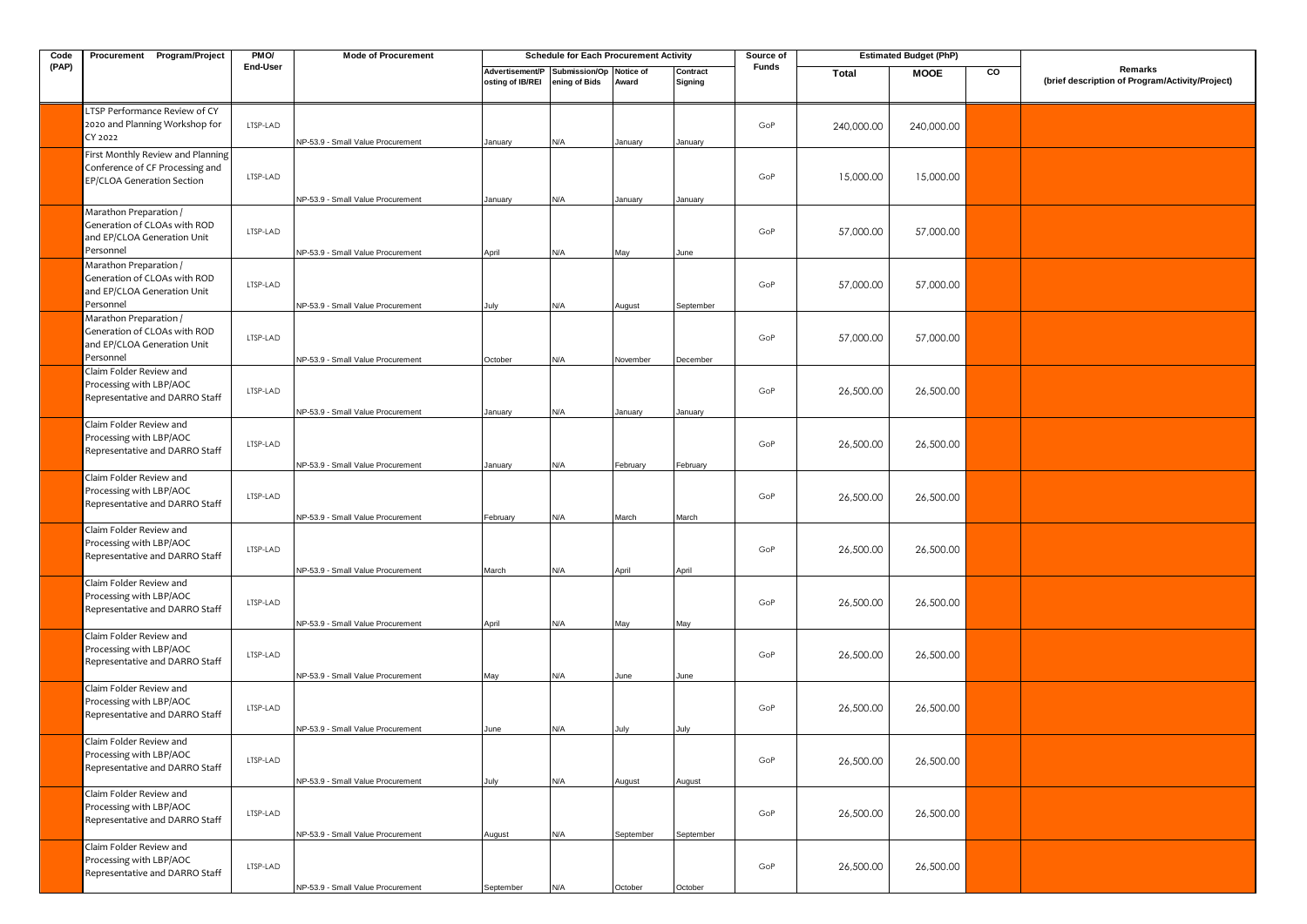| Code  | Procurement Program/Project                                                                | PMO/        | <b>Mode of Procurement</b>        |                                     | <b>Schedule for Each Procurement Activity</b> |           |                     | Source of    |            | <b>Estimated Budget (PhP)</b> |    |                                                            |
|-------|--------------------------------------------------------------------------------------------|-------------|-----------------------------------|-------------------------------------|-----------------------------------------------|-----------|---------------------|--------------|------------|-------------------------------|----|------------------------------------------------------------|
| (PAP) |                                                                                            | End-User    |                                   | Advertisement/P<br>osting of IB/REI | Submission/Op Notice of<br>ening of Bids      | Award     | Contract<br>Signing | <b>Funds</b> | Total      | <b>MOOE</b>                   | CO | Remarks<br>(brief description of Program/Activity/Project) |
|       | Claim Folder Review and<br>Processing with LBP/AOC<br>Representative and DARRO Staff       | LTSP-LAD    | NP-53.9 - Small Value Procurement | October                             | N/A                                           | November  | November            | GoP          | 26,500.00  | 26,500.00                     |    |                                                            |
|       | Claim Folder Review and<br>Processing with LBP/AOC<br>Representative and DARRO Staff       | LTSP-LAD    | NP-53.9 - Small Value Procurement | November                            | N/A                                           | ecember   | December            | GoP          | 26,500.00  | 26,500.00                     |    |                                                            |
|       | Year-End Assessment Workshop<br>Conference for Claim Folder<br>Processing Unit and EP/CLOA | LTSP-LAD    | NP-53.9 - Small Value Procurement | November                            | N/A                                           | December  | December            | GoP          | 21,000.00  | 21,000.00                     |    |                                                            |
|       | IVAS with DAR Survey & DENR<br>(LAMP)                                                      | LTSP-Survey | NP-53.9 - Small Value Procurement | January                             | N/A                                           | February  | February            | GoP          | 9,000.00   | 9,000.00                      |    |                                                            |
|       | IVAS with DAR Survey & DENR<br>(LAMP)                                                      | LTSP-Survey | NP-53.9 - Small Value Procurement | February                            | N/A                                           | March     | March               | GoP          | 9,000.00   | 9,000.00                      |    |                                                            |
|       | IVAS with DAR Survey & DENR<br>(LAMP)                                                      | LTSP-Survey | NP-53.9 - Small Value Procurement | March                               | N/A                                           | April     | April               | GoP          | 9,000.00   | 9,000.00                      |    |                                                            |
|       | IVAS with DAR Survey & DENR<br>(LAMP)                                                      | LTSP-Survey | NP-53.9 - Small Value Procurement | April                               | N/A                                           | May       | May                 | GoP          | 9,000.00   | 9,000.00                      |    |                                                            |
|       | IVAS with DAR Survey & DENR<br>(LAMP)                                                      | LTSP-Survey | NP-53.9 - Small Value Procurement | May                                 | N/A                                           | June      | June                | GoP          | 9,000.00   | 9,000.00                      |    |                                                            |
|       | IVAS with DAR Survey & DENR<br>(LAMP)                                                      | LTSP-Survey | NP-53.9 - Small Value Procurement | June                                | N/A                                           | July      | July                | GoP          | 9,000.00   | 9,000.00                      |    |                                                            |
|       | IVAS with DAR Survey & DENR<br>(LAMP)                                                      | LTSP-Survey | NP-53.9 - Small Value Procurement | July                                | N/A                                           | August    | August              | GoP          | 9,000.00   | 9,000.00                      |    |                                                            |
|       | IVAS with DAR Survey & DENR<br>(LAMP)                                                      | LTSP-Survey | NP-53.9 - Small Value Procurement | August                              | N/A                                           | September | September           | GoP          | 9,000.00   | 9,000.00                      |    |                                                            |
|       | IVAS with DAR Survey & DENR<br>(LAMP)                                                      | LTSP-Survey | NP-53.9 - Small Value Procurement | September                           | N/A                                           | October   | October             | GoP          | 9,000.00   | 9,000.00                      |    |                                                            |
|       | IVAS with DAR Survey & DENR<br>(LAMP)                                                      | LTSP-Survey | NP-53.9 - Small Value Procurement | October                             | N/A                                           | November  | November            | GoP          | 9,000.00   | 9,000.00                      |    |                                                            |
|       | Catering Services for the Women's<br>Month Celebration                                     | STOD        | NP-53.9 - Small Value Procurement | February                            |                                               | April     | June                | GoP          | 400,000.00 | 400,000.00                    |    |                                                            |
|       | STOD Quarterly Assessment                                                                  | STOD        | NP-53.9 - Small Value Procurement | February                            | N/A                                           | February  | March               | GoP          | 45,000.00  | 45,000.00                     |    |                                                            |
|       | <b>STOD Quarterly Assessment</b>                                                           | STOD        | NP-53.9 - Small Value Procurement | April                               | N/A                                           | May       | June                | GoP          | 45,000.00  | 45,000.00                     |    |                                                            |
|       | <b>STOD Quarterly Assessment</b>                                                           | STOD        | NP-53.9 - Small Value Procurement | July                                | N/A                                           | August    | September           | GoP          | 45,000.00  | 45,000.00                     |    |                                                            |
|       | <b>STOD Quarterly Assessment</b>                                                           | STOD        | NP-53.9 - Small Value Procurement | October                             | N/A                                           | November  | <b>December</b>     | GoP          | 45,000.00  | 45,000.00                     |    |                                                            |
|       | STOD Year-End Conference                                                                   | STOD        | NP-53.9 - Small Value Procurement | October                             | N/A                                           | November  | December            | GoP          | 45,000.00  | 45,000.00                     |    |                                                            |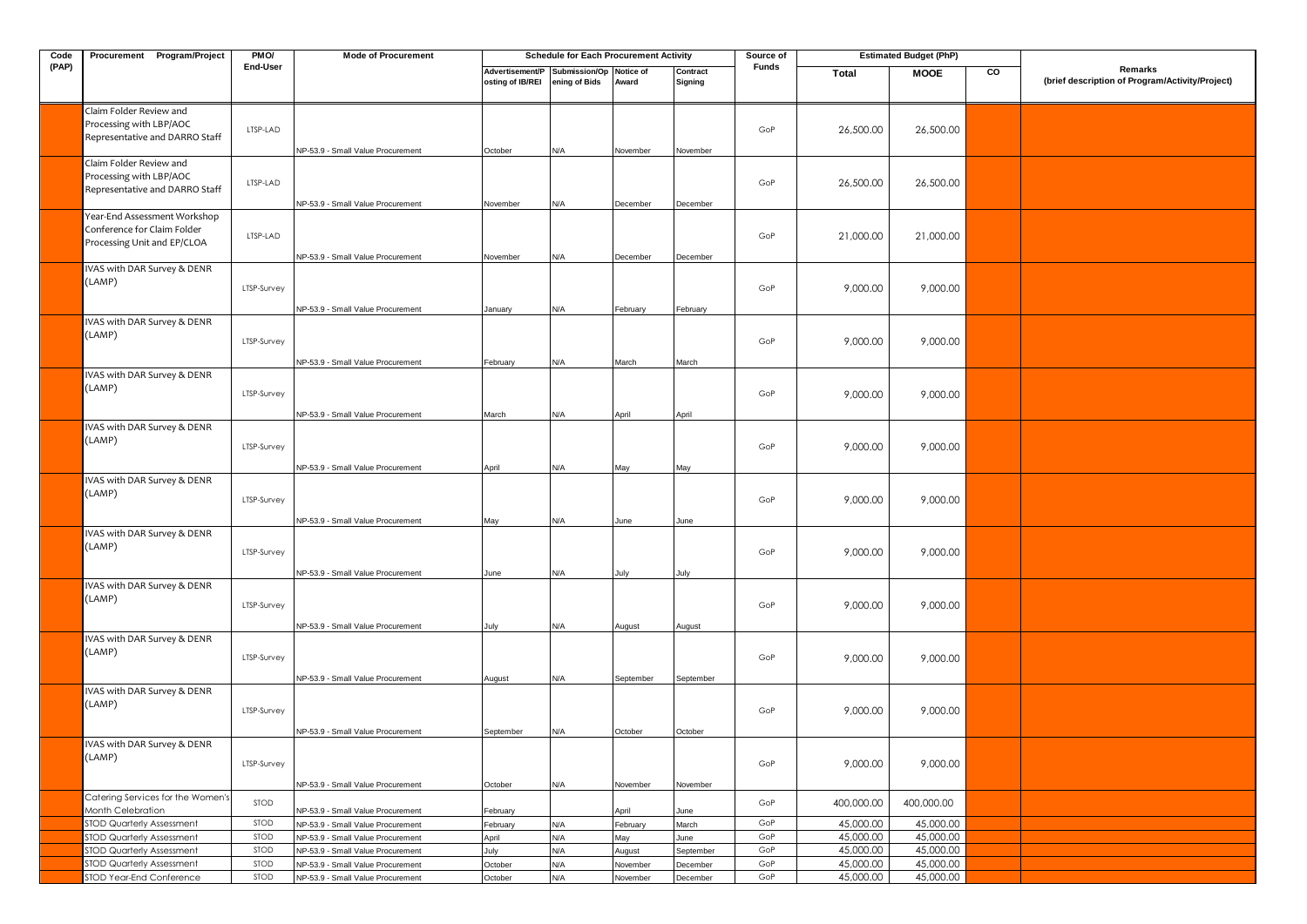| Code  | Procurement Program/Project                                                       | PMO/        | <b>Mode of Procurement</b>        |                                     | <b>Schedule for Each Procurement Activity</b> |                    |                     | Source of |              | <b>Estimated Budget (PhP)</b> |    |                                                            |
|-------|-----------------------------------------------------------------------------------|-------------|-----------------------------------|-------------------------------------|-----------------------------------------------|--------------------|---------------------|-----------|--------------|-------------------------------|----|------------------------------------------------------------|
| (PAP) |                                                                                   | End-User    |                                   | Advertisement/P<br>osting of IB/REI | Submission/Op<br>ening of Bids                | Notice of<br>Award | Contract<br>Signing | Funds     | <b>Total</b> | <b>MOOE</b>                   | CO | Remarks<br>(brief description of Program/Activity/Project) |
|       | Catering Service of Year - End<br>Assessment/Conference                           | <b>STOD</b> | NP-53.9 - Small Value Procurement | October                             | N/A                                           | November           | December            | GoP       | 200,000.00   | 200,000.00                    |    |                                                            |
|       | DARPO Leyte Biliran General<br>Assembly cum CARP Anniverssary<br>Celebration      | STOD        | NP-53.9 - Small Value Procurement | April                               | N/A                                           | May                | June                | GoP       | 315,000.00   | 315,000.00                    |    |                                                            |
|       | <b>BAC Regular Meeting</b>                                                        | BAC         | NP-53.9 - Small Value Procurement | February                            | N/A                                           | February           | February            | GoP       | 72,000.00    | 72,000.00                     |    |                                                            |
|       | PARCCOM Consultative Meeting                                                      | PARCCOM     | NP-53.9 - Small Value Procurement | January                             | N/A                                           | February           | March               | GoP       | 12,500.00    | 12,500.00                     |    |                                                            |
|       | PARCCOM / PCIT Quarterly<br>Meeting                                               | PARCCOM     | NP-53.9 - Small Value Procurement | January                             | N/A                                           | February           | March               | GoP       | 12,500.00    | 12,500.00                     |    |                                                            |
|       | PARCCOM / PCIT Quarterly<br>Meeting                                               | PARCCOM     | NP-53.9 - Small Value Procurement | April                               | N/A                                           | May                | June                | GoP       | 12,500.00    | 12,500.00                     |    |                                                            |
|       | PARCCOM / PCIT Quarterly<br>Meeting                                               | PARCCOM     | NP-53.9 - Small Value Procurement | July                                | N/A                                           | August             | September           | GoP       | 12,500.00    | 12,500.00                     |    |                                                            |
|       | PARCCOM / PCIT Quarterly<br>Meeting                                               | PARCCOM     | NP-53.9 - Small Value Procurement | October                             | N/A                                           | Vovember           | December            | GoP       | 12,500.00    | 12,500.00                     |    |                                                            |
|       | Year - End Assessment                                                             | LEGAL       | NP-53.9 - Small Value Procurement | October                             | N/A                                           | November           | December            | GoP       | 30,000.00    | 30,000.00                     |    |                                                            |
|       | 1st Quarter<br>Conference/Assessment                                              | LEGAL       | NP-53.9 - Small Value Procurement | January                             | N/A                                           | February           | March               | GoP       | 16,000.00    | 16,000.00                     |    |                                                            |
|       | 2nd Quarter<br>Conference/Assessment                                              | LEGAL       | NP-53.9 - Small Value Procurement | March                               | N/A                                           | April              | May                 | GoP       | 16,000.00    | 16,000.00                     |    |                                                            |
|       | 3rd Quarter Conference /<br>Assessment                                            | LEGAL       | VP-53.9 - Small Value Procurement | Julv                                | N/A                                           | August             | September           | GoP       | 16,000.00    | 16,000.00                     |    |                                                            |
|       | Seminar Workshop on Rules/Law on<br>Agrarian Reform                               | DARAB       | VP-53.9 - Small Value Procurement | May                                 | N/A                                           | June               | July                | GoP       | 100,000.00   | 100,000.00                    |    |                                                            |
|       | <b>DARAB</b> Monthly Conference                                                   | DARAB       | NP-53.9 - Small Value Procurement | January                             | N/A                                           | January            | January             | GoP       | 15,000.00    | 15,000.00                     |    |                                                            |
|       | DARAB Monthly Conference                                                          | DARAB       | NP-53.9 - Small Value Procurement | February                            | N/A                                           | February           | February            | GoP       | 15,000.00    | 15,000.00                     |    |                                                            |
|       | DARAB Monthly Conference                                                          | DARAB       | NP-53.9 - Small Value Procurement | February                            | N/A                                           | March              | March               | GoP       | 15,000.00    | 15,000.00                     |    |                                                            |
|       | DARAB Monthly Conference                                                          | DARAB       | NP-53.9 - Small Value Procurement | March                               | N/A                                           | March              | April               | GoP       | 15,000.00    | 15,000.00                     |    |                                                            |
|       | <b>DARAB</b> Monthly Conference                                                   | DARAB       | NP-53.9 - Small Value Procurement | April                               | N/A                                           | April              | May                 | GoP       | 15,000.00    | 15,000.00                     |    |                                                            |
|       | DARAB Monthly Conference                                                          | DARAB       | NP-53.9 - Small Value Procurement | May                                 | N/A                                           | June               | June                | GoP       | 15,000.00    | 15,000.00                     |    |                                                            |
|       | DARAB Monthly Conference                                                          | DARAB       | NP-53.9 - Small Value Procurement | June                                | N/A                                           | July               | July                | GoP       | 15,000.00    | 15,000.00                     |    |                                                            |
|       | DARAB Monthly Conference                                                          | DARAB       | VP-53.9 - Small Value Procurement | July                                | N/A                                           | August             | August              | GoP       | 15,000.00    | 15,000.00                     |    |                                                            |
|       | <b>DARAB</b> Monthly Conference                                                   | DARAB       | NP-53.9 - Small Value Procurement | August                              | N/A                                           | September          | September           | GoP       | 15,000.00    | 15,000.00                     |    |                                                            |
|       | DARAB Monthly Conference                                                          | DARAB       | VP-53.9 - Small Value Procurement | September                           | N/A                                           | October            | October             | GoP       | 15,000.00    | 15,000.00                     |    |                                                            |
|       | DARAB Monthly Conference                                                          | DARAB       | NP-53.9 - Small Value Procurement | October                             | N/A                                           | November           | November            | GoP       | 15,000.00    | 15,000.00                     |    |                                                            |
|       | DARAB Monthly Conference                                                          | DARAB       | NP-53.9 - Small Value Procurement | November                            | N/A                                           | December           | December            | GoP       | 15,000.00    | 15,000.00                     |    |                                                            |
|       | DARAB Enhancement Cum LCMS<br>Updating and Reconcillation with<br>LCMS DARCO DATA | DARAB       |                                   |                                     |                                               |                    |                     | GoP       | 32,500.00    | 32,500.00                     |    |                                                            |
|       | Quarterly Conference with DARAB                                                   |             | NP-53.9 - Small Value Procurement | January                             | N/A                                           | January            | February            |           |              |                               |    |                                                            |
|       | Staff cum Hearing<br>Quarterly Conference with DARAB                              | DARAB       | NP-53.9 - Small Value Procurement | January                             | N/A                                           | January            | January             | GoP       | 45,000.00    | 45,000.00                     |    |                                                            |
|       | Staff cum Hearing                                                                 | DARAB       | NP-53.9 - Small Value Procurement | May                                 | N/A                                           | June               | July                | GoP       | 45,000.00    | 45,000.00                     |    |                                                            |
|       | Community Orientation &<br>Planning Workshop                                      | ARBDSP      | NP-53.9 - Small Value Procurement | January                             | N/A                                           | January            | February            | GoP       | 4,500.00     | 4,500.00                      |    |                                                            |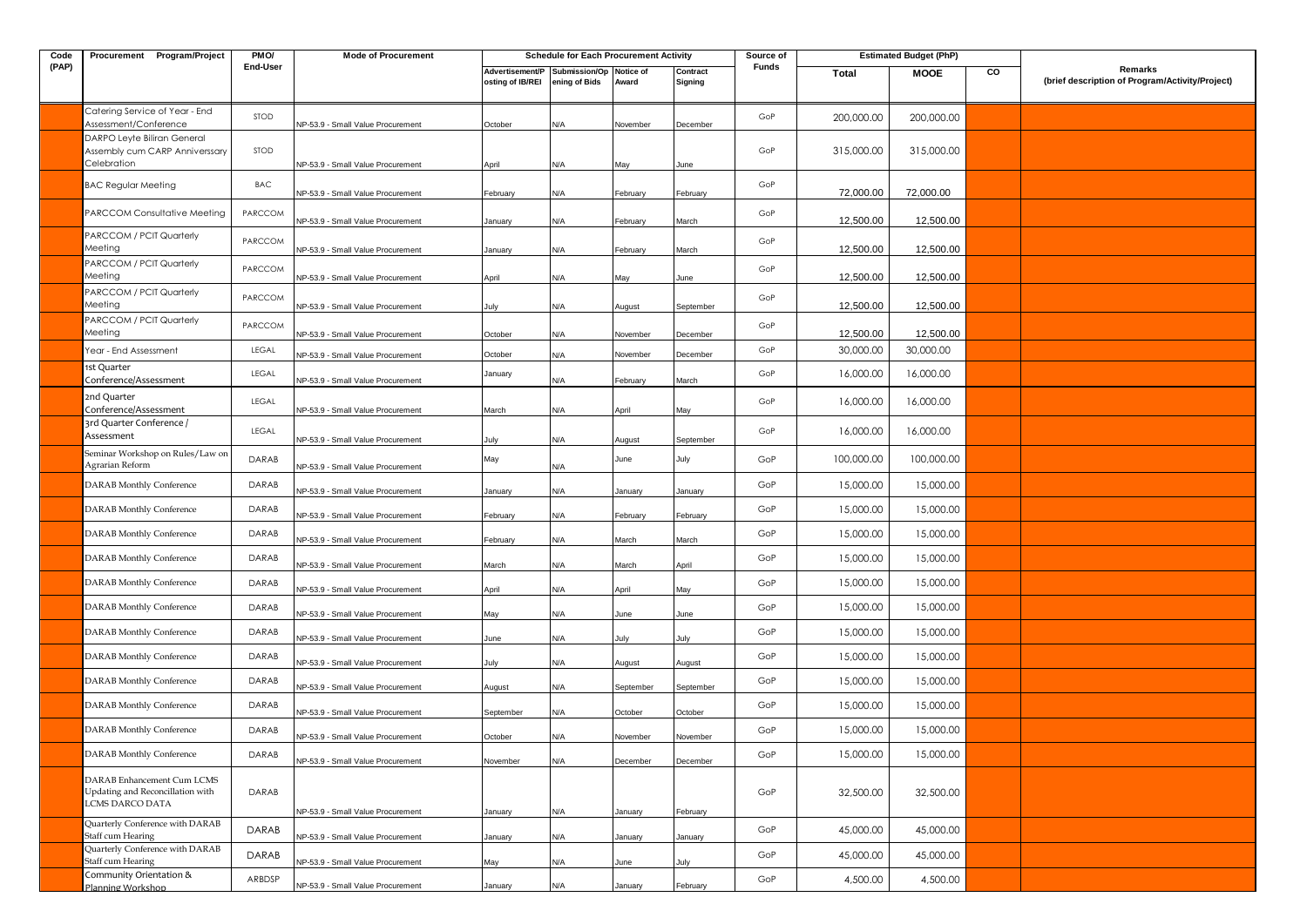| Code  | Procurement Program/Project                     | PM <sub>O</sub> / | <b>Mode of Procurement</b>               |                                     | <b>Schedule for Each Procurement Activity</b> |                    |                     | Source of |          | <b>Estimated Budget (PhP)</b> |    |                                                            |
|-------|-------------------------------------------------|-------------------|------------------------------------------|-------------------------------------|-----------------------------------------------|--------------------|---------------------|-----------|----------|-------------------------------|----|------------------------------------------------------------|
| (PAP) |                                                 | End-User          |                                          | Advertisement/P<br>osting of IB/REI | Submission/Op<br>ening of Bids                | Notice of<br>Award | Contract<br>Signing | Funds     | Total    | <b>MOOE</b>                   | CO | Remarks<br>(brief description of Program/Activity/Project) |
|       | Community Orientation &<br>Planning Workshop    | ARBDSP            | NP-53.9 - Small Value Procurement        | February                            | N/A                                           | March              | April               | GoP       | 4,500.00 | 4,500.00                      |    |                                                            |
|       | Community Orientation &<br>Planning Workshop    | ARBDSP            | NP-53.9 - Small Value Procurement        | April                               | N/A                                           | May                | June                | GoP       | 4,500.00 | 4,500.00                      |    |                                                            |
|       | Community Orientation &<br>Planning Workshop    | ARBDSP            | NP-53.9 - Small Value Procurement        | June                                | N/A                                           | July               | August              | GoP       | 4,500.00 | 4,500.00                      |    |                                                            |
|       | Community Orientation &<br>Planning Workshop    | ARBDSP            | NP-53.9 - Small Value Procurement        | August                              | N/A                                           | September          | October             | GoP       | 4,500.00 | 4,500.00                      |    |                                                            |
|       | Focus Group Dialogue                            | ARBDSP            | NP-53.9 - Small Value Procurement        | January                             | N/A                                           | February           | March               | GoP       | 3,000.00 | 3,000.00                      |    |                                                            |
|       | Focus Group Dialogue                            | ARBDSP            | NP-53.9 - Small Value Procurement        | February                            | N/A                                           | March              | April               | GoP       | 3,000.00 | 3,000.00                      |    |                                                            |
|       | Focus Group Dialogue                            | ARBDSP            | NP-53.9 - Small Value Procurement        | March                               | N/A                                           | April              | May                 | GoP       | 3,000.00 | 3,000.00                      |    |                                                            |
|       | Focus Group Dialogue                            | ARBDSP            | NP-53.9 - Small Value Procurement        | April                               | N/A                                           | May                | June                | GoP       | 3,000.00 | 3,000.00                      |    |                                                            |
|       | Focus Group Dialogue                            | ARBDSP            | NP-53.9 - Small Value Procurement        | May                                 | N/A                                           | June               | July                | GoP       | 3,000.00 | 3,000.00                      |    |                                                            |
|       | Records Management Training for<br><b>ARBOs</b> | ARBDSP            | NP-53.9 - Small Value Procurement        | anuary                              | N/A                                           | February           | February            | GoP       | 3,000.00 | 3,000.00                      |    |                                                            |
|       | Records Management Training for<br>ARBOs        | ARBDSP            | <b>NP-53.9 - Small Value Procurement</b> | February                            | N/A                                           | March              | March               | GoP       | 3,000.00 | 3,000.00                      |    |                                                            |
|       | Records Management Training for<br>ARBOs        | ARBDSP            | NP-53.9 - Small Value Procurement        | March                               | N/A                                           | <b>\pril</b>       | April               | GoP       | 3,000.00 | 3,000.00                      |    |                                                            |
|       | Records Management Training for<br>ARBOs        | ARBDSP            | NP-53.9 - Small Value Procurement        | April                               | N/A                                           | May                | May                 | GoP       | 3,000.00 | 3,000.00                      |    |                                                            |
|       | Records Management Training for<br>ARBOs        | ARBDSP            | NP-53.9 - Small Value Procurement        | May                                 | N/A                                           | June               | June                | GoP       | 3,000.00 | 3,000.00                      |    |                                                            |
|       | Records Management Training for<br>ARBOs        | ARBDSP            | NP-53.9 - Small Value Procurement        | June                                | N/A                                           | July               | July                | GoP       | 3,000.00 | 3,000.00                      |    |                                                            |
|       | Records Management Training for<br>ARBOs        | ARBDSP            | NP-53.9 - Small Value Procurement        | July                                | N/A                                           | <b>\ugust</b>      | August              | GoP       | 3,000.00 | 3,000.00                      |    |                                                            |
|       | Records Management Training for<br>ARBOs        | ARBDSP            | NP-53.9 - Small Value Procurement        | August                              | N/A                                           | September          | September           | GoP       | 3,000.00 | 3,000.00                      |    |                                                            |
|       | Records Management Training for<br>ARBOs        | ARBDSP            | NP-53.9 - Small Value Procurement        | September                           | N/A                                           | October            | October             | GoP       | 3,000.00 | 3,000.00                      |    |                                                            |
|       | Organizational Management<br>Training for ARBOs | ARBDSP            | NP-53.9 - Small Value Procurement        | January                             | N/A                                           | February           | February            | GoP       | 3,000.00 | 3,000.00                      |    |                                                            |
|       | Organizational Management<br>Training for ARBOs | ARBDSP            | NP-53.9 - Small Value Procurement        | February                            | N/A                                           | March              | March               | GoP       | 3,000.00 | 3,000.00                      |    |                                                            |
|       | Organizational Management<br>Training for ARBOs | ARBDSP            | NP-53.9 - Small Value Procurement        | March                               | N/A                                           | April              | April               | GoP       | 3,000.00 | 3,000.00                      |    |                                                            |
|       | Organizational Management<br>Training for ARBOs | ARBDSP            | NP-53.9 - Small Value Procurement        | April                               | N/A                                           | May                | May                 | GoP       | 3,000.00 | 3,000.00                      |    |                                                            |
|       | Organizational Management<br>Training for ARBOs | ARBDSP            | NP-53.9 - Small Value Procurement        | May                                 | N/A                                           | June               | June                | GoP       | 3,000.00 | 3,000.00                      |    |                                                            |
|       | Organizational Management<br>Training for ARBOs | ARBDSP            | <b>NP-53.9 - Small Value Procurement</b> | June                                | ۷/A                                           |                    | July                | GoP       | 3,000.00 | 3,000.00                      |    |                                                            |
|       | Organizational Management<br>Training for ARBOs | ARBDSP            | NP-53.9 - Small Value Procurement        | July                                | N/A                                           | August             | August              | GoP       | 3,000.00 | 3,000.00                      |    |                                                            |
|       | Organizational Management<br>Training for ARBOs | ARBDSP            | NP-53.9 - Small Value Procurement        | August                              | N/A                                           | September          | September           | GoP       | 3,000.00 | 3,000.00                      |    |                                                            |
|       | Organizational Management<br>Training for ARBOs | ARBDSP            | NP-53.9 - Small Value Procurement        | September                           | N/A                                           | October            | October             | GoP       | 3,000.00 | 3,000.00                      |    |                                                            |
|       | Strategic Development Planning                  |                   |                                          |                                     |                                               |                    |                     |           |          |                               |    |                                                            |
|       | Training-Workshop                               | ARBDSP            | NP-53.9 - Small Value Procurement        | January                             | N/A                                           | February           | February            | GoP       | 3,000.00 | 3,000.00                      |    |                                                            |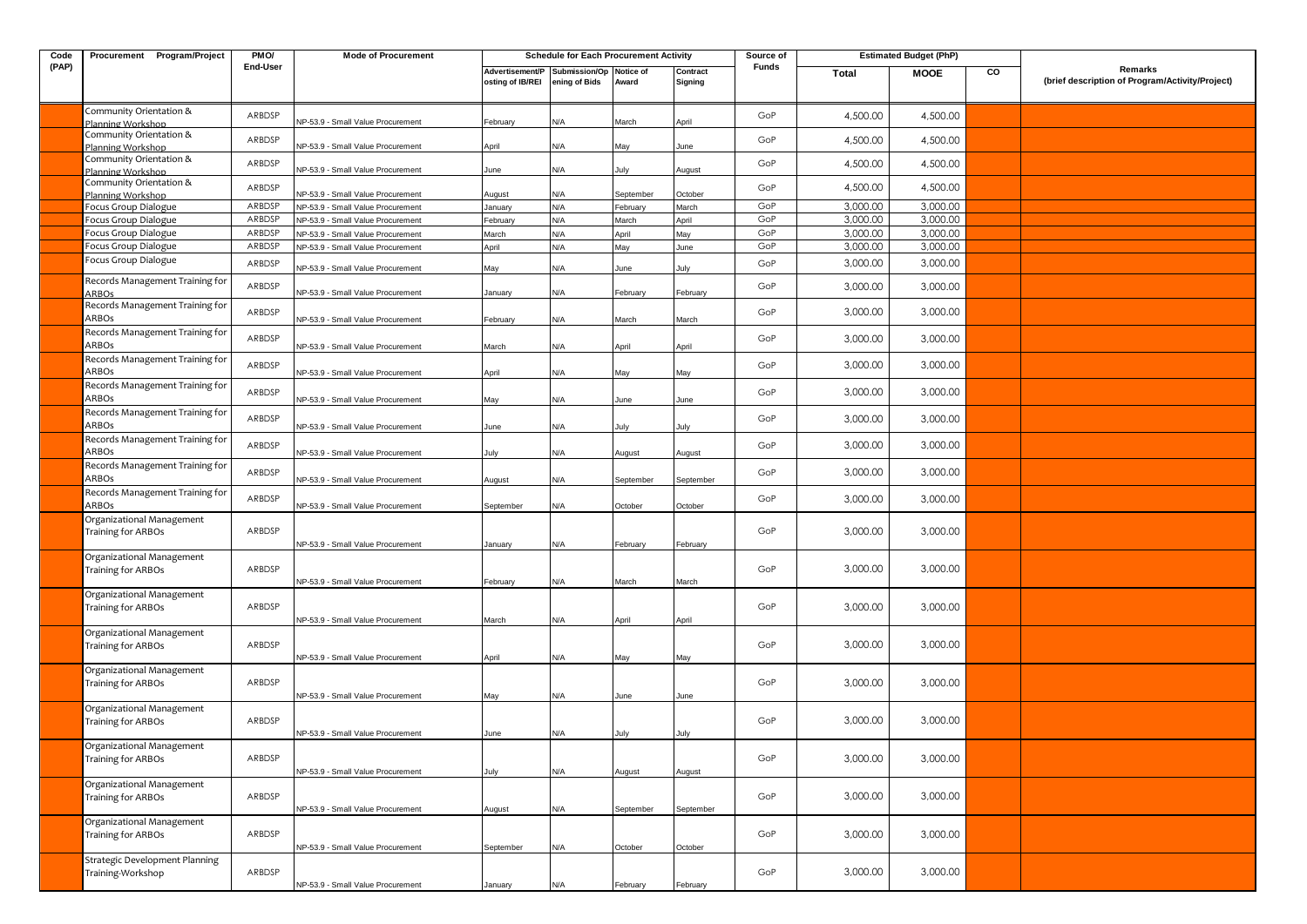| Code  | Procurement Program/Project                                                | PMO/     | <b>Mode of Procurement</b>                                             |                                     | <b>Schedule for Each Procurement Activity</b> |                    |                     | Source of    |          | <b>Estimated Budget (PhP)</b> |    |                                                            |
|-------|----------------------------------------------------------------------------|----------|------------------------------------------------------------------------|-------------------------------------|-----------------------------------------------|--------------------|---------------------|--------------|----------|-------------------------------|----|------------------------------------------------------------|
| (PAP) |                                                                            | End-User |                                                                        | Advertisement/P<br>osting of IB/REI | Submission/Op<br>ening of Bids                | Notice of<br>Award | Contract<br>Signing | <b>Funds</b> | Total    | <b>MOOE</b>                   | CO | Remarks<br>(brief description of Program/Activity/Project) |
|       | Strategic Development Planning<br>Training-Workshop                        | ARBDSP   | NP-53.9 - Small Value Procurement                                      | February                            | N/A                                           | March              | March               | GoP          | 3,000.00 | 3,000.00                      |    |                                                            |
|       | Strategic Development Planning<br>Training-Workshop                        | ARBDSP   | NP-53.9 - Small Value Procurement                                      | March                               | N/A                                           | April              | April               | GoP          | 3,000.00 | 3,000.00                      |    |                                                            |
|       | Strategic Development Planning<br>Training-Workshop                        | ARBDSP   | VP-53.9 - Small Value Procurement                                      | April                               | N/A                                           | May                | May                 | GoP          | 3,000.00 | 3,000.00                      |    |                                                            |
|       | Strategic Development Planning<br>Training-Workshop                        | ARBDSP   | NP-53.9 - Small Value Procurement                                      | May                                 | N/A                                           | June               | June                | GoP          | 3,000.00 | 3,000.00                      |    |                                                            |
|       | Strategic Development Planning<br>Training-Workshop                        | ARBDSP   | NP-53.9 - Small Value Procurement                                      | June                                | N/A                                           | July               | July                | GoP          | 3,000.00 | 3,000.00                      |    |                                                            |
|       | Strategic Development Planning<br>Training-Workshop                        | ARBDSP   | NP-53.9 - Small Value Procurement                                      | July                                | N/A                                           | <b>August</b>      | August              | GoP          | 3,000.00 | 3,000.00                      |    |                                                            |
|       | Strategic Development Planning<br>Training-Workshop                        | ARBDSP   | NP-53.9 - Small Value Procurement                                      | August                              | N/A                                           | September          | September           | GoP          | 3,000.00 | 3,000.00                      |    |                                                            |
|       | Strategic Development Planning<br>Training-Workshop                        | ARBDSP   | NP-53.9 - Small Value Procurement                                      |                                     |                                               |                    |                     | GoP          | 3,000.00 | 3,000.00                      |    |                                                            |
|       |                                                                            | ARBDSP   |                                                                        | September                           | N/A<br>N/A                                    | October            | October             | GoP          | 3,000.00 | 3,000.00                      |    |                                                            |
|       | <b>Financial Education Training</b><br><b>Financial Education Training</b> | ARBDSP   | NP-53.9 - Small Value Procurement<br>VP-53.9 - Small Value Procurement | January                             | N/A                                           | February<br>March  | February<br>March   | GoP          | 3,000.00 | 3,000.00                      |    |                                                            |
|       | <b>Financial Education Training</b>                                        | ARBDSP   | NP-53.9 - Small Value Procurement                                      | February<br>March                   | N/A                                           | April              | April               | GoP          | 3,000.00 | 3,000.00                      |    |                                                            |
|       | <b>Financial Education Training</b>                                        | ARBDSP   | NP-53.9 - Small Value Procurement                                      | April                               | N/A                                           | May                | May                 | GoP          | 3,000.00 | 3,000.00                      |    |                                                            |
|       | <b>Financial Education Training</b>                                        | ARBDSP   | NP-53.9 - Small Value Procurement                                      | May                                 | N/A                                           | June               | June                | GoP          | 3,000.00 | 3,000.00                      |    |                                                            |
|       | <b>Financial Education Training</b>                                        | ARBDSP   | NP-53.9 - Small Value Procurement                                      | June                                | N/A                                           | July               | July                | GoP          | 3,000.00 | 3,000.00                      |    |                                                            |
|       | <b>Financial Education Training</b>                                        | ARBDSP   | NP-53.9 - Small Value Procurement                                      | July                                | N/A                                           | August             | August              | GoP          | 3,000.00 | 3,000.00                      |    |                                                            |
|       | <b>Financial Education Training</b>                                        | ARBDSP   | NP-53.9 - Small Value Procurement                                      | August                              | N/A                                           | September          | September           | GoP          | 3,000.00 | 3,000.00                      |    |                                                            |
|       | <b>Financial Education Training</b>                                        | ARBDSP   | NP-53.9 - Small Value Procurement                                      | September                           | N/A                                           | October            | October             | GoP          | 3,000.00 | 3,000.00                      |    |                                                            |
|       | Enhancement Training on Basic<br>Accounting for Non-Accountants            | ARBDSP   | NP-53.9 - Small Value Procurement                                      | January                             | N/A                                           | February           | February            | GoP          | 3,000.00 | 3,000.00                      |    |                                                            |
|       | Enhancement Training on Basic<br>Accounting for Non-Accountants            | ARBDSP   | NP-53.9 - Small Value Procurement                                      | February                            | N/A                                           | March              | March               | GoP          | 3,000.00 | 3,000.00                      |    |                                                            |
|       | Enhancement Training on Basic<br>Accounting for Non-Accountants            | ARBDSP   | NP-53.9 - Small Value Procurement                                      | March                               | N/A                                           | April              | April               | GoP          | 3,000.00 | 3,000.00                      |    |                                                            |
|       | Enhancement Training on Basic<br>Accounting for Non-Accountants            | ARBDSP   | NP-53.9 - Small Value Procurement                                      | April                               | N/A                                           | May                | May                 | GoP          | 3,000.00 | 3,000.00                      |    |                                                            |
|       | Enhancement Training on Basic<br>Accounting for Non-Accountants            | ARBDSP   | VP-53.9 - Small Value Procurement                                      | May                                 | N/A                                           | June               | June                | GoP          | 3,000.00 | 3,000.00                      |    |                                                            |
|       | Enhancement Training on Basic<br>Accounting for Non-Accountants            | ARBDSP   | NP-53.9 - Small Value Procurement                                      | June                                | N/A                                           | July               | July                | GoP          | 3,000.00 | 3,000.00                      |    |                                                            |
|       | <b>Enhancement Training on Basic</b><br>Accounting for Non-Accountants     | ARBDSP   | NP-53.9 - Small Value Procurement                                      | July                                | N/A                                           | August             | August              | GoP          | 3,000.00 | 3,000.00                      |    |                                                            |
|       | <b>Enhancement Training on Basic</b><br>Accounting for Non-Accountants     | ARBDSP   | NP-53.9 - Small Value Procurement                                      | August                              | N/A                                           | September          | September           | GoP          | 3,000.00 | 3,000.00                      |    |                                                            |
|       | Enhancement Training on Basic<br>Accounting for Non-Accountants            | ARBDSP   | NP-53.9 - Small Value Procurement                                      | September                           | N/A                                           | October            | October             | GoP          | 3,000.00 | 3,000.00                      |    |                                                            |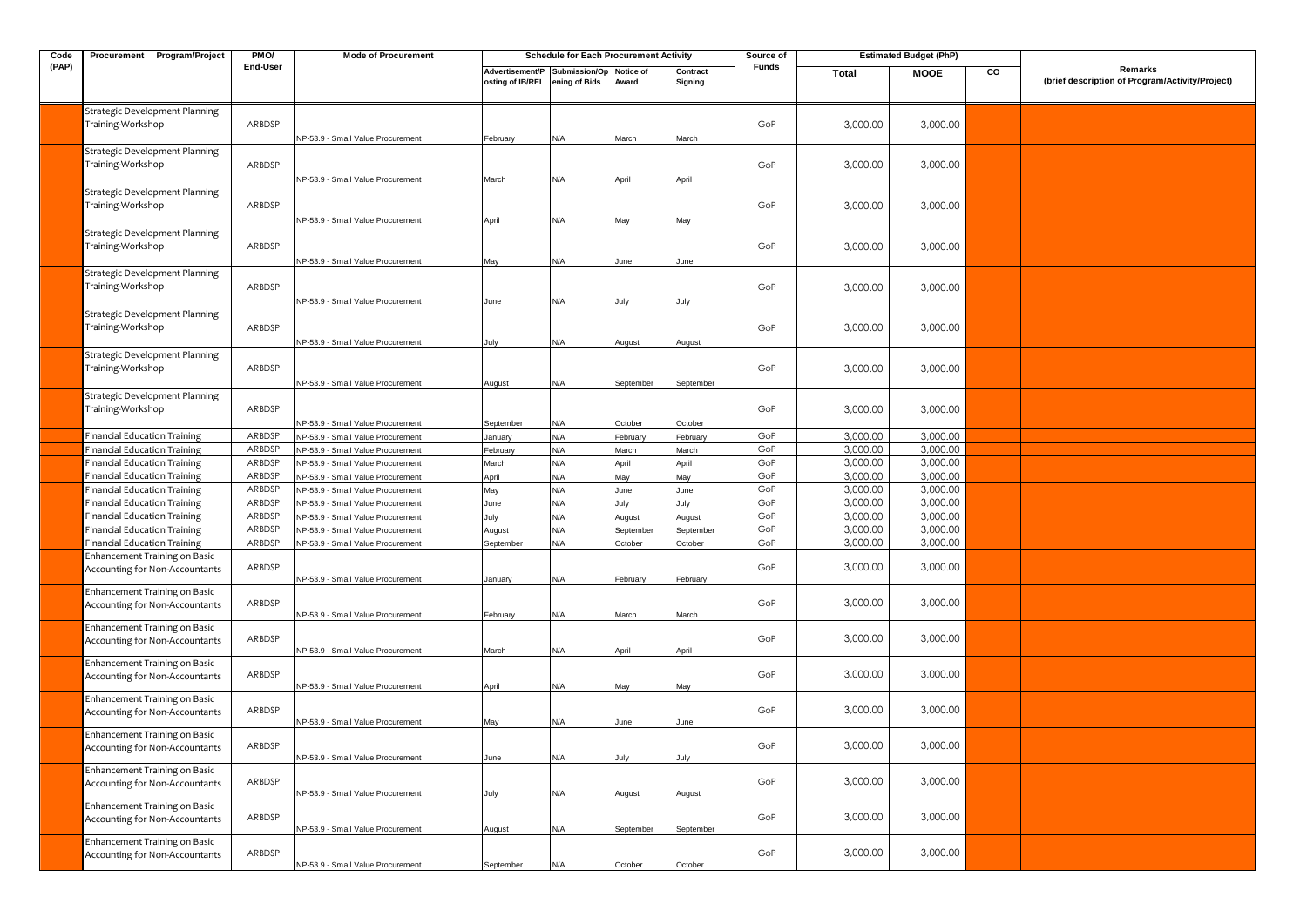| Code  | Procurement Program/Project                                          | PMO/             | <b>Mode of Procurement</b>                                             |                                     | <b>Schedule for Each Procurement Activity</b> |                      |                      | Source of  |                      | <b>Estimated Budget (PhP)</b> |    |                                                            |
|-------|----------------------------------------------------------------------|------------------|------------------------------------------------------------------------|-------------------------------------|-----------------------------------------------|----------------------|----------------------|------------|----------------------|-------------------------------|----|------------------------------------------------------------|
| (PAP) |                                                                      | End-User         |                                                                        | Advertisement/P<br>osting of IB/REI | Submission/Op<br>ening of Bids                | Notice of<br>Award   | Contract<br>Signing  | Funds      | Total                | <b>MOOE</b>                   | CO | Remarks<br>(brief description of Program/Activity/Project) |
|       | Training on Records Management<br>for Financial Transaction          | ARBDSP           | NP-53.9 - Small Value Procurement                                      | January                             | N/A                                           | February             | February             | GoP        | 3,000.00             | 3,000.00                      |    |                                                            |
|       | Training on Records Management<br>for Financial Transaction          | ARBDSP           | NP-53.9 - Small Value Procurement                                      | February                            | N/A                                           | March                | March                | GoP        | 3,000.00             | 3,000.00                      |    |                                                            |
|       | Training on Records Management<br>for Financial Transaction          | ARBDSP           | NP-53.9 - Small Value Procurement                                      | March                               | N/A                                           | April                | April                | GoP        | 3,000.00             | 3,000.00                      |    |                                                            |
|       | Training on Records Management<br>for Financial Transaction          | ARBDSP           | NP-53.9 - Small Value Procurement                                      | April                               | N/A                                           | May                  | May                  | GoP        | 3,000.00             | 3,000.00                      |    |                                                            |
|       | Training on Records Management<br>for Financial Transaction          | ARBDSP           | NP-53.9 - Small Value Procurement                                      | May                                 | N/A                                           | June                 | June                 | GoP        | 3,000.00             | 3,000.00                      |    |                                                            |
|       | Training on Records Management<br>for Financial Transaction          | ARBDSP           | NP-53.9 - Small Value Procurement                                      | June                                | N/A                                           | July                 | July                 | GoP        | 3,000.00             | 3,000.00                      |    |                                                            |
|       | Training on Records Management<br>for Financial Transaction          | ARBDSP           | NP-53.9 - Small Value Procurement                                      | July                                | N/A                                           | August               | August               | GoP        | 3,000.00             | 3,000.00                      |    |                                                            |
|       | Training on Records Management<br>for Financial Transaction          | ARBDSP           | NP-53.9 - Small Value Procurement                                      | August                              | N/A                                           | September            | September            | GoP        | 3,000.00             | 3,000.00                      |    |                                                            |
|       | Training on Records Management<br>for Financial Transaction          | ARBDSP           | NP-53.9 - Small Value Procurement                                      | September                           | N/A                                           | October              | October              | GoP        | 3,000.00             | 3,000.00                      |    |                                                            |
|       | Training on Financial Management                                     | ARBDSP           | NP-53.9 - Small Value Procurement                                      | January                             | N/A                                           | February             | February             | GoP        | 3,000.00             | 3,000.00                      |    |                                                            |
|       | Training on Financial Management                                     | ARBDSP           | NP-53.9 - Small Value Procurement                                      | February                            | N/A                                           | March                | March                | GoP        | 3,000.00             | 3,000.00                      |    |                                                            |
|       | Training on Financial Management<br>Training on Financial Management | ARBDSP           | NP-53.9 - Small Value Procurement                                      | March                               | N/A                                           | April                | April                | GoP        | 3,000.00             | 3,000.00                      |    |                                                            |
|       | Training on Financial Management                                     | ARBDSP           | NP-53.9 - Small Value Procurement                                      | April                               | N/A                                           | May                  | May                  | GoP        | 3,000.00             | 3,000.00                      |    |                                                            |
|       | Training on Financial Management                                     | ARBDSP<br>ARBDSP | NP-53.9 - Small Value Procurement                                      | May                                 | N/A                                           | June                 | June                 | GoP<br>GoP | 3,000.00<br>3,000.00 | 3,000.00<br>3,000.00          |    |                                                            |
|       | Training on Financial Management                                     | ARBDSP           | NP-53.9 - Small Value Procurement                                      | June                                | N/A                                           | Julv                 | July                 | GoP        | 3,000.00             | 3,000.00                      |    |                                                            |
|       | Training on Financial Management                                     | ARBDSP           | NP-53.9 - Small Value Procurement<br>NP-53.9 - Small Value Procurement | July                                | N/A<br>N/A                                    | August               | August               | GoP        | 3,000.00             | 3,000.00                      |    |                                                            |
|       | Training on Financial Management                                     | ARBDSP           | NP-53.9 - Small Value Procurement                                      | August<br>September                 | N/A                                           | September<br>October | September<br>October | GoP        | 3,000.00             | 3,000.00                      |    |                                                            |
|       | Training on Basic Accounting for<br>Non-Accountants                  | ARBDSP           | NP-53.9 - Small Value Procurement                                      | January                             | N/A                                           | February             | February             | GoP        | 3,000.00             | 3,000.00                      |    |                                                            |
|       | Training on Basic Accounting for<br>Non-Accountants                  | ARBDSP           | NP-53.9 - Small Value Procurement                                      | February                            | N/A                                           | March                | March                | GoP        | 3,000.00             | 3,000.00                      |    |                                                            |
|       | Training on Basic Accounting for<br>Non-Accountants                  | ARBDSP           |                                                                        |                                     |                                               |                      |                      | GoP        | 3,000.00             | 3,000.00                      |    |                                                            |
|       | Training on Basic Accounting for<br>Non-Accountants                  | ARBDSP           | NP-53.9 - Small Value Procurement<br>NP-53.9 - Small Value Procurement | March<br>April                      | N/A<br>N/A                                    | April<br>May         | April<br>May         | GoP        | 3,000.00             | 3,000.00                      |    |                                                            |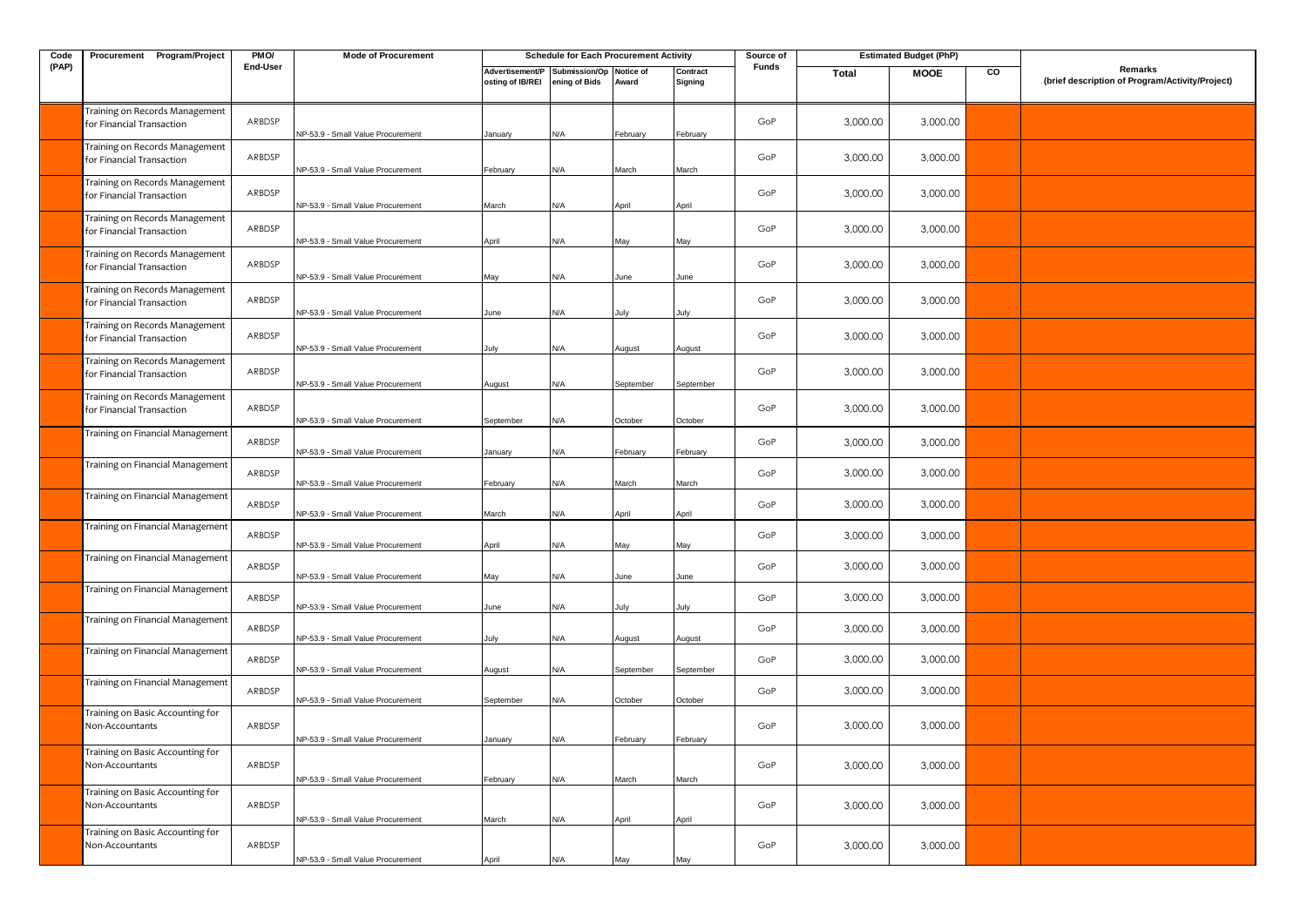| Code  | Procurement Program/Project                                     | PMO/     | <b>Mode of Procurement</b>        |                                                             | <b>Schedule for Each Procurement Activity</b> |           |                     | Source of |          | <b>Estimated Budget (PhP)</b> |    |                                                            |
|-------|-----------------------------------------------------------------|----------|-----------------------------------|-------------------------------------------------------------|-----------------------------------------------|-----------|---------------------|-----------|----------|-------------------------------|----|------------------------------------------------------------|
| (PAP) |                                                                 | End-User |                                   | Advertisement/P Submission/Op Notice of<br>osting of IB/REI | ening of Bids                                 | Award     | Contract<br>Signing | Funds     | Total    | <b>MOOE</b>                   | CO | Remarks<br>(brief description of Program/Activity/Project) |
|       | Training on Basic Accounting for<br>Non-Accountants             | ARBDSP   | NP-53.9 - Small Value Procurement | May                                                         | N/A                                           | June      | June                | GoP       | 3,000.00 | 3,000.00                      |    |                                                            |
|       | Training on Basic Accounting for<br>Non-Accountants             | ARBDSP   | NP-53.9 - Small Value Procurement | June                                                        | N/A                                           | July      | July                | GoP       | 3,000.00 | 3,000.00                      |    |                                                            |
|       | Training on Basic Accounting for<br>Non-Accountants             | ARBDSP   | NP-53.9 - Small Value Procurement | July                                                        | N/A                                           | August    | August              | GoP       | 3,000.00 | 3,000.00                      |    |                                                            |
|       | Training on Basic Accounting for<br>Non-Accountants             | ARBDSP   | NP-53.9 - Small Value Procurement | August                                                      | N/A                                           | September | September           | GoP       | 3,000.00 | 3,000.00                      |    |                                                            |
|       | Training on Basic Accounting for<br>Non-Accountants             | ARBDSP   | NP-53.9 - Small Value Procurement | September                                                   | N/A                                           | October   | October             | GoP       | 3,000.00 | 3,000.00                      |    |                                                            |
|       | Training on Records Management<br>for Non-Financial Transaction | ARBDSP   | NP-53.9 - Small Value Procurement | January                                                     | N/A                                           | February  | February            | GoP       | 3,000.00 | 3,000.00                      |    |                                                            |
|       | Fraining on Records Management<br>for Non-Financial Transaction | ARBDSP   | NP-53.9 - Small Value Procurement | February                                                    | N/A                                           | March     | March               | GoP       | 3,000.00 | 3,000.00                      |    |                                                            |
|       | Training on Records Management<br>for Non-Financial Transaction | ARBDSP   | NP-53.9 - Small Value Procurement | March                                                       | N/A                                           | April     | April               | GoP       | 3,000.00 | 3,000.00                      |    |                                                            |
|       | Training on Records Management<br>for Non-Financial Transaction | ARBDSP   | NP-53.9 - Small Value Procurement | April                                                       | N/A                                           | May       | May                 | GoP       | 3,000.00 | 3,000.00                      |    |                                                            |
|       | Training on Records Management<br>for Non-Financial Transaction | ARBDSP   | NP-53.9 - Small Value Procurement | May                                                         | N/A                                           | June      | June                | GoP       | 3,000.00 | 3,000.00                      |    |                                                            |
|       | Fraining on Records Management<br>for Non-Financial Transaction | ARBDSP   | NP-53.9 - Small Value Procurement | June                                                        | N/A                                           | July      | July                | GoP       | 3,000.00 | 3,000.00                      |    |                                                            |
|       | Training on Records Management<br>for Non-Financial Transaction | ARBDSP   | NP-53.9 - Small Value Procurement | July                                                        | N/A                                           | August    | August              | GoP       | 3,000.00 | 3,000.00                      |    |                                                            |
|       | Training on Records Management<br>for Non-Financial Transaction | ARBDSP   | NP-53.9 - Small Value Procurement | August                                                      | N/A                                           | September | September           | GoP       | 3,000.00 | 3,000.00                      |    |                                                            |
|       | Training on Records Management<br>for Non-Financial Transaction | ARBDSP   | NP-53.9 - Small Value Procurement | September                                                   | N/A                                           | October   | October             | GoP       | 3,000.00 | 3,000.00                      |    |                                                            |
|       | Enhancement Training on Financial<br>Management                 | ARBDSP   | NP-53.9 - Small Value Procurement | January                                                     | N/A                                           | February  | February            | GoP       | 3,000.00 | 3,000.00                      |    |                                                            |
|       | Enhancement Training on Financial<br>Management                 | ARBDSP   | NP-53.9 - Small Value Procurement | February                                                    | N/A                                           | March     | March               | GoP       | 3,000.00 | 3,000.00                      |    |                                                            |
|       | Enhancement Training on Financial<br>Management                 | ARBDSP   | NP-53.9 - Small Value Procurement | March                                                       | N/A                                           | April     | April               | GoP       | 3,000.00 | 3,000.00                      |    |                                                            |
|       | Enhancement Training on Financial<br>Management                 | ARBDSP   | NP-53.9 - Small Value Procurement | April                                                       | N/A                                           | May       | May                 | GoP       | 3,000.00 | 3,000.00                      |    |                                                            |
|       | Enhancement Training on Financial<br>Management                 | ARBDSP   | NP-53.9 - Small Value Procurement | May                                                         | N/A                                           | June      | June                | GoP       | 3,000.00 | 3,000.00                      |    |                                                            |
|       | Enhancement Training on Financial<br>Management                 | ARBDSP   | NP-53.9 - Small Value Procurement | June                                                        | N/A                                           | July      | July                | GoP       | 3,000.00 | 3,000.00                      |    |                                                            |
|       | Enhancement Training on Financial<br>Management                 | ARBDSP   | NP-53.9 - Small Value Procurement | July                                                        | N/A                                           | August    | August              | GoP       | 3,000.00 | 3,000.00                      |    |                                                            |
|       | Enhancement Training on Financial<br>Management                 | ARBDSP   | NP-53.9 - Small Value Procurement | August                                                      | N/A                                           | September | September           | GoP       | 3,000.00 | 3,000.00                      |    |                                                            |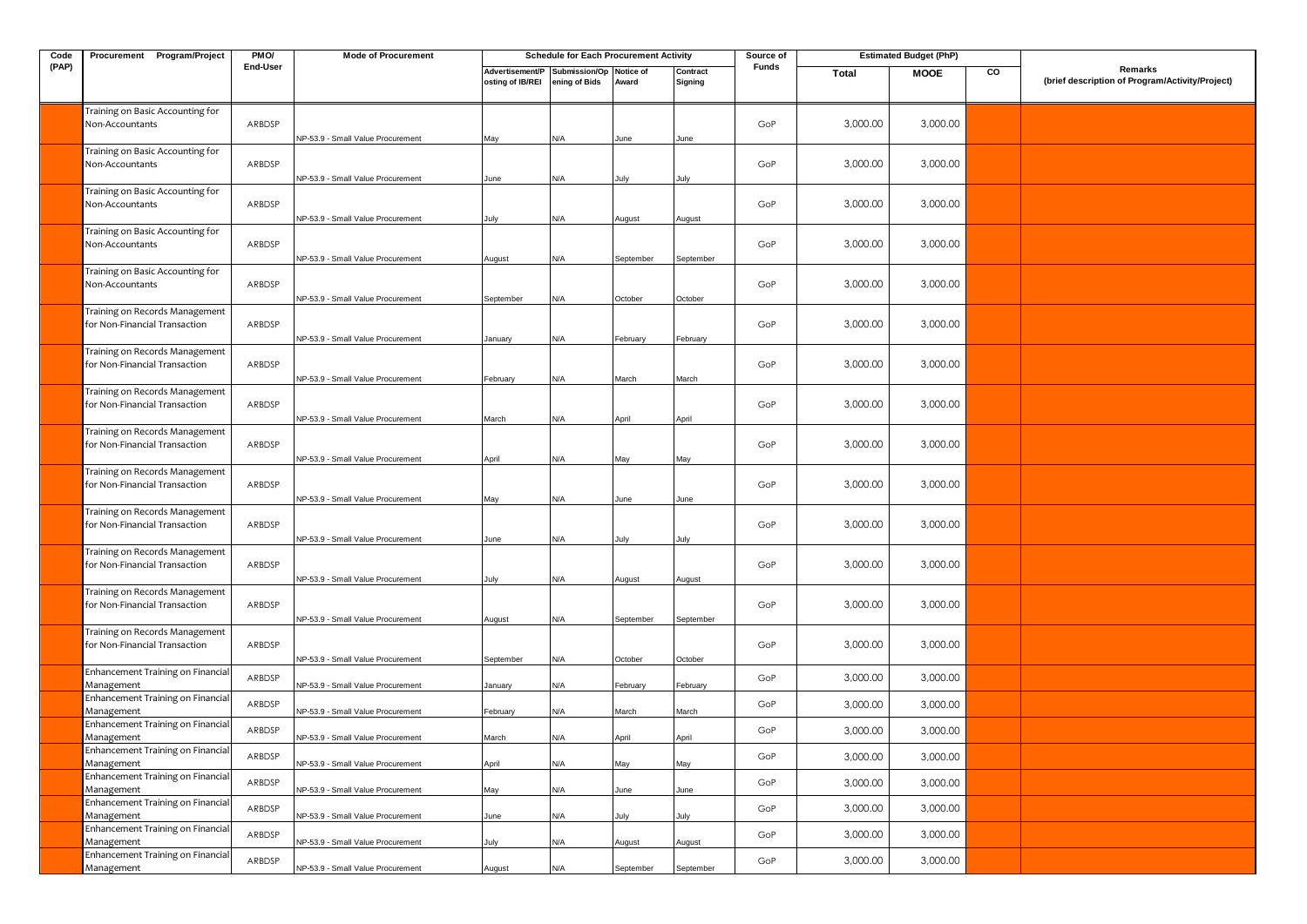| Code  | Procurement Program/Project                                  | PMO/     | <b>Mode of Procurement</b>                                             |                   | <b>Schedule for Each Procurement Activity</b> |                |                | Source of  |                      | <b>Estimated Budget (PhP)</b> |    |                                                 |
|-------|--------------------------------------------------------------|----------|------------------------------------------------------------------------|-------------------|-----------------------------------------------|----------------|----------------|------------|----------------------|-------------------------------|----|-------------------------------------------------|
| (PAP) |                                                              | End-User |                                                                        | Advertisement/P   | Submission/Op                                 | Notice of      | Contract       | Funds      | <b>Total</b>         | <b>MOOE</b>                   | CO | Remarks                                         |
|       |                                                              |          |                                                                        | osting of IB/REI  | ening of Bids                                 | Award          | Signing        |            |                      |                               |    | (brief description of Program/Activity/Project) |
|       |                                                              |          |                                                                        |                   |                                               |                |                |            |                      |                               |    |                                                 |
|       | Enhancement Training on Financial                            | ARBDSP   |                                                                        |                   |                                               |                |                | GoP        | 3,000.00             | 3,000.00                      |    |                                                 |
|       | Management                                                   |          | NP-53.9 - Small Value Procurement                                      | September         | N/A                                           | October        | October        |            |                      |                               |    |                                                 |
|       | Training on Records Management<br>for Financial Transaction  | ARBDSP   |                                                                        |                   |                                               |                |                | GoP        |                      |                               |    |                                                 |
|       |                                                              |          |                                                                        |                   |                                               |                |                |            | 3,000.00             | 3,000.00                      |    |                                                 |
|       | Training on Records Management                               |          | NP-53.9 - Small Value Procurement                                      | January           | N/A                                           | February       | February       |            |                      |                               |    |                                                 |
|       | for Financial Transaction                                    | ARBDSP   |                                                                        |                   |                                               |                |                | GoP        | 3,000.00             | 3,000.00                      |    |                                                 |
|       |                                                              |          | NP-53.9 - Small Value Procurement                                      | February          | N/A                                           | March          | March          |            |                      |                               |    |                                                 |
|       | Training on Records Management                               |          |                                                                        |                   |                                               |                |                |            |                      |                               |    |                                                 |
|       | for Financial Transaction                                    | ARBDSP   |                                                                        |                   |                                               |                |                | GoP        | 3,000.00             | 3,000.00                      |    |                                                 |
|       |                                                              |          | NP-53.9 - Small Value Procurement                                      | March             | N/A                                           | April          | April          |            |                      |                               |    |                                                 |
|       | Training on Records Management                               |          |                                                                        |                   |                                               |                |                |            |                      |                               |    |                                                 |
|       | for Financial Transaction                                    | ARBDSP   |                                                                        |                   |                                               |                |                | GoP        | 3,000.00             | 3,000.00                      |    |                                                 |
|       |                                                              |          | NP-53.9 - Small Value Procurement                                      | April             | N/A                                           | May            | May            |            |                      |                               |    |                                                 |
|       | Training on Records Management                               |          |                                                                        |                   |                                               |                |                |            |                      |                               |    |                                                 |
|       | for Financial Transaction                                    | ARBDSP   |                                                                        |                   |                                               |                |                | GoP        | 3,000.00             | 3,000.00                      |    |                                                 |
|       |                                                              |          | NP-53.9 - Small Value Procurement                                      | May               | N/A                                           | June           | June           |            |                      |                               |    |                                                 |
|       | Training on Records Management                               |          |                                                                        |                   |                                               |                |                |            |                      |                               |    |                                                 |
|       | for Financial Transaction                                    | ARBDSP   |                                                                        |                   |                                               |                |                | GoP        | 3,000.00             | 3,000.00                      |    |                                                 |
|       |                                                              |          | NP-53.9 - Small Value Procurement                                      | June              | N/A                                           | July           | July           |            |                      |                               |    |                                                 |
|       | Training on Records Management                               |          |                                                                        |                   |                                               |                |                |            |                      |                               |    |                                                 |
|       | for Financial Transaction                                    | ARBDSP   |                                                                        |                   |                                               |                |                | GoP        | 3,000.00             | 3,000.00                      |    |                                                 |
|       |                                                              |          | VP-53.9 - Small Value Procurement                                      | July              | N/A                                           | August         | August         |            |                      |                               |    |                                                 |
|       | Training on Records Management                               |          |                                                                        |                   |                                               |                |                |            |                      |                               |    |                                                 |
|       | for Financial Transaction                                    | ARBDSP   |                                                                        |                   |                                               |                |                | GoP        | 3,000.00             | 3,000.00                      |    |                                                 |
|       |                                                              |          | NP-53.9 - Small Value Procurement                                      | August            | N/A                                           | September      | September      |            |                      |                               |    |                                                 |
|       | Training on Records Management<br>for Financial Transaction  |          |                                                                        |                   |                                               |                |                |            |                      |                               |    |                                                 |
|       |                                                              | ARBDSP   |                                                                        |                   |                                               |                |                | GoP        | 3,000.00             | 3,000.00                      |    |                                                 |
|       | Training on Internal Control                                 | ARBDSP   | NP-53.9 - Small Value Procurement                                      | September         | N/A                                           | October        | October        |            |                      |                               |    |                                                 |
|       |                                                              | ARBDSP   | NP-53.9 - Small Value Procurement                                      | January           | N/A                                           | February       | February       | GoP<br>GoP | 3,000.00<br>3,000.00 | 3,000.00<br>3,000.00          |    |                                                 |
|       | Training on Internal Control<br>Training on Internal Control | ARBDSP   | VP-53.9 - Small Value Procurement<br>NP-53.9 - Small Value Procurement | February<br>March | N/A<br>N/A                                    | March<br>April | March<br>April | GoP        | 3,000.00             | 3,000.00                      |    |                                                 |
|       | Training on Internal Control                                 | ARBDSP   | NP-53.9 - Small Value Procurement                                      | April             | N/A                                           | May            | May            | GoP        | 3,000.00             | 3,000.00                      |    |                                                 |
|       | Training on Internal Control                                 | ARBDSP   | NP-53.9 - Small Value Procurement                                      | May               | N/A                                           | June           | June           | GoP        | 3,000.00             | 3,000.00                      |    |                                                 |
|       | Training on Internal Control                                 | ARBDSP   | NP-53.9 - Small Value Procurement                                      | June              | $\mathsf{N}/\mathsf{A}$                       | July           | July           | GoP        | 3,000.00             | 3,000.00                      |    |                                                 |
|       | Training on Internal Control                                 | ARBDSP   | NP-53.9 - Small Value Procurement                                      | July              | N/A                                           | August         | August         | GoP        | 3,000.00             | 3,000.00                      |    |                                                 |
|       | Training on Internal Control                                 | ARBDSP   | NP-53.9 - Small Value Procurement                                      | August            | N/A                                           | September      | September      | GoP        | 3,000.00             | 3,000.00                      |    |                                                 |
|       | Training on Internal Control                                 | ARBDSP   | VP-53.9 - Small Value Procurement                                      | September         | N/A                                           | October        | October        | GoP        | 3,000.00             | 3,000.00                      |    |                                                 |
|       | Training on Organizational                                   |          |                                                                        |                   |                                               |                |                |            |                      |                               |    |                                                 |
|       | Development and Management                                   | ARBDSP   |                                                                        |                   |                                               |                |                | GoP        | 3,000.00             | 3,000.00                      |    |                                                 |
|       |                                                              |          | VP-53.9 - Small Value Procurement                                      | January           | N/A                                           | February       | February       |            |                      |                               |    |                                                 |
|       | Training on Organizational                                   |          |                                                                        |                   |                                               |                |                |            |                      |                               |    |                                                 |
|       | Development and Management                                   | ARBDSP   |                                                                        |                   |                                               |                |                | GoP        | 3,000.00             | 3,000.00                      |    |                                                 |
|       |                                                              |          | NP-53.9 - Small Value Procurement                                      | February          | N/A                                           | March          | March          |            |                      |                               |    |                                                 |
|       | Training on Organizational                                   |          |                                                                        |                   |                                               |                |                |            |                      |                               |    |                                                 |
|       | Development and Management                                   | ARBDSP   |                                                                        |                   |                                               |                |                | GoP        | 3,000.00             | 3,000.00                      |    |                                                 |
|       |                                                              |          | NP-53.9 - Small Value Procurement                                      | March             | N/A                                           | April          | April          |            |                      |                               |    |                                                 |
|       | Training on Organizational                                   |          |                                                                        |                   |                                               |                |                |            |                      |                               |    |                                                 |
|       | Development and Management                                   | ARBDSP   |                                                                        |                   |                                               |                |                | GoP        | 3,000.00             | 3,000.00                      |    |                                                 |
|       | Training on Organizational                                   |          | NP-53.9 - Small Value Procurement                                      | April             | N/A                                           | May            | May            |            |                      |                               |    |                                                 |
|       | Development and Management                                   | ARBDSP   |                                                                        |                   |                                               |                |                | GoP        | 3,000.00             | 3,000.00                      |    |                                                 |
|       |                                                              |          | NP-53.9 - Small Value Procurement                                      | May               | N/A                                           | June           | June           |            |                      |                               |    |                                                 |
|       | Training on Organizational                                   |          |                                                                        |                   |                                               |                |                |            |                      |                               |    |                                                 |
|       | Development and Management                                   | ARBDSP   |                                                                        |                   |                                               |                |                | GoP        | 3,000.00             | 3,000.00                      |    |                                                 |
|       |                                                              |          | NP-53.9 - Small Value Procurement                                      | June              | N/A                                           | July           | July           |            |                      |                               |    |                                                 |
|       | Training on Organizational                                   |          |                                                                        |                   |                                               |                |                |            |                      |                               |    |                                                 |
|       | Development and Management                                   | ARBDSP   |                                                                        |                   |                                               |                |                | GoP        | 3,000.00             | 3,000.00                      |    |                                                 |
|       |                                                              |          | NP-53.9 - Small Value Procurement                                      | July              | N/A                                           | August         | August         |            |                      |                               |    |                                                 |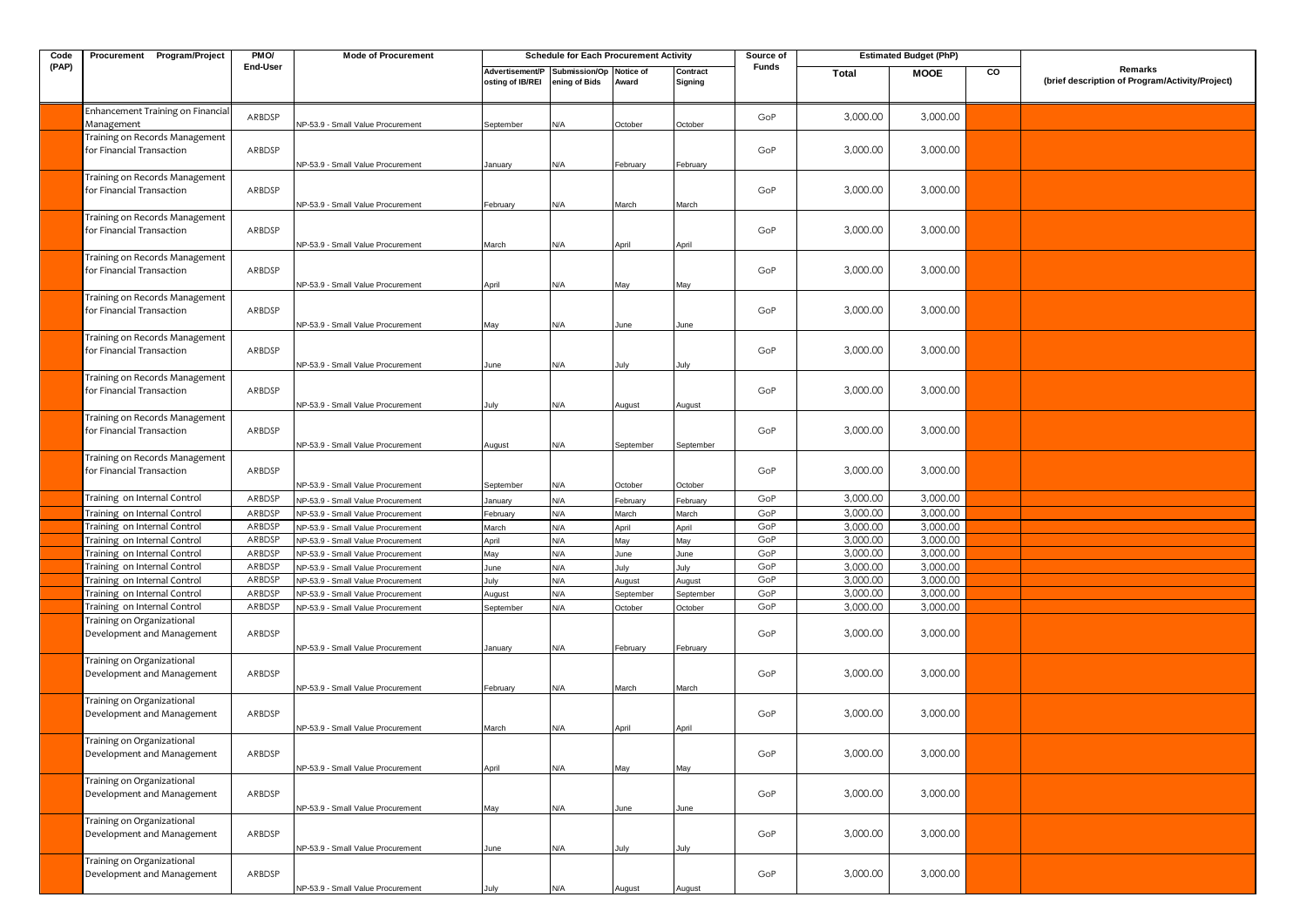| Code  | Procurement Program/Project                                        | PMO/             | <b>Mode of Procurement</b>                                             |                                     | <b>Schedule for Each Procurement Activity</b> |             |                     | Source of  |                      | <b>Estimated Budget (PhP)</b> |    |                                                            |
|-------|--------------------------------------------------------------------|------------------|------------------------------------------------------------------------|-------------------------------------|-----------------------------------------------|-------------|---------------------|------------|----------------------|-------------------------------|----|------------------------------------------------------------|
| (PAP) |                                                                    | End-User         |                                                                        | Advertisement/P<br>osting of IB/REI | Submission/Op Notice of<br>ening of Bids      | Award       | Contract<br>Signing | Funds      | Total                | <b>MOOE</b>                   | CO | Remarks<br>(brief description of Program/Activity/Project) |
|       | Training on Organizational<br>Development and Management           | ARBDSP           | NP-53.9 - Small Value Procurement                                      | August                              | N/A                                           | September   | September           | GoP        | 3,000.00             | 3,000.00                      |    |                                                            |
|       | Training on Organizational<br>Development and Management           | ARBDSP           | NP-53.9 - Small Value Procurement                                      | September                           | N/A                                           | October     | October             | GoP        | 3,000.00             | 3,000.00                      |    |                                                            |
|       | Training on Conflict Management                                    | ARBDSP           | NP-53.9 - Small Value Procurement                                      | January                             | N/A                                           | February    | February            | GoP        | 3,000.00             | 3,000.00                      |    |                                                            |
|       | Training on Conflict Management                                    | ARBDSP           | NP-53.9 - Small Value Procurement                                      | February                            | N/A                                           | March       | March               | GoP        | 3,000.00             | 3,000.00                      |    |                                                            |
|       | Training on Conflict Management                                    | ARBDSP           | NP-53.9 - Small Value Procurement                                      | March                               | N/A                                           | April       | April               | GoP        | 3,000.00             | 3,000.00                      |    |                                                            |
|       | Training on Conflict Management                                    | ARBDSP           | NP-53.9 - Small Value Procurement                                      | April                               | N/A                                           | May         | May                 | GoP        | 3,000.00             | 3,000.00                      |    |                                                            |
|       | Training on Conflict Management                                    | ARBDSP           | NP-53.9 - Small Value Procurement                                      | May                                 | N/A                                           | June        | June                | GoP        | 3,000.00             | 3,000.00                      |    |                                                            |
|       | Training on Conflict Management                                    | ARBDSP           | NP-53.9 - Small Value Procurement                                      | June                                | N/A                                           | July        | July                | GoP        | 3,000.00             | 3,000.00                      |    |                                                            |
|       | Training on Conflict Management<br>Training on Conflict Management | ARBDSP           | NP-53.9 - Small Value Procurement                                      | July                                | N/A                                           | August      | August              | GoP        | 3,000.00             | 3,000.00                      |    |                                                            |
|       | Training on Conflict Management                                    | ARBDSP           | NP-53.9 - Small Value Procurement                                      | August                              | N/A                                           | September   | September           | GoP        | 3,000.00             | 3,000.00                      |    |                                                            |
|       | Training on Credit Management                                      | ARBDSP           | NP-53.9 - Small Value Procurement                                      | September                           | N/A                                           | October     | October             | GoP        | 3,000.00             | 3,000.00                      |    |                                                            |
|       | Training on Credit Management                                      | ARBDSP<br>ARBDSP | NP-53.9 - Small Value Procurement                                      | January                             | N/A                                           | February    | February            | GoP<br>GoP | 3,000.00<br>3,000.00 | 3,000.00<br>3,000.00          |    |                                                            |
|       | Training on Credit Management                                      | ARBDSP           | NP-53.9 - Small Value Procurement                                      | February                            | N/A                                           | March       | March               | GoP        | 3,000.00             | 3,000.00                      |    |                                                            |
|       | Training on Credit Management                                      | ARBDSP           | NP-53.9 - Small Value Procurement                                      | March                               | N/A                                           | April       | April               | GoP        | 3,000.00             | 3,000.00                      |    |                                                            |
|       | Training on Credit Management                                      | ARBDSP           | NP-53.9 - Small Value Procurement<br>NP-53.9 - Small Value Procurement | April<br>May                        | N/A<br>N/A                                    | May<br>June | May<br>June         | GoP        | 3,000.00             | 3,000.00                      |    |                                                            |
|       | Training on Credit Management                                      | ARBDSP           | NP-53.9 - Small Value Procurement                                      | June                                | N/A                                           | July        | July                | GoP        | 3,000.00             | 3,000.00                      |    |                                                            |
|       | Training on Credit Management                                      | ARBDSP           | NP-53.9 - Small Value Procurement                                      | July                                | N/A                                           | August      | August              | GoP        | 3,000.00             | 3,000.00                      |    |                                                            |
|       | Training on Credit Management                                      | ARBDSP           | NP-53.9 - Small Value Procurement                                      | August                              | N/A                                           | September   | September           | GoP        | 3,000.00             | 3,000.00                      |    |                                                            |
|       | Training on Credit Management                                      | ARBDSP           | NP-53.9 - Small Value Procurement                                      | September                           | N/A                                           | October     | October             | GoP        | 3,000.00             | 3,000.00                      |    |                                                            |
|       | Training on Parliamentary<br>Procedure in Conducting Meeting       | ARBDSP           | NP-53.9 - Small Value Procurement                                      | January                             | N/A                                           | February    | February            | GoP        | 3,000.00             | 3,000.00                      |    |                                                            |
|       | Training on Parliamentary<br>Procedure in Conducting Meeting       | ARBDSP           | NP-53.9 - Small Value Procurement                                      | February                            | N/A                                           | March       | March               | GoP        | 3,000.00             | 3,000.00                      |    |                                                            |
|       | Training on Parliamentary<br>Procedure in Conducting Meeting       | ARBDSP           | NP-53.9 - Small Value Procurement                                      | March                               | N/A                                           | April       | April               | GoP        | 3,000.00             | 3,000.00                      |    |                                                            |
|       | Training on Parliamentary<br>Procedure in Conducting Meeting       | ARBDSP           | NP-53.9 - Small Value Procurement                                      | April                               | N/A                                           | May         | May                 | GoP        | 3,000.00             | 3,000.00                      |    |                                                            |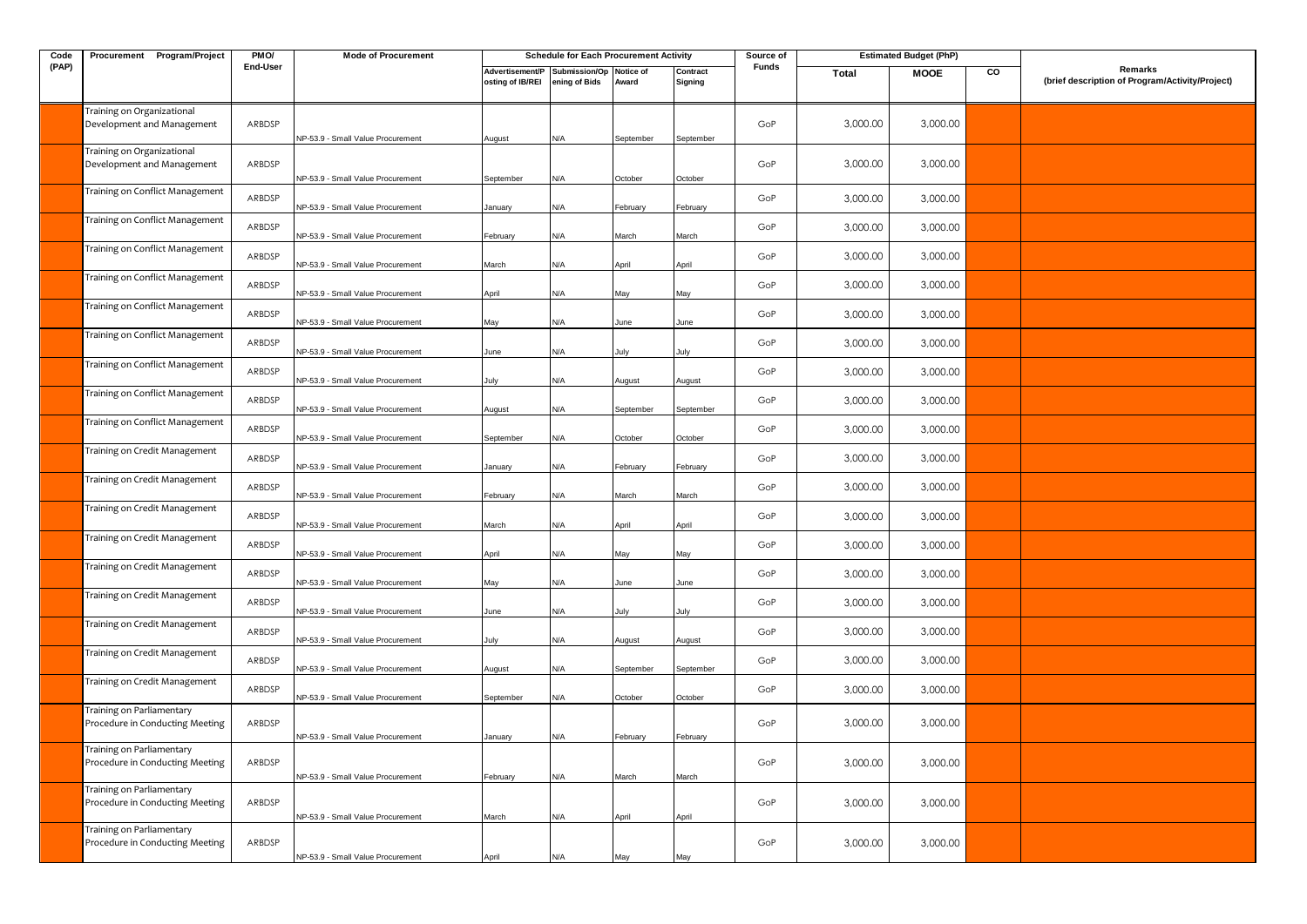| Code  | Procurement Program/Project                                  | PM <sub>O</sub> / | <b>Mode of Procurement</b>               |                                     | <b>Schedule for Each Procurement Activity</b> |               |                     | Source of |          | <b>Estimated Budget (PhP)</b> |    |                                                            |
|-------|--------------------------------------------------------------|-------------------|------------------------------------------|-------------------------------------|-----------------------------------------------|---------------|---------------------|-----------|----------|-------------------------------|----|------------------------------------------------------------|
| (PAP) |                                                              | End-User          |                                          | Advertisement/P<br>osting of IB/REI | Submission/Op Notice of<br>ening of Bids      | Award         | Contract<br>Signing | Funds     | Total    | <b>MOOE</b>                   | co | Remarks<br>(brief description of Program/Activity/Project) |
|       | Training on Parliamentary<br>Procedure in Conducting Meeting | ARBDSP            | NP-53.9 - Small Value Procurement        | Mav                                 | N/A                                           | June          | June                | GoP       | 3,000.00 | 3,000.00                      |    |                                                            |
|       | Training on Parliamentary<br>Procedure in Conducting Meeting | ARBDSP            | NP-53.9 - Small Value Procurement        | June                                | N/A                                           |               | July                | GoP       | 3,000.00 | 3,000.00                      |    |                                                            |
|       | Training on Parliamentary<br>Procedure in Conducting Meeting | ARBDSP            | NP-53.9 - Small Value Procurement        | July                                | N/A                                           | August        | August              | GoP       | 3,000.00 | 3,000.00                      |    |                                                            |
|       | Training on Parliamentary<br>Procedure in Conducting Meeting | ARBDSP            | NP-53.9 - Small Value Procurement        | August                              | N/A                                           | September     | September           | GoP       | 3,000.00 | 3,000.00                      |    |                                                            |
|       | Training on Parliamentary<br>Procedure in Conducting Meeting | ARBDSP            | NP-53.9 - Small Value Procurement        | September                           | N/A                                           | October       | October             | GoP       | 3,000.00 | 3,000.00                      |    |                                                            |
|       | Financial Management Training                                | ARBDSP            | NP-53.9 - Small Value Procurement        | January                             | N/A                                           | February      | February            | GoP       | 3,000.00 | 3,000.00                      |    |                                                            |
|       | Financial Management Training                                | ARBDSP            | NP-53.9 - Small Value Procurement        | February                            | N/A                                           | March         | March               | GoP       | 3,000.00 | 3,000.00                      |    |                                                            |
|       | Financial Management Training                                | ARBDSP            | VP-53.9 - Small Value Procurement        | March                               | N/A                                           | April         | April               | GoP       | 3,000.00 | 3,000.00                      |    |                                                            |
|       | Financial Management Training                                | ARBDSP            | NP-53.9 - Small Value Procurement        | April                               | N/A                                           | May           | May                 | GoP       | 3,000.00 | 3,000.00                      |    |                                                            |
|       | Financial Management Training                                | ARBDSP            | NP-53.9 - Small Value Procurement        | May                                 | N/A                                           | June          | June                | GoP       | 3,000.00 | 3,000.00                      |    |                                                            |
|       | Financial Management Training                                | ARBDSP            | VP-53.9 - Small Value Procurement        | June                                | N/A                                           | July          | July                | GoP       | 3,000.00 | 3,000.00                      |    |                                                            |
|       | Financial Management Training                                | ARBDSP            | NP-53.9 - Small Value Procurement        | July                                | N/A                                           | August        | August              | GoP       | 3,000.00 | 3,000.00                      |    |                                                            |
|       | Financial Management Training                                | ARBDSP            | NP-53.9 - Small Value Procurement        | August                              | N/A                                           | September     | September           | GoP       | 3,000.00 | 3,000.00                      |    |                                                            |
|       | Financial Management Training<br>Leadership & Values Re-     | ARBDSP            | VP-53.9 - Small Value Procurement        | September                           | N/A                                           | October       | October             | GoP       | 3,000.00 | 3,000.00                      |    |                                                            |
|       | Orientation Training<br>Leadership & Values Re-              | ARBDSP            | NP-53.9 - Small Value Procurement        | anuary                              | N/A                                           | February      | February            | GoP       | 3,000.00 | 3,000.00                      |    |                                                            |
|       | Orientation Training<br>Leadership & Values Re-              | ARBDSP            | NP-53.9 - Small Value Procurement        | February                            | N/A                                           | March         | March               | GoP       | 3,000.00 | 3,000.00                      |    |                                                            |
|       | Orientation Training<br>Leadership & Values Re-              | ARBDSP            | VP-53.9 - Small Value Procurement        | March                               | N/A                                           | April         | April               | GoP       | 3,000.00 | 3,000.00                      |    |                                                            |
|       | Orientation Training<br>Leadership & Values Re-              | ARBDSP            | NP-53.9 - Small Value Procurement        | April                               | N/A                                           | Mav           | May                 | GoP       | 3,000.00 | 3,000.00                      |    |                                                            |
|       | Orientation Training<br>Leadership & Values Re-              | ARBDSP            | NP-53.9 - Small Value Procurement        | May                                 | N/A                                           | June          | June                | GoP       | 3,000.00 | 3,000.00                      |    |                                                            |
|       | Orientation Training<br>Leadership & Values Re-              | ARBDSP            | <b>IP-53.9 - Small Value Procurement</b> | June                                | N/A                                           | lulv          | lulv                | GoP       | 3,000.00 | 3,000.00                      |    |                                                            |
|       | Orientation Training<br>Leadership & Values Re-              | ARBDSP            | NP-53.9 - Small Value Procurement        | July                                | <b>A/</b>                                     | <b>August</b> | August              | GoP       | 3,000.00 | 3,000.00                      |    |                                                            |
|       | Orientation Training<br>Leadership & Values Re-              | ARBDSP            | NP-53.9 - Small Value Procurement        | August                              | N/A                                           | September     | September           | GoP       | 3,000.00 | 3,000.00                      |    |                                                            |
|       | Orientation Training<br>Basic Accounting for Non-            | ARBDSP            | VP-53.9 - Small Value Procurement        | September                           | N/A                                           | October       | October             | GoP       | 3,000.00 | 3,000.00                      |    |                                                            |
|       | <b>Accountants Training for ARBOs</b>                        | ARBDSP            | NP-53.9 - Small Value Procurement        | January                             | N/A                                           | February      | February            | GoP       | 3,000.00 | 3,000.00                      |    |                                                            |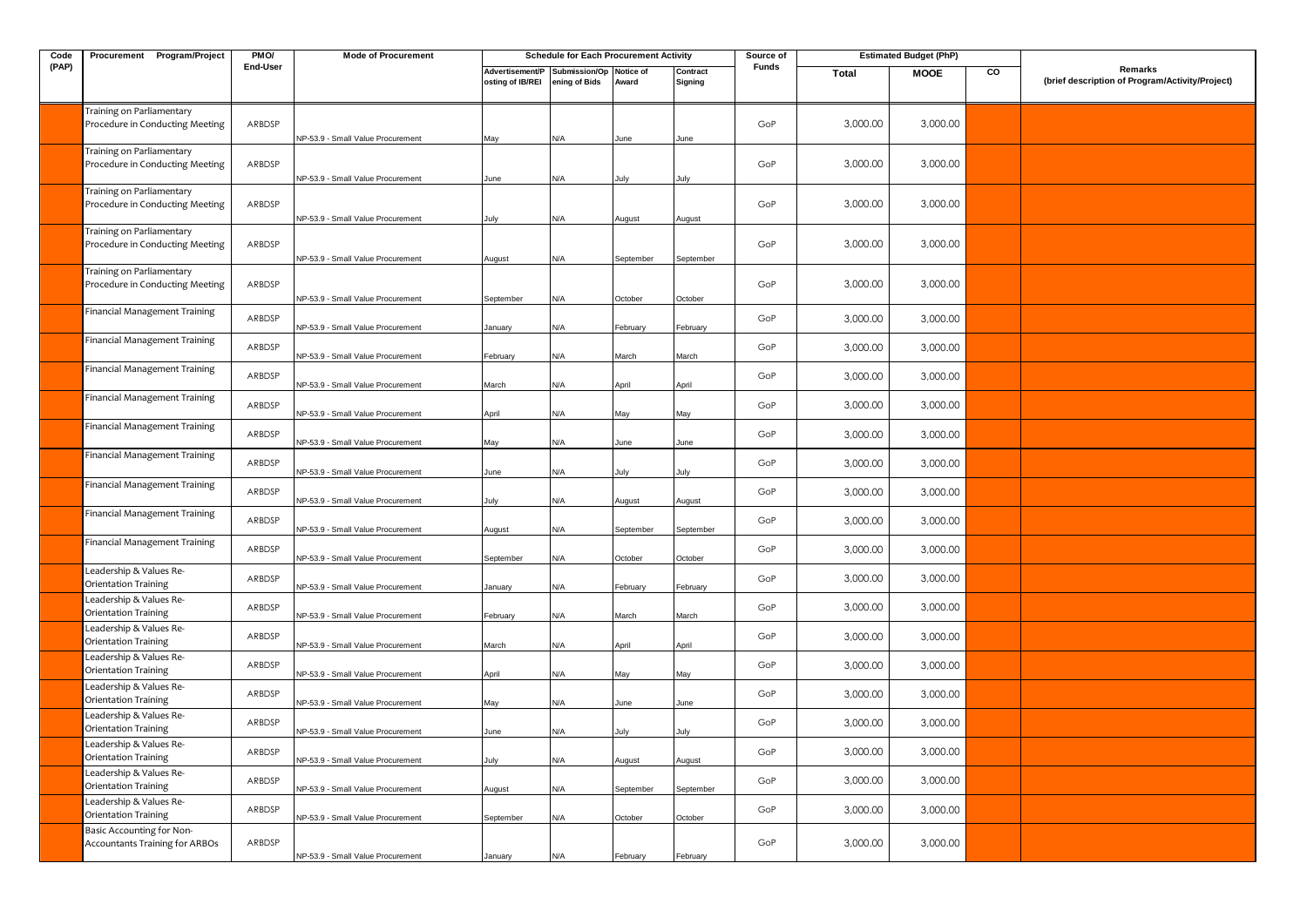| Code  | Procurement Program/Project                                                         | PMO/     | <b>Mode of Procurement</b>                                             |                                     | <b>Schedule for Each Procurement Activity</b> |                |                     | Source of    |              | <b>Estimated Budget (PhP)</b> |    |                                                            |
|-------|-------------------------------------------------------------------------------------|----------|------------------------------------------------------------------------|-------------------------------------|-----------------------------------------------|----------------|---------------------|--------------|--------------|-------------------------------|----|------------------------------------------------------------|
| (PAP) |                                                                                     | End-User |                                                                        | Advertisement/P<br>osting of IB/REI | Submission/Op Notice of<br>ening of Bids      | Award          | Contract<br>Signing | <b>Funds</b> | <b>Total</b> | <b>MOOE</b>                   | CO | Remarks<br>(brief description of Program/Activity/Project) |
|       | Basic Accounting for Non-<br><b>Accountants Training for ARBOs</b>                  | ARBDSP   | NP-53.9 - Small Value Procurement                                      | February                            | N/A                                           | March          | March               | GoP          | 3,000.00     | 3,000.00                      |    |                                                            |
|       | Basic Accounting for Non-<br><b>Accountants Training for ARBOs</b>                  | ARBDSP   | NP-53.9 - Small Value Procurement                                      | March                               | N/A                                           | April          | April               | GoP          | 3,000.00     | 3,000.00                      |    |                                                            |
|       | Basic Accounting for Non-<br><b>Accountants Training for ARBOs</b>                  | ARBDSP   | NP-53.9 - Small Value Procurement                                      | April                               | N/A                                           | May            | May                 | GoP          | 3,000.00     | 3,000.00                      |    |                                                            |
|       | Basic Accounting for Non-<br><b>Accountants Training for ARBOs</b>                  | ARBDSP   | NP-53.9 - Small Value Procurement                                      | May                                 | N/A                                           | June           | June                | GoP          | 3,000.00     | 3,000.00                      |    |                                                            |
|       | Basic Accounting for Non-<br><b>Accountants Training for ARBOs</b>                  | ARBDSP   | NP-53.9 - Small Value Procurement                                      | June                                | N/A                                           | July           | July                | GoP          | 3,000.00     | 3,000.00                      |    |                                                            |
|       | Basic Accounting for Non-<br><b>Accountants Training for ARBOs</b>                  | ARBDSP   | NP-53.9 - Small Value Procurement                                      | July                                | N/A                                           | August         | August              | GoP          | 3,000.00     | 3,000.00                      |    |                                                            |
|       | Basic Accounting for Non-<br><b>Accountants Training for ARBOs</b>                  | ARBDSP   | NP-53.9 - Small Value Procurement                                      | August                              | N/A                                           | September      | September           | GoP          | 3,000.00     | 3,000.00                      |    |                                                            |
|       | Basic Accounting for Non-<br><b>Accountants Training for ARBOs</b>                  | ARBDSP   | NP-53.9 - Small Value Procurement                                      | September                           | N/A                                           | October        | October             | GoP          | 3,000.00     | 3,000.00                      |    |                                                            |
|       | Enhancement Training on Basic<br>Accounting for Non-Accountants<br>for ARBOs        | ARBDSP   | NP-53.9 - Small Value Procurement                                      | lanuary                             | N/A                                           | February       | February            | GoP          | 3,000.00     | 3,000.00                      |    |                                                            |
|       | Enhancement Training on Basic<br>Accounting for Non-Accountants                     | ARBDSP   |                                                                        |                                     |                                               |                |                     | GoP          | 3,000.00     | 3,000.00                      |    |                                                            |
|       | for ARBOs<br>Enhancement Training on Basic<br><b>Accounting for Non-Accountants</b> | ARBDSP   | NP-53.9 - Small Value Procurement                                      | ebruary                             | N/A                                           | March          | March               | GoP          | 3,000.00     | 3,000.00                      |    |                                                            |
|       | for ARBOs<br>Enhancement Training on Basic<br>Accounting for Non-Accountants        | ARBDSP   | <b>NP-53.9 - Small Value Procurement</b>                               | March                               | N/A                                           | April          | April               | GoP          | 3,000.00     | 3,000.00                      |    |                                                            |
|       | for ARBOs<br>Enhancement Training on Basic<br><b>Accounting for Non-Accountants</b> | ARBDSP   | NP-53.9 - Small Value Procurement                                      | April                               | N/A                                           | May            | May                 | GoP          | 3,000.00     | 3,000.00                      |    |                                                            |
|       | for ARBOs<br>Enhancement Training on Basic<br>Accounting for Non-Accountants        | ARBDSP   | NP-53.9 - Small Value Procurement                                      | May                                 | N/A                                           | June           | June                | GoP          | 3,000.00     | 3,000.00                      |    |                                                            |
|       | for ARBOs<br>Enhancement Training on Basic<br>Accounting for Non-Accountants        | ARBDSP   | NP-53.9 - Small Value Procurement                                      | June                                | N/A                                           | July           | July                | GoP          | 3,000.00     | 3,000.00                      |    |                                                            |
|       | for ARBOs<br>Enhancement Training on Basic<br>Accounting for Non-Accountants        | ARBDSP   | NP-53.9 - Small Value Procurement                                      | July                                | N/A                                           | August         | August              | GoP          | 3,000.00     | 3,000.00                      |    |                                                            |
|       | for ARBOs<br>Enhancement Training on Basic<br>Accounting for Non-Accountants        | ARBDSP   | NP-53.9 - Small Value Procurement                                      | August                              | N/A                                           | September      | September           | GoP          | 3,000.00     | 3,000.00                      |    |                                                            |
|       | for ARBOs<br>Basic Organizational Development<br>training for ARBOs                 | ARBDSP   | NP-53.9 - Small Value Procurement                                      | September                           | N/A                                           | October        | October             | GoP          | 3,000.00     | 3,000.00                      |    |                                                            |
|       | Basic Organizational Development<br>training for ARBOs                              | ARBDSP   | NP-53.9 - Small Value Procurement                                      | January                             | N/A                                           | February       | February            | GoP          | 3,000.00     | 3,000.00                      |    |                                                            |
|       | Basic Organizational Development<br>training for ARBOs                              | ARBDSP   | NP-53.9 - Small Value Procurement<br>NP-53.9 - Small Value Procurement | ebruary<br>March                    | N/A<br>N/A                                    | March<br>April | March<br>April      | GoP          | 3,000.00     | 3,000.00                      |    |                                                            |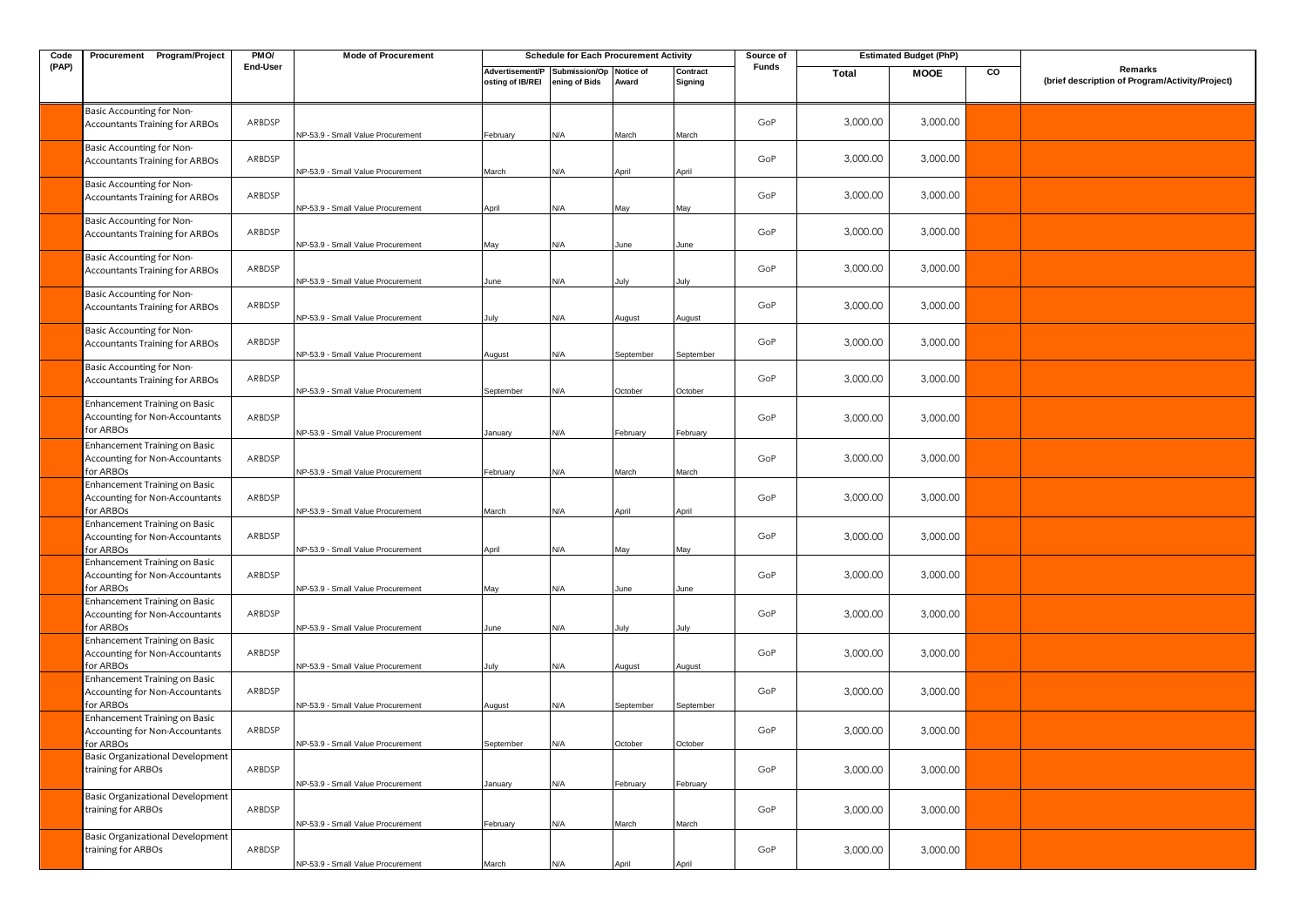| Code  | Procurement Program/Project                                                 | PM <sub>O</sub> | <b>Mode of Procurement</b>                                             |                                     | <b>Schedule for Each Procurement Activity</b> |                     |                     | Source of |              | <b>Estimated Budget (PhP)</b> |    |                                                            |
|-------|-----------------------------------------------------------------------------|-----------------|------------------------------------------------------------------------|-------------------------------------|-----------------------------------------------|---------------------|---------------------|-----------|--------------|-------------------------------|----|------------------------------------------------------------|
| (PAP) |                                                                             | End-User        |                                                                        | Advertisement/P<br>osting of IB/REI | Submission/Op Notice of<br>ening of Bids      | Award               | Contract<br>Signing | Funds     | <b>Total</b> | <b>MOOE</b>                   | CO | Remarks<br>(brief description of Program/Activity/Project) |
|       | Basic Organizational Development<br>training for ARBOs                      | ARBDSP          | NP-53.9 - Small Value Procurement                                      | April                               | ۷A/                                           | May                 | May                 | GoP       | 3,000.00     | 3,000.00                      |    |                                                            |
|       | Basic Organizational Development<br>training for ARBOs                      | ARBDSP          | NP-53.9 - Small Value Procurement                                      | May                                 | N/A                                           | June                | June                | GoP       | 3,000.00     | 3,000.00                      |    |                                                            |
|       | Basic Organizational Development<br>training for ARBOs                      | ARBDSP          | NP-53.9 - Small Value Procurement                                      | June                                | <b>AV</b>                                     | lulv                | lulv                | GoP       | 3,000.00     | 3,000.00                      |    |                                                            |
|       | Basic Organizational Development<br>training for ARBOs                      | ARBDSP          | NP-53.9 - Small Value Procurement                                      | July                                | ۷/A                                           | August              | August              | GoP       | 3,000.00     | 3,000.00                      |    |                                                            |
|       | Basic Organizational Development<br>training for ARBOs                      | ARBDSP          | NP-53.9 - Small Value Procurement                                      | August                              | N/A                                           | September           | September           | GoP       | 3,000.00     | 3,000.00                      |    |                                                            |
|       | Basic Organizational Development<br>training for ARBOs                      | ARBDSP          | NP-53.9 - Small Value Procurement                                      | September                           | ۷A/                                           | October             | October             | GoP       | 3,000.00     | 3,000.00                      |    |                                                            |
|       | <b>Basic Cooperative Course</b>                                             | ARBDSP          | NP-53.9 - Small Value Procurement                                      | anuarv                              | ۷A                                            | February            | February            | GoP       | 3,000.00     | 3,000.00                      |    |                                                            |
|       | Basic Cooperative Course                                                    | ARBDSP          | VP-53.9 - Small Value Procurement                                      | ebruary                             | <b>N/A</b>                                    | March               | March               | GoP       | 3,000.00     | 3,000.00                      |    |                                                            |
|       | Basic Cooperative Course                                                    | ARBDSP          | NP-53.9 - Small Value Procurement                                      | March                               | N/A                                           | April               | April               | GoP       | 3,000.00     | 3,000.00                      |    |                                                            |
|       | Basic Cooperative Course                                                    | ARBDSP          | NP-53.9 - Small Value Procurement                                      | April                               | N/A                                           | May                 | May                 | GoP       | 3,000.00     | 3,000.00                      |    |                                                            |
|       | <b>Basic Cooperative Course</b>                                             | ARBDSP          | VP-53.9 - Small Value Procurement                                      | May                                 | N/A                                           | June                | June                | GoP       | 3,000.00     | 3,000.00                      |    |                                                            |
|       | <b>Basic Cooperative Course</b>                                             | ARBDSP          |                                                                        |                                     | N/A                                           |                     |                     | GoP       | 3,000.00     | 3,000.00                      |    |                                                            |
|       | Basic Cooperative Course                                                    | ARBDSP          | NP-53.9 - Small Value Procurement                                      | June                                |                                               | July                | July                | GoP       | 3,000.00     | 3,000.00                      |    |                                                            |
|       | Basic Cooperative Course                                                    | ARBDSP          | NP-53.9 - Small Value Procurement                                      | July                                | ۷A                                            | August              | August              | GoP       | 3,000.00     | 3,000.00                      |    |                                                            |
|       | <b>Basic Cooperative Course</b>                                             | ARBDSP          | VP-53.9 - Small Value Procurement                                      | August                              | <b>N/A</b>                                    | September           | September           | GoP       | 3,000.00     | 3,000.00                      |    |                                                            |
|       | Records Management Training for<br>ARBOs                                    | ARBDSP          | NP-53.9 - Small Value Procurement<br>NP-53.9 - Small Value Procurement | September<br>January                | <b>V/A</b><br>N/A                             | October<br>February | October<br>February | GoP       | 3,000.00     | 3,000.00                      |    |                                                            |
|       | Records Management Training for<br><b>ARBOs</b>                             | ARBDSP          | NP-53.9 - Small Value Procurement                                      | February                            | <b>N/A</b>                                    | March               | March               | GoP       | 3,000.00     | 3,000.00                      |    |                                                            |
|       | Records Management Training for<br>ARBOs                                    | ARBDSP          | NP-53.9 - Small Value Procurement                                      | March                               | ۷/A                                           | April               | April               | GoP       | 3,000.00     | 3,000.00                      |    |                                                            |
|       | Records Management Training for<br>ARBOs                                    | ARBDSP          | NP-53.9 - Small Value Procurement                                      | April                               | N/A                                           | Val                 | May                 | GoP       | 3,000.00     | 3,000.00                      |    |                                                            |
|       | Records Management Training for<br>ARBOs<br>Records Management Training for | ARBDSP          | NP-53.9 - Small Value Procurement                                      | May                                 | <b>A/</b>                                     | June                | June                | GoP       | 3,000.00     | 3,000.00                      |    |                                                            |
|       | ARBOs                                                                       | ARBDSP          | NP-53.9 - Small Value Procurement                                      | June                                | N/A                                           | July                | July                | GoP       | 3,000.00     | 3,000.00                      |    |                                                            |
|       | Records Management Training for<br>ARBOs                                    | ARBDSP          | NP-53.9 - Small Value Procurement                                      | July                                | N/A                                           | August              | August              | GoP       | 3,000.00     | 3,000.00                      |    |                                                            |
|       | Records Management Training for<br>ARBOs                                    | ARBDSP          | NP-53.9 - Small Value Procurement                                      | August                              | ۷/A                                           | September           | Septembe            | GoP       | 3,000.00     | 3,000.00                      |    |                                                            |
|       | Records Management Training for<br>ARBOs                                    | ARBDSP          | NP-53.9 - Small Value Procurement                                      | September                           | N/A                                           | October             | October             | GoP       | 3,000.00     | 3,000.00                      |    |                                                            |
|       | Organizational Management &<br>Governance                                   | ARBDSP          | NP-53.9 - Small Value Procurement                                      | anuary                              | <b>V/A</b>                                    | February            | February            | GoP       | 3,000.00     | 3,000.00                      |    |                                                            |
|       | Organizational Management &<br>Governance                                   | ARBDSP          | NP-53.9 - Small Value Procurement                                      | February                            | <b>V/A</b>                                    | March               | March               | GoP       | 3,000.00     | 3,000.00                      |    |                                                            |
|       | Organizational Management &<br>Governance                                   | ARBDSP          | NP-53.9 - Small Value Procurement                                      | March                               | <b>V/A</b>                                    | April               | April               | GoP       | 3,000.00     | 3,000.00                      |    |                                                            |
|       | Organizational Management &<br>Governance                                   | ARBDSP          | NP-53.9 - Small Value Procurement                                      | April                               | N/A                                           | May                 | May                 | GoP       | 3,000.00     | 3,000.00                      |    |                                                            |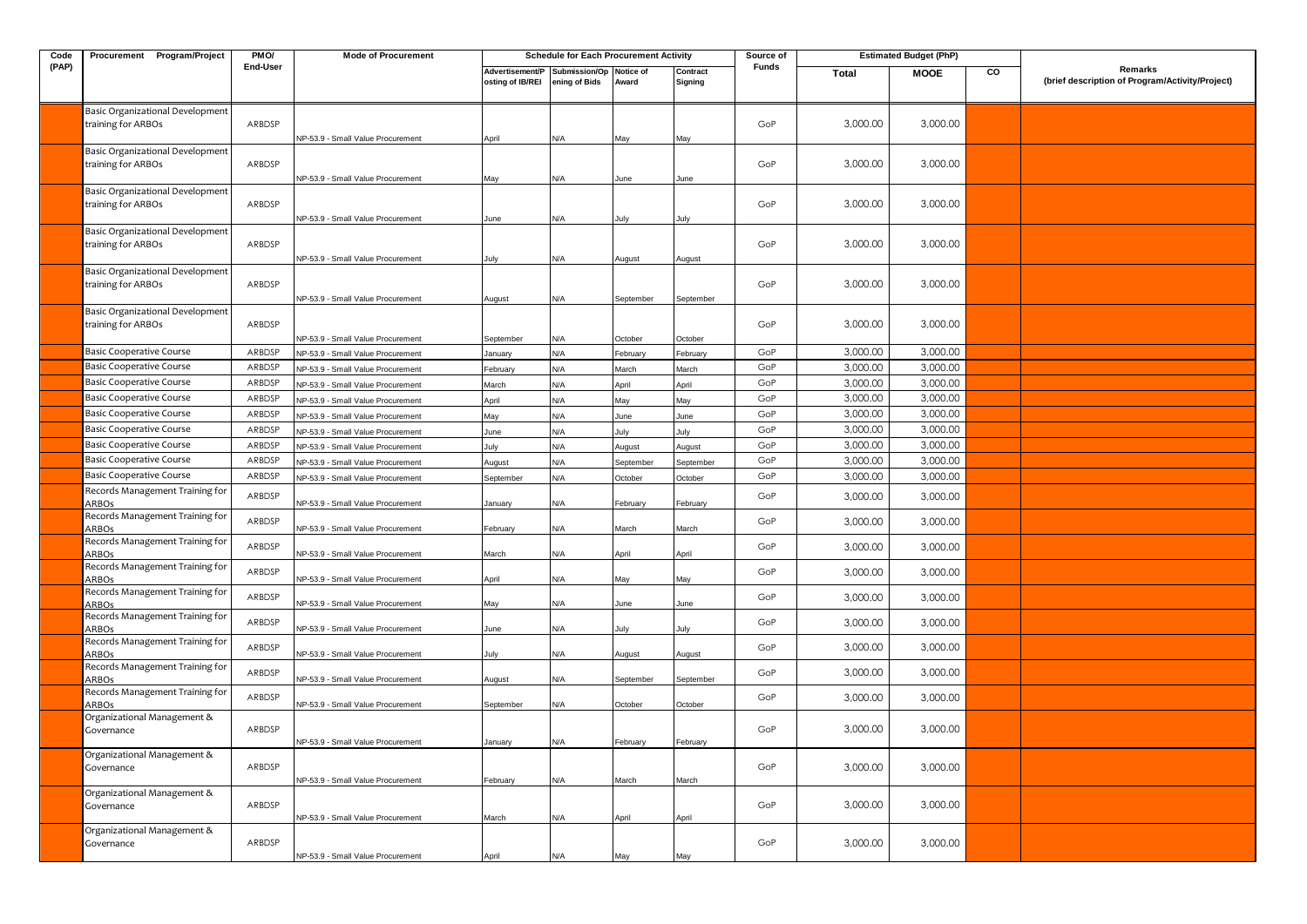| Code  | Procurement Program/Project                                       | PMO/     | <b>Mode of Procurement</b>        |                                     | <b>Schedule for Each Procurement Activity</b> |                    |                     | Source of |          | <b>Estimated Budget (PhP)</b> |    |                                                            |
|-------|-------------------------------------------------------------------|----------|-----------------------------------|-------------------------------------|-----------------------------------------------|--------------------|---------------------|-----------|----------|-------------------------------|----|------------------------------------------------------------|
| (PAP) |                                                                   | End-User |                                   | Advertisement/P<br>osting of IB/REI | Submission/Op<br>ening of Bids                | Notice of<br>Award | Contract<br>Signing | Funds     | Total    | <b>MOOE</b>                   | CO | Remarks<br>(brief description of Program/Activity/Project) |
|       | Organizational Management &<br>Governance                         | ARBDSP   | NP-53.9 - Small Value Procurement | May                                 | N/A                                           | June               | June                | GoP       | 3,000.00 | 3,000.00                      |    |                                                            |
|       | Organizational Management &<br>Governance                         | ARBDSP   | NP-53.9 - Small Value Procurement | June                                | N/A                                           | July               | July                | GoP       | 3,000.00 | 3,000.00                      |    |                                                            |
|       | Organizational Management &<br>Governance                         | ARBDSP   | NP-53.9 - Small Value Procurement | July                                | N/A                                           | August             | August              | GoP       | 3,000.00 | 3,000.00                      |    |                                                            |
|       | Organizational Management &<br>Governance                         | ARBDSP   | NP-53.9 - Small Value Procurement | August                              | N/A                                           | September          | September           | GoP       | 3,000.00 | 3,000.00                      |    |                                                            |
|       | Organizational Management &<br>Governance                         | ARBDSP   | NP-53.9 - Small Value Procurement | September                           | N/A                                           | October            | October             | GoP       | 3,000.00 | 3,000.00                      |    |                                                            |
|       | Enhancement Training on<br>Leadership & Values Re-<br>Orientation | ARBDSP   | NP-53.9 - Small Value Procurement | January                             | N/A                                           | February           | February            | GoP       | 3,000.00 | 3,000.00                      |    |                                                            |
|       | Enhancement Training on<br>Leadership & Values Re-<br>Orientation | ARBDSP   | NP-53.9 - Small Value Procurement | February                            | N/A                                           | March              | March               | GoP       | 3,000.00 | 3,000.00                      |    |                                                            |
|       | Enhancement Training on<br>Leadership & Values Re-<br>Orientation | ARBDSP   | NP-53.9 - Small Value Procurement | March                               | N/A                                           | April              | April               | GoP       | 3,000.00 | 3,000.00                      |    |                                                            |
|       | Enhancement Training on<br>Leadership & Values Re-<br>Orientation | ARBDSP   | NP-53.9 - Small Value Procurement | April                               | N/A                                           | May                | May                 | GoP       | 3,000.00 | 3,000.00                      |    |                                                            |
|       | Enhancement Training on<br>Leadership & Values Re-<br>Orientation | ARBDSP   | NP-53.9 - Small Value Procurement | May                                 | N/A                                           | June               | June                | GoP       | 3,000.00 | 3,000.00                      |    |                                                            |
|       | Enhancement Training on<br>Leadership & Values Re-<br>Orientation | ARBDSP   | NP-53.9 - Small Value Procurement | June                                | N/A                                           | July               | July                | GoP       | 3,000.00 | 3,000.00                      |    |                                                            |
|       | Enhancement Training on<br>Leadership & Values Re-<br>Orientation | ARBDSP   | NP-53.9 - Small Value Procurement | July                                | N/A                                           | August             | August              | GoP       | 3,000.00 | 3,000.00                      |    |                                                            |
|       | Enhancement Training on<br>Leadership & Values Re-<br>Orientation | ARBDSP   | NP-53.9 - Small Value Procurement | August                              | N/A                                           | September          | September           | GoP       | 3,000.00 | 3,000.00                      |    |                                                            |
|       | Enhancement Training on<br>Leadership & Values Re-<br>Orientation | ARBDSP   | NP-53.9 - Small Value Procurement | September                           | N/A                                           | October            | October             | GoP       | 3,000.00 | 3,000.00                      |    |                                                            |
|       | Training on Records Management<br>for Financial Transaction       | ARBDSP   | NP-53.9 - Small Value Procurement | January                             | N/A                                           | February           | February            | GoP       | 3,000.00 | 3,000.00                      |    |                                                            |
|       | Training on Records Management<br>for Financial Transaction       | ARBDSP   | NP-53.9 - Small Value Procurement | February                            | N/A                                           | March              | March               | GoP       | 3,000.00 | 3,000.00                      |    |                                                            |
|       | Training on Records Management<br>for Financial Transaction       | ARBDSP   | NP-53.9 - Small Value Procurement | March                               | N/A                                           | April              | April               | GoP       | 3,000.00 | 3,000.00                      |    |                                                            |
|       | Training on Records Management<br>for Financial Transaction       | ARBDSP   | NP-53.9 - Small Value Procurement | April                               | N/A                                           | May                | May                 | GoP       | 3,000.00 | 3,000.00                      |    |                                                            |
|       | Training on Records Management<br>for Financial Transaction       | ARBDSP   | NP-53.9 - Small Value Procurement | May                                 | N/A                                           | June               | June                | GoP       | 3,000.00 | 3,000.00                      |    |                                                            |
|       | Training on Records Management<br>for Financial Transaction       | ARBDSP   | NP-53.9 - Small Value Procurement | June                                | <b>V/A</b>                                    |                    |                     | GoP       | 3,000.00 | 3,000.00                      |    |                                                            |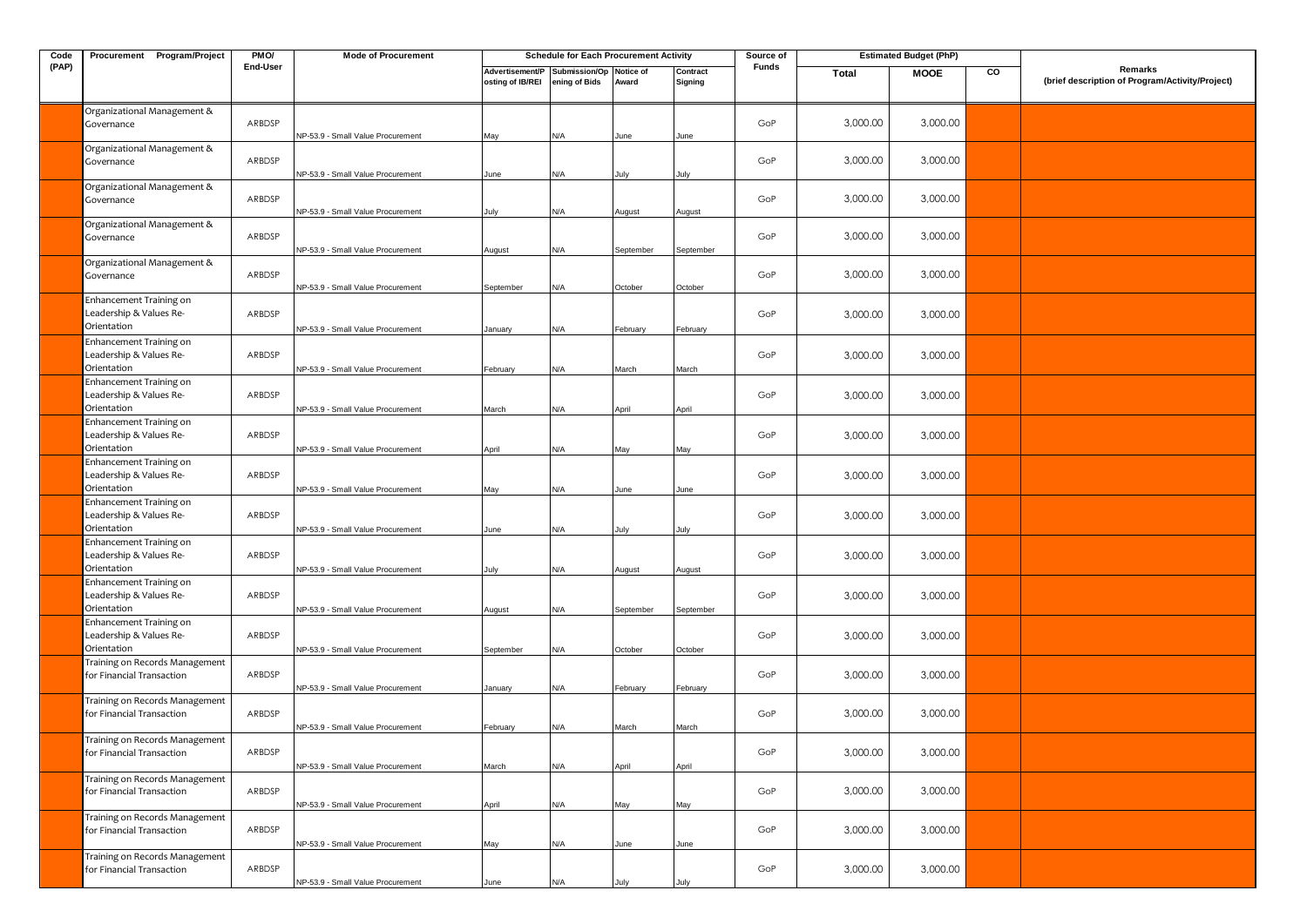| Code  | Procurement Program/Project                                     | PMO/             | <b>Mode of Procurement</b>                                             |                                                             | <b>Schedule for Each Procurement Activity</b> |                     |                     | Source of  |                      | <b>Estimated Budget (PhP)</b> |    |                                                            |
|-------|-----------------------------------------------------------------|------------------|------------------------------------------------------------------------|-------------------------------------------------------------|-----------------------------------------------|---------------------|---------------------|------------|----------------------|-------------------------------|----|------------------------------------------------------------|
| (PAP) |                                                                 | <b>End-User</b>  |                                                                        | Advertisement/P Submission/Op Notice of<br>osting of IB/REI | ening of Bids                                 | Award               | Contract<br>Signing | Funds      | Total                | <b>MOOE</b>                   | CO | Remarks<br>(brief description of Program/Activity/Project) |
|       | Training on Records Management<br>for Financial Transaction     | ARBDSP           | NP-53.9 - Small Value Procurement                                      |                                                             | ۷/A                                           | lugust              | August              | GoP        | 3,000.00             | 3,000.00                      |    |                                                            |
|       | Training on Records Management<br>for Financial Transaction     | ARBDSP           | NP-53.9 - Small Value Procurement                                      | August                                                      | N/A                                           | September           | September           | GoP        | 3,000.00             | 3,000.00                      |    |                                                            |
|       | Training on Records Management<br>for Financial Transaction     | ARBDSP           | NP-53.9 - Small Value Procurement                                      | September                                                   | N/A                                           | October             | October             | GoP        | 3,000.00             | 3,000.00                      |    |                                                            |
|       | Training on Records Management<br>for Non-Financial Transaction | ARBDSP           | NP-53.9 - Small Value Procurement                                      | January                                                     | N/A                                           | February            | February            | GoP        | 3,000.00             | 3,000.00                      |    |                                                            |
|       | Training on Records Management<br>for Non-Financial Transaction | ARBDSP           | NP-53.9 - Small Value Procurement                                      | February                                                    | N/A                                           | March               | March               | GoP        | 3,000.00             | 3,000.00                      |    |                                                            |
|       | Training on Records Management<br>for Non-Financial Transaction | ARBDSP           | NP-53.9 - Small Value Procurement                                      | Aarch                                                       | N/A                                           | April               | April               | GoP        | 3,000.00             | 3,000.00                      |    |                                                            |
|       | Training on Records Management<br>for Non-Financial Transaction | ARBDSP           | NP-53.9 - Small Value Procurement                                      | April                                                       | N/A                                           | May                 | Mav                 | GoP        | 3,000.00             | 3,000.00                      |    |                                                            |
|       | Training on Records Management<br>for Non-Financial Transaction | ARBDSP           | NP-53.9 - Small Value Procurement                                      | May                                                         | ۷/A                                           | June                | June                | GoP        | 3,000.00             | 3,000.00                      |    |                                                            |
|       | Training on Records Management<br>for Non-Financial Transaction | ARBDSP           | NP-53.9 - Small Value Procurement                                      | June                                                        | N/A                                           | July                | Julv                | GoP        | 3,000.00             | 3,000.00                      |    |                                                            |
|       | Training on Records Management<br>for Non-Financial Transaction | ARBDSP           | NP-53.9 - Small Value Procurement                                      | July                                                        | N/A                                           | August              | August              | GoP        | 3,000.00             | 3,000.00                      |    |                                                            |
|       | Training on Records Management<br>for Non-Financial Transaction | ARBDSP           | NP-53.9 - Small Value Procurement                                      | August                                                      | N/A                                           | September           | September           | GoP        | 3,000.00             | 3,000.00                      |    |                                                            |
|       | Training on Records Management<br>for Non-Financial Transaction | ARBDSP           | NP-53.9 - Small Value Procurement                                      | September                                                   | N/A                                           | October             | October             | GoP        | 3,000.00             | 3,000.00                      |    |                                                            |
|       | Training on Simplified<br>Bookkeeping                           | ARBDSP           | NP-53.9 - Small Value Procurement                                      | January                                                     | N/A                                           | February            | February            | GoP        | 3,000.00             | 3,000.00                      |    |                                                            |
|       | Training on Simplified<br>Bookkeeping<br>Training on Simplified | ARBDSP           | NP-53.9 - Small Value Procurement                                      | February                                                    | N/A                                           | March               | March               | GoP        | 3,000.00             | 3,000.00                      |    |                                                            |
|       | <b>Bookkeeping</b><br>Training on Simplified                    | ARBDSP           | NP-53.9 - Small Value Procurement                                      | March                                                       | <b>N/A</b>                                    | April               | April               | GoP        | 3,000.00             | 3,000.00                      |    |                                                            |
|       | Bookkeeping<br>Training on Simplified                           | ARBDSP           | NP-53.9 - Small Value Procurement                                      | April                                                       | N/A                                           | May                 | Mav                 | GoP<br>GoP | 3,000.00<br>3,000.00 | 3,000.00<br>3,000.00          |    |                                                            |
|       | Bookkeeping<br>Training on Simplified                           | ARBDSP<br>ARBDSP | NP-53.9 - Small Value Procurement                                      | May                                                         | N/A                                           | June                | June                | GoP        | 3,000.00             | 3,000.00                      |    |                                                            |
|       | Bookkeeping<br>Training on Simplified                           | ARBDSP           | NP-53.9 - Small Value Procurement                                      | June                                                        | N/A                                           | July                | July                | GoP        | 3,000.00             | 3,000.00                      |    |                                                            |
|       | Bookkeeping<br>Training on Simplified<br>Bookkeeping            | ARBDSP           | NP-53.9 - Small Value Procurement<br>NP-53.9 - Small Value Procurement | July<br>August                                              | N/A<br>N/A                                    | August<br>September | August<br>September | GoP        | 3,000.00             | 3,000.00                      |    |                                                            |
|       | Training on Simplified<br>Bookkeeping                           | ARBDSP           | NP-53.9 - Small Value Procurement                                      | September                                                   | N/A                                           | October             | October             | GoP        | 3,000.00             | 3,000.00                      |    |                                                            |
|       | Leadership & Values Re-<br>Orientation Training for ARBOs       | ARBDSP           | NP-53.9 - Small Value Procurement                                      | January                                                     | N/A                                           | February            | February            | GoP        | 3,000.00             | 3,000.00                      |    |                                                            |
|       | Leadership & Values Re-<br>Orientation Training for ARBOs       | ARBDSP           | NP-53.9 - Small Value Procurement                                      | February                                                    | ۷/A                                           | Aarch               | March               | GoP        | 3,000.00             | 3,000.00                      |    |                                                            |
|       | Leadership & Values Re-<br>Orientation Training for ARBOs       | ARBDSP           | NP-53.9 - Small Value Procurement                                      | March                                                       | N/A                                           | April               | April               | GoP        | 3,000.00             | 3,000.00                      |    |                                                            |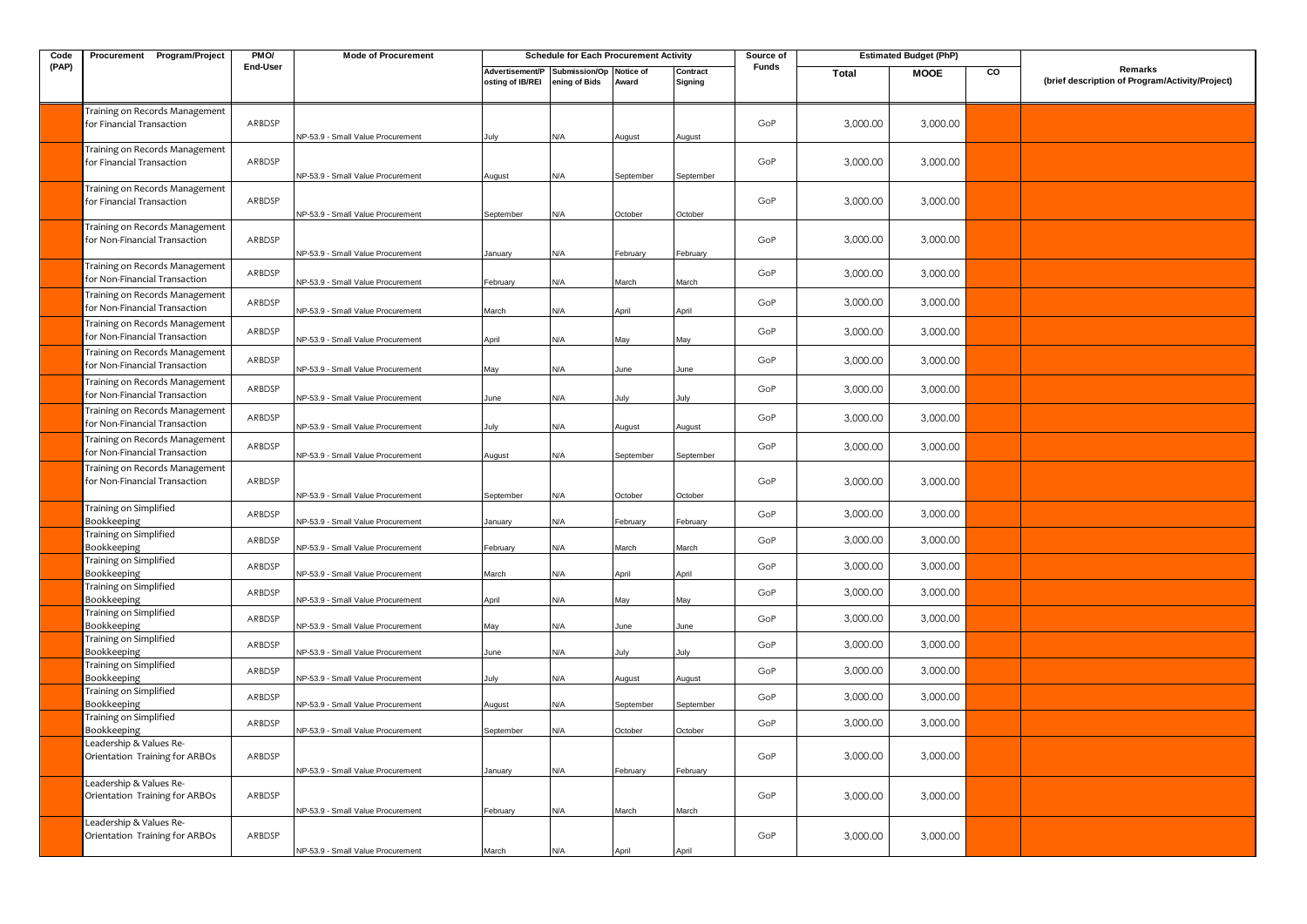| Code  | Procurement Program/Project                                                        | PMO/     | <b>Mode of Procurement</b>        |                                     | <b>Schedule for Each Procurement Activity</b> |                    |                     | Source of |              | <b>Estimated Budget (PhP)</b> |    |                                                            |
|-------|------------------------------------------------------------------------------------|----------|-----------------------------------|-------------------------------------|-----------------------------------------------|--------------------|---------------------|-----------|--------------|-------------------------------|----|------------------------------------------------------------|
| (PAP) |                                                                                    | End-User |                                   | Advertisement/P<br>osting of IB/REI | Submission/Op<br>ening of Bids                | Notice of<br>Award | Contract<br>Signing | Funds     | <b>Total</b> | <b>MOOE</b>                   | CO | Remarks<br>(brief description of Program/Activity/Project) |
|       | Leadership & Values Re-<br>Orientation Training for ARBOs                          | ARBDSP   | NP-53.9 - Small Value Procurement | April                               | N/A                                           | May                | May                 | GoP       | 3,000.00     | 3,000.00                      |    |                                                            |
|       | Leadership & Values Re-<br>Orientation Training for ARBOs                          | ARBDSP   | NP-53.9 - Small Value Procurement | May                                 | N/A                                           | June               | June                | GoP       | 3,000.00     | 3,000.00                      |    |                                                            |
|       | Leadership & Values Re-<br>Orientation Training for ARBOs                          | ARBDSP   | NP-53.9 - Small Value Procurement | June                                | N/A                                           | July               | July                | GoP       | 3,000.00     | 3,000.00                      |    |                                                            |
|       | Leadership & Values Re-<br>Orientation Training for ARBOs                          | ARBDSP   | NP-53.9 - Small Value Procurement | July                                | N/A                                           | August             | August              | GoP       | 3,000.00     | 3,000.00                      |    |                                                            |
|       | Leadership & Values Re-<br>Orientation Training for ARBOs                          | ARBDSP   | NP-53.9 - Small Value Procurement | August                              | N/A                                           | September          | September           | GoP       | 3,000.00     | 3,000.00                      |    |                                                            |
|       | Leadership & Values Re-<br>Orientation Training for ARBOs                          | ARBDSP   | NP-53.9 - Small Value Procurement | September                           | N/A                                           | October            | October             | GoP       | 3,000.00     | 3,000.00                      |    |                                                            |
|       | Training on Records Keeping                                                        | ARBDSP   | NP-53.9 - Small Value Procurement | January                             | N/A                                           | February           | February            | GoP       | 3,000.00     | 3,000.00                      |    |                                                            |
|       | Training on Records Keeping                                                        | ARBDSP   | NP-53.9 - Small Value Procurement | February                            | N/A                                           | March              | March               | GoP       | 3,000.00     | 3,000.00                      |    |                                                            |
|       | Training on Records Keeping                                                        | ARBDSP   | NP-53.9 - Small Value Procurement | March                               | N/A                                           | April              | April               | GoP       | 3,000.00     | 3,000.00                      |    |                                                            |
|       | Training on Records Keeping                                                        | ARBDSP   | VP-53.9 - Small Value Procurement | April                               | N/A                                           | May                | May                 | GoP       | 3,000.00     | 3,000.00                      |    |                                                            |
|       | Training on Records Keeping                                                        | ARBDSP   | NP-53.9 - Small Value Procurement | May                                 | N/A                                           | June               | June                | GoP       | 3,000.00     | 3,000.00                      |    |                                                            |
|       | Training on Records Keeping                                                        | ARBDSP   | NP-53.9 - Small Value Procurement | June                                | N/A                                           | ulv                | July                | GoP       | 3,000.00     | 3,000.00                      |    |                                                            |
|       | Training on Records Keeping                                                        | ARBDSP   | NP-53.9 - Small Value Procurement | July                                | N/A                                           | August             | August              | GoP       | 3,000.00     | 3,000.00                      |    |                                                            |
|       | Training on Records Keeping                                                        | ARBDSP   | NP-53.9 - Small Value Procurement | August                              | N/A                                           | September          | September           | GoP       | 3,000.00     | 3,000.00                      |    |                                                            |
|       | Training on Records Keeping                                                        | ARBDSP   | NP-53.9 - Small Value Procurement | September                           | N/A                                           | October            | October             | GoP       | 3,000.00     | 3,000.00                      |    |                                                            |
|       | Training Workshop on the<br>Preparation of Financial<br>Statement for ARBOs        | ARBDSP   | NP-53.9 - Small Value Procurement | January                             | N/A                                           | February           | February            | GoP       | 3,000.00     | 3,000.00                      |    |                                                            |
|       | Training Workshop on the<br>Preparation of Financial<br>Statement for ARBOs        | ARBDSP   | NP-53.9 - Small Value Procurement | February                            | N/A                                           | March              | March               | GoP       | 3,000.00     | 3,000.00                      |    |                                                            |
|       | Training Workshop on the<br>Preparation of Financial<br>Statement for ARBOs        | ARBDSP   | NP-53.9 - Small Value Procurement | March                               | N/A                                           | April              | April               | GoP       | 3,000.00     | 3,000.00                      |    |                                                            |
|       | Training Workshop on the<br>Preparation of Financial<br>Statement for ARBOs        | ARBDSP   | NP-53.9 - Small Value Procurement | April                               | N/A                                           | May                | May                 | GoP       | 3,000.00     | 3,000.00                      |    |                                                            |
|       | Training Workshop on the<br>Preparation of Financial<br><b>Statement for ARBOs</b> | ARBDSP   | NP-53.9 - Small Value Procurement | May                                 | N/A                                           | June               | June                | GoP       | 3,000.00     | 3,000.00                      |    |                                                            |
|       | Training Workshop on the<br>Preparation of Financial<br><b>Statement for ARBOs</b> | ARBDSP   | NP-53.9 - Small Value Procurement | June                                | N/A                                           | July               | July                | GoP       | 3,000.00     | 3,000.00                      |    |                                                            |
|       | Training Workshop on the<br>Preparation of Financial<br>Statement for ARBOs        | ARBDSP   | NP-53.9 - Small Value Procurement | July                                | N/A                                           | August             | August              | GoP       | 3,000.00     | 3,000.00                      |    |                                                            |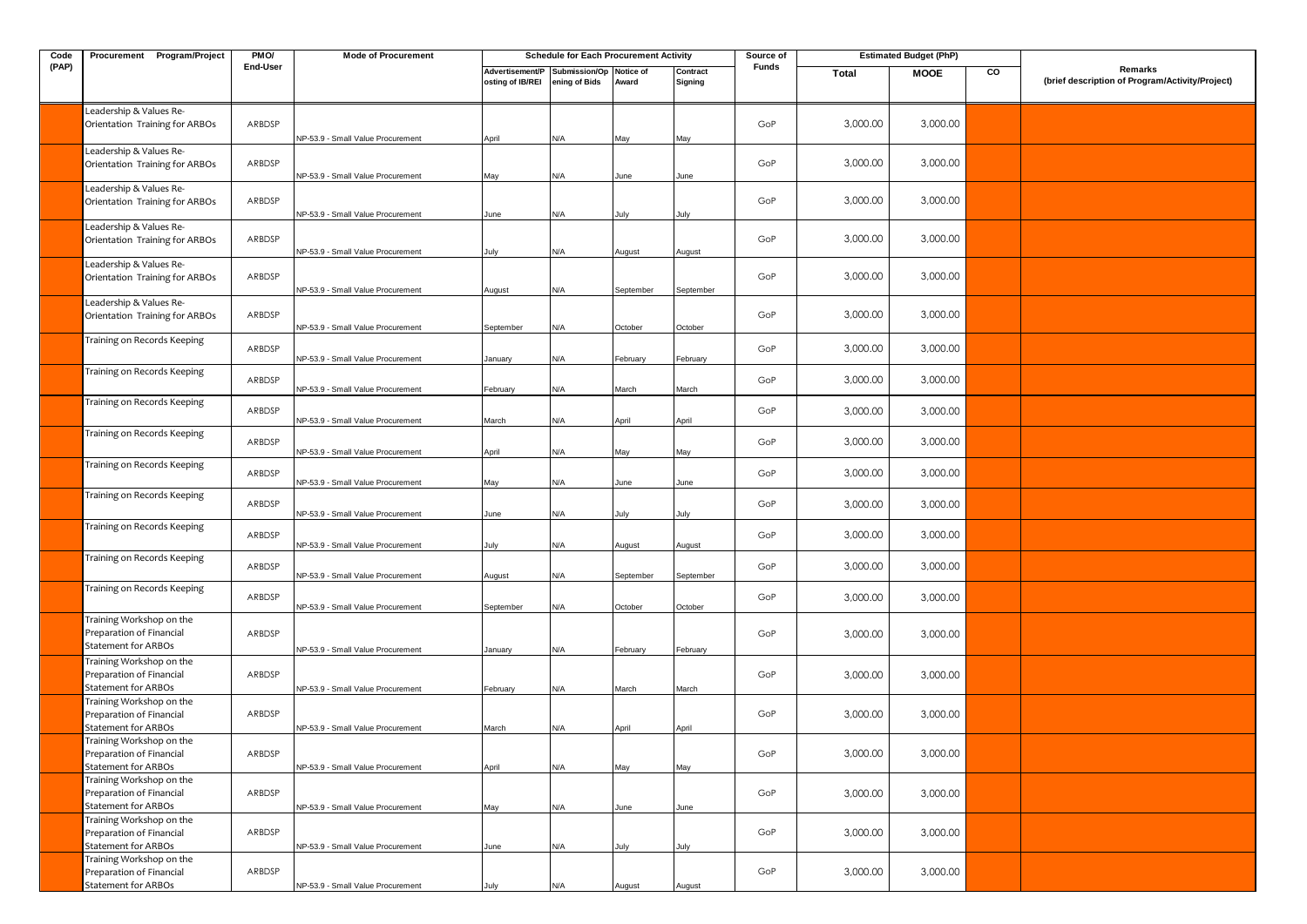| Code  | Procurement Program/Project                                                        | PMO/     | <b>Mode of Procurement</b>                                             |                                     | <b>Schedule for Each Procurement Activity</b> |                |                     | Source of |          | <b>Estimated Budget (PhP)</b> |    |                                                            |
|-------|------------------------------------------------------------------------------------|----------|------------------------------------------------------------------------|-------------------------------------|-----------------------------------------------|----------------|---------------------|-----------|----------|-------------------------------|----|------------------------------------------------------------|
| (PAP) |                                                                                    | End-User |                                                                        | Advertisement/P<br>osting of IB/REI | Submission/Op Notice of<br>ening of Bids      | Award          | Contract<br>Signing | Funds     | Total    | <b>MOOE</b>                   | CO | Remarks<br>(brief description of Program/Activity/Project) |
|       | Training Workshop on the<br>Preparation of Financial<br><b>Statement for ARBOs</b> | ARBDSP   | NP-53.9 - Small Value Procurement                                      | August                              | N/A                                           | September      | September           | GoP       | 3,000.00 | 3,000.00                      |    |                                                            |
|       | Training Workshop on the<br>Preparation of Financial                               | ARBDSP   |                                                                        |                                     |                                               |                |                     | GoP       | 3,000.00 | 3,000.00                      |    |                                                            |
|       | <b>Statement for ARBOs</b><br>Workshop on the Basic Process                        |          | NP-53.9 - Small Value Procurement                                      | September                           | N/A                                           | October        | October             |           |          |                               |    |                                                            |
|       | Flow of Internal Audit for ARBOs                                                   | ARBDSP   | NP-53.9 - Small Value Procurement                                      | January                             | N/A                                           | February       | February            | GoP       | 3,000.00 | 3,000.00                      |    |                                                            |
|       | Workshop on the Basic Process<br>Flow of Internal Audit for ARBOs                  | ARBDSP   | NP-53.9 - Small Value Procurement                                      | February                            | N/A                                           | March          | March               | GoP       | 3,000.00 | 3,000.00                      |    |                                                            |
|       | Workshop on the Basic Process<br>Flow of Internal Audit for ARBOs                  | ARBDSP   | VP-53.9 - Small Value Procurement                                      | March                               | N/A                                           | April          | April               | GoP       | 3,000.00 | 3,000.00                      |    |                                                            |
|       | Workshop on the Basic Process<br>Flow of Internal Audit for ARBOs                  | ARBDSP   | NP-53.9 - Small Value Procurement                                      | April                               | N/A                                           | May            | May                 | GoP       | 3,000.00 | 3,000.00                      |    |                                                            |
|       | Workshop on the Basic Process<br>Flow of Internal Audit for ARBOs                  | ARBDSP   | NP-53.9 - Small Value Procurement                                      | May                                 | N/A                                           | June           | June                | GoP       | 3,000.00 | 3,000.00                      |    |                                                            |
|       | Workshop on the Basic Process<br>Flow of Internal Audit for ARBOs                  | ARBDSP   |                                                                        |                                     |                                               |                |                     | GoP       | 3,000.00 | 3,000.00                      |    |                                                            |
|       | Workshop on the Basic Process<br>Flow of Internal Audit for ARBOs                  | ARBDSP   | NP-53.9 - Small Value Procurement<br>NP-53.9 - Small Value Procurement | June<br>July                        | N/A<br>N/A                                    | July<br>August | July<br>August      | GoP       | 3,000.00 | 3,000.00                      |    |                                                            |
|       | Workshop on the Basic Process<br>Flow of Internal Audit for ARBOs                  | ARBDSP   | NP-53.9 - Small Value Procurement                                      | August                              | N/A                                           | September      | September           | GoP       | 3,000.00 | 3,000.00                      |    |                                                            |
|       | Workshop on the Basic Process<br>Flow of Internal Audit for ARBOs                  | ARBDSP   | VP-53.9 - Small Value Procurement                                      | September                           | N/A                                           | October        | October             | GoP       | 3,000.00 | 3,000.00                      |    |                                                            |
|       | <b>Financial Education Training</b>                                                | ARBDSP   | NP-53.9 - Small Value Procurement                                      | January                             | N/A                                           | February       | February            | GoP       | 3,000.00 | 3,000.00                      |    |                                                            |
|       | <b>Financial Education Training</b>                                                | ARBDSP   | VP-53.9 - Small Value Procurement                                      | February                            | N/A                                           | March          | March               | GoP       | 3,000.00 | 3,000.00                      |    |                                                            |
|       | <b>Financial Education Training</b>                                                | ARBDSP   | NP-53.9 - Small Value Procurement                                      | March                               | N/A                                           | April          | April               | GoP       | 3,000.00 | 3,000.00                      |    |                                                            |
|       | <b>Financial Education Training</b>                                                | ARBDSP   | NP-53.9 - Small Value Procurement                                      | April                               | N/A                                           | May            | May                 | GoP       | 3,000.00 | 3,000.00                      |    |                                                            |
|       | <b>Financial Education Training</b>                                                | ARBDSP   | VP-53.9 - Small Value Procurement                                      | May                                 | N/A                                           | June           | June                | GoP       | 3,000.00 | 3,000.00                      |    |                                                            |
|       | <b>Financial Education Training</b>                                                | ARBDSP   | NP-53.9 - Small Value Procurement                                      | June                                | N/A                                           | July           | July                | GoP       | 3,000.00 | 3,000.00                      |    |                                                            |
|       | <b>Financial Education Training</b>                                                | ARBDSP   | VP-53.9 - Small Value Procurement                                      | July                                | N/A                                           | August         | August              | GoP       | 3,000.00 | 3,000.00                      |    |                                                            |
|       | <b>Financial Education Training</b>                                                | ARBDSP   | NP-53.9 - Small Value Procurement                                      | August                              | N/A                                           | September      | September           | GoP       | 3,000.00 | 3,000.00                      |    |                                                            |
|       | <b>Financial Education Training</b>                                                | ARBDSP   | VP-53.9 - Small Value Procurement                                      | September                           | N/A                                           | October        | October             | GoP       | 3,000.00 | 3,000.00                      |    |                                                            |
|       | Parliamentary Procedure Training<br>for ARBOs                                      | ARBDSP   | NP-53.9 - Small Value Procurement                                      | January                             | N/A                                           | February       | February            | GoP       | 3,000.00 | 3,000.00                      |    |                                                            |
|       | Parliamentary Procedure Training<br>for ARBOs                                      | ARBDSP   | NP-53.9 - Small Value Procurement                                      | February                            | N/A                                           | March          | March               | GoP       | 3,000.00 | 3,000.00                      |    |                                                            |
|       | Parliamentary Procedure Training<br>for ARBOs                                      | ARBDSP   | NP-53.9 - Small Value Procurement                                      | March                               | N/A                                           | April          | April               | GoP       | 3,000.00 | 3,000.00                      |    |                                                            |
|       | Parliamentary Procedure Training<br>for ARBOs                                      | ARBDSP   | NP-53.9 - Small Value Procurement                                      | April                               | N/A                                           | May            | May                 | GoP       | 3,000.00 | 3,000.00                      |    |                                                            |
|       | Parliamentary Procedure Training<br>for ARBOs                                      | ARBDSP   | NP-53.9 - Small Value Procurement                                      | May                                 | N/A                                           | June           | June                | GoP       | 3,000.00 | 3,000.00                      |    |                                                            |
|       | Parliamentary Procedure Training<br>for ARBOs                                      | ARBDSP   | NP-53.9 - Small Value Procurement                                      | June                                | N/A                                           | July           | July                | GoP       | 3,000.00 | 3,000.00                      |    |                                                            |
|       | Parliamentary Procedure Training<br>for ARBOs                                      | ARBDSP   | NP-53.9 - Small Value Procurement                                      | July                                | N/A                                           | August         | August              | GoP       | 3,000.00 | 3,000.00                      |    |                                                            |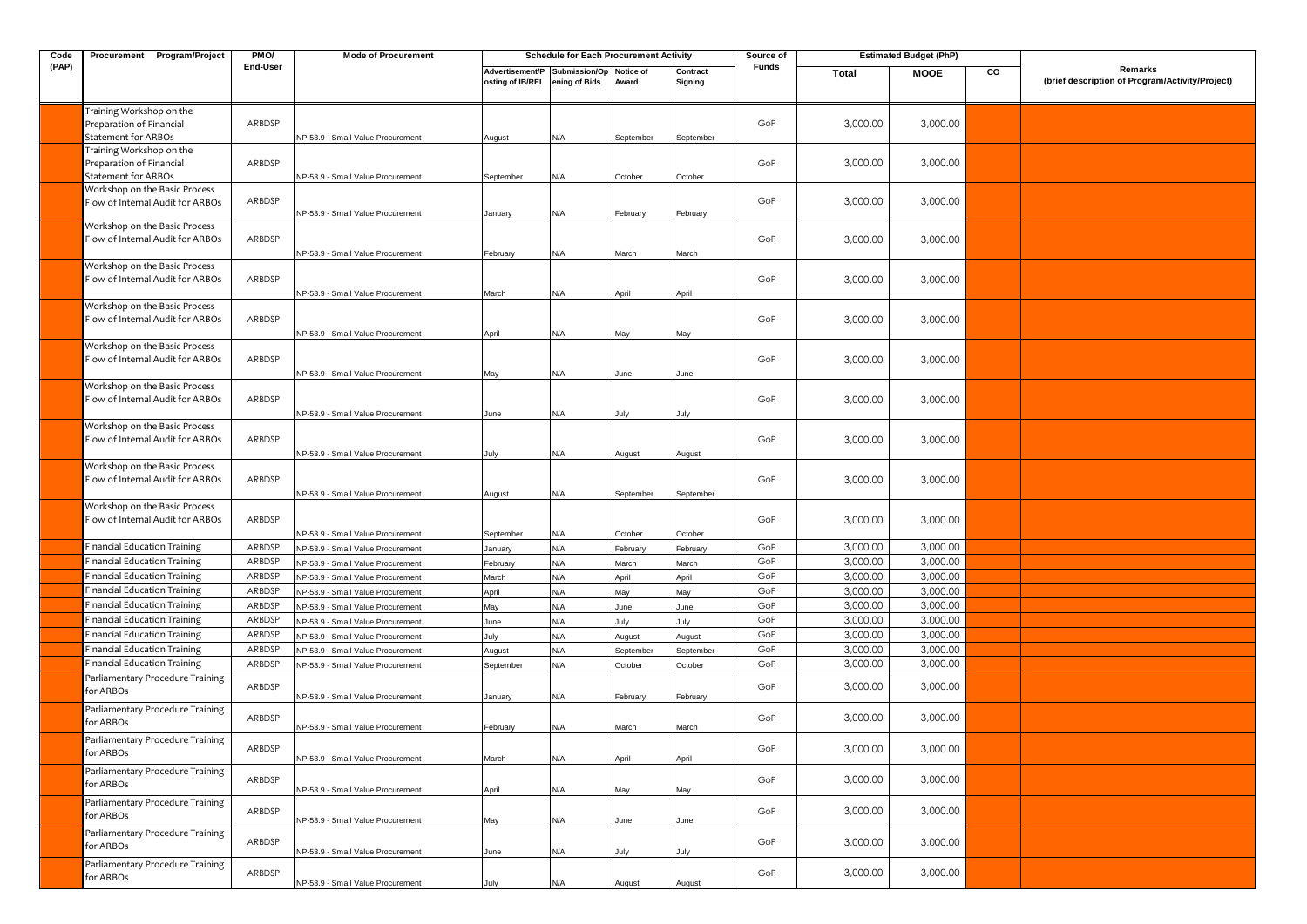| Code  | Procurement Program/Project                                                     | PMO/     | <b>Mode of Procurement</b>        |                                     | <b>Schedule for Each Procurement Activity</b> |              |                     | Source of    |              | <b>Estimated Budget (PhP)</b> |    |                                                            |
|-------|---------------------------------------------------------------------------------|----------|-----------------------------------|-------------------------------------|-----------------------------------------------|--------------|---------------------|--------------|--------------|-------------------------------|----|------------------------------------------------------------|
| (PAP) |                                                                                 | End-User |                                   | Advertisement/P<br>osting of IB/REI | Submission/Op Notice of<br>ening of Bids      | Award        | Contract<br>Signing | <b>Funds</b> | <b>Total</b> | <b>MOOE</b>                   | CO | Remarks<br>(brief description of Program/Activity/Project) |
|       | Parliamentary Procedure Training<br>for ARBOs                                   | ARBDSP   | NP-53.9 - Small Value Procurement | August                              | N/A                                           | September    | September           | GoP          | 3,000.00     | 3,000.00                      |    |                                                            |
|       | Parliamentary Procedure Training<br>for ARBOs                                   | ARBDSP   | NP-53.9 - Small Value Procurement | September                           | N/A                                           | October      | October             | GoP          | 3,000.00     | 3,000.00                      |    |                                                            |
|       | Credit Management & Deliquency<br><b>Control Training for ARBOs</b>             | ARBDSP   | NP-53.9 - Small Value Procurement | January                             | N/A                                           | February     | February            | GoP          | 3,000.00     | 3,000.00                      |    |                                                            |
|       | Credit Management & Deliquency<br><b>Control Training for ARBOs</b>             | ARBDSP   | VP-53.9 - Small Value Procurement | February                            | N/A                                           | March        | March               | GoP          | 3,000.00     | 3,000.00                      |    |                                                            |
|       | Credit Management & Deliquency<br><b>Control Training for ARBOs</b>             | ARBDSP   | VP-53.9 - Small Value Procurement | March                               | N/A                                           | April        | April               | GoP          | 3,000.00     | 3,000.00                      |    |                                                            |
|       | Credit Management & Deliquency<br><b>Control Training for ARBOs</b>             | ARBDSP   | NP-53.9 - Small Value Procurement | April                               | N/A                                           | May          | May                 | GoP          | 3,000.00     | 3,000.00                      |    |                                                            |
|       | Credit Management & Deliquency<br><b>Control Training for ARBOs</b>             | ARBDSP   | VP-53.9 - Small Value Procurement | May                                 | N/A                                           |              | June                | GoP          | 3,000.00     | 3,000.00                      |    |                                                            |
|       | Credit Management & Deliquency<br><b>Control Training for ARBOs</b>             | ARBDSP   | VP-53.9 - Small Value Procurement | June                                | N/A                                           | June<br>July | July                | GoP          | 3,000.00     | 3,000.00                      |    |                                                            |
|       | Credit Management & Deliquency<br><b>Control Training for ARBOs</b>             | ARBDSP   | VP-53.9 - Small Value Procurement | July                                | N/A                                           | August       | August              | GoP          | 3,000.00     | 3,000.00                      |    |                                                            |
|       | Credit Management & Deliquency<br><b>Control Training for ARBOs</b>             | ARBDSP   | VP-53.9 - Small Value Procurement | August                              | N/A                                           | September    | September           | GoP          | 3,000.00     | 3,000.00                      |    |                                                            |
|       | Credit Management & Deliquency<br><b>Control Training for ARBOs</b>             | ARBDSP   | VP-53.9 - Small Value Procurement | September                           | N/A                                           | October      | October             | GoP          | 3,000.00     | 3,000.00                      |    |                                                            |
|       | Enterpreneuriel & Business<br>Management Training                               | ARBDSP   | NP-53.9 - Small Value Procurement | January                             | N/A                                           | February     | February            | GoP          | 2,222.22     | 2,222.22                      |    |                                                            |
|       | Enterpreneuriel & Business<br>Management Training                               | ARBDSP   | VP-53.9 - Small Value Procurement | February                            | N/A                                           | March        | March               | GoP          | 2,222.22     | 2,222.22                      |    |                                                            |
|       | Enterpreneuriel & Business<br>Management Training                               | ARBDSP   | VP-53.9 - Small Value Procurement | March                               | N/A                                           | April        | April               | GoP          | 2,222.22     | 2,222.22                      |    |                                                            |
|       | Enterpreneuriel & Business<br>Management Training                               | ARBDSP   | NP-53.9 - Small Value Procurement | April                               | N/A                                           | May          | May                 | GoP          | 2,222.22     | 2,222.22                      |    |                                                            |
|       | Enterpreneuriel & Business<br>Management Training<br>Enterpreneuriel & Business | ARBDSP   | NP-53.9 - Small Value Procurement | May                                 | N/A                                           | June         | June                | GoP          | 2,222.22     | 2,222.22                      |    |                                                            |
|       | Management Training<br>Enterpreneuriel & Business                               | ARBDSP   | VP-53.9 - Small Value Procurement | June                                | N/A                                           | July         | July                | GoP          | 2,222.22     | 2,222.22                      |    |                                                            |
|       | Management Training<br>Enterpreneuriel & Business                               | ARBDSP   | NP-53.9 - Small Value Procurement | July                                | N/A                                           | August       | August              | GoP          | 2,222.22     | 2,222.22                      |    |                                                            |
|       | Management Training<br>Enterpreneuriel & Business                               | ARBDSP   | VP-53.9 - Small Value Procurement | August                              | N/A                                           | September    | September           | GoP          | 2,222.22     | 2,222.22                      |    |                                                            |
|       | <b>Management Training</b><br>Strategic Development Planning                    | ARBDSP   | VP-53.9 - Small Value Procurement | September                           | N/A                                           | October      | October             | GoP          | 2,222.22     | 2,222.22                      |    |                                                            |
|       | Seminar-Workshop<br><b>Strategic Development Planning</b>                       | ARBDSP   | NP-53.9 - Small Value Procurement | January                             | N/A                                           | February     | February            | GoP          | 3,000.00     | 3,000.00                      |    |                                                            |
|       | Seminar-Workshop                                                                | ARBDSP   | NP-53.9 - Small Value Procurement | February                            | N/A                                           | March        | March               | GoP          | 3,000.00     | 3,000.00                      |    |                                                            |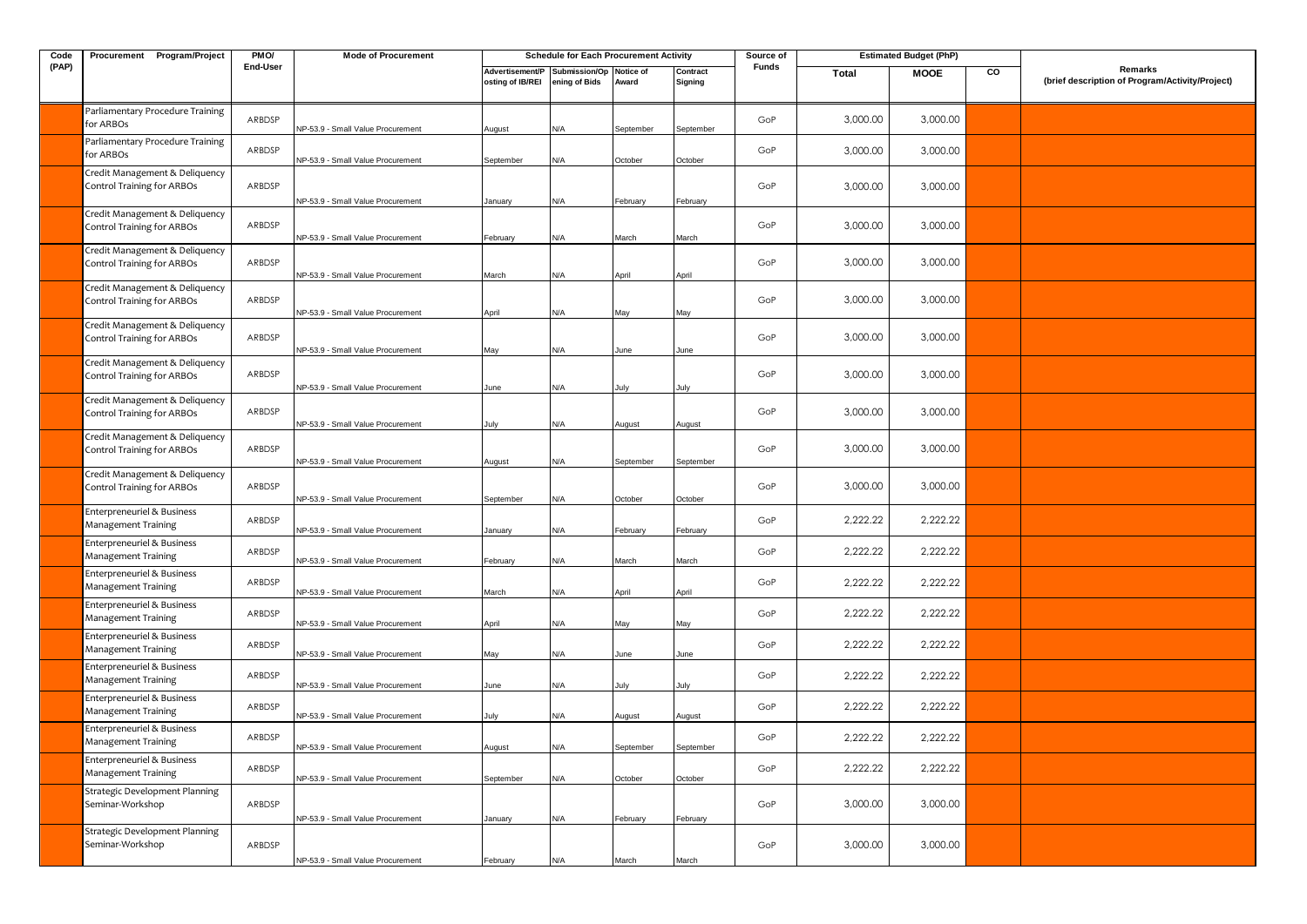| Code  | Procurement Program/Project                                               | PMO/     | <b>Mode of Procurement</b>                                             |                                     | <b>Schedule for Each Procurement Activity</b> |                     |                     | Source of    |          | <b>Estimated Budget (PhP)</b> |    |                                                            |
|-------|---------------------------------------------------------------------------|----------|------------------------------------------------------------------------|-------------------------------------|-----------------------------------------------|---------------------|---------------------|--------------|----------|-------------------------------|----|------------------------------------------------------------|
| (PAP) |                                                                           | End-User |                                                                        | Advertisement/P<br>osting of IB/REI | Submission/Op<br>ening of Bids                | Notice of<br>Award  | Contract<br>Signing | <b>Funds</b> | Total    | <b>MOOE</b>                   | CO | Remarks<br>(brief description of Program/Activity/Project) |
|       | Strategic Development Planning<br>Seminar-Workshop                        | ARBDSP   | NP-53.9 - Small Value Procurement                                      | March                               | N/A                                           | April               | April               | GoP          | 3,000.00 | 3,000.00                      |    |                                                            |
|       | Strategic Development Planning<br>Seminar-Workshop                        | ARBDSP   | NP-53.9 - Small Value Procurement                                      | April                               | N/A                                           | May                 | May                 | GoP          | 3,000.00 | 3,000.00                      |    |                                                            |
|       | Strategic Development Planning<br>Seminar-Workshop                        | ARBDSP   | NP-53.9 - Small Value Procurement                                      | May                                 | N/A                                           | June                | June                | GoP          | 3,000.00 | 3,000.00                      |    |                                                            |
|       | Strategic Development Planning<br>Seminar-Workshop                        | ARBDSP   | NP-53.9 - Small Value Procurement                                      | June                                | N/A                                           | July                | July                | GoP          | 3,000.00 | 3,000.00                      |    |                                                            |
|       | Strategic Development Planning<br>Seminar-Workshop                        | ARBDSP   | NP-53.9 - Small Value Procurement                                      | July                                | N/A                                           | August              | August              | GoP          | 3,000.00 | 3,000.00                      |    |                                                            |
|       | Strategic Development Planning<br>Seminar-Workshop                        | ARBDSP   | NP-53.9 - Small Value Procurement                                      | August                              | N/A                                           | September           | September           | GoP          | 3,000.00 | 3,000.00                      |    |                                                            |
|       | <b>Strategic Development Planning</b><br>Seminar-Workshop                 | ARBDSP   | NP-53.9 - Small Value Procurement                                      | September                           | N/A                                           | October             | October             | GoP          | 3,000.00 | 3,000.00                      |    |                                                            |
|       | Seminar Workshop on<br>Organizational Management &<br>Governance          | ARBDSP   |                                                                        |                                     |                                               |                     |                     | GoP          | 3,000.00 | 3,000.00                      |    |                                                            |
|       | Seminar Workshop on<br>Organizational Management &<br>Governance          | ARBDSP   | NP-53.9 - Small Value Procurement                                      | January                             | N/A                                           | February            | February            | GoP          | 3,000.00 | 3,000.00                      |    |                                                            |
|       | Seminar Workshop on<br>Organizational Management &<br>Governance          | ARBDSP   | NP-53.9 - Small Value Procurement                                      | February                            | N/A                                           | March               | March               | GoP          | 3,000.00 | 3,000.00                      |    |                                                            |
|       | Seminar Workshop on<br>Organizational Management &<br>Governance          | ARBDSP   | NP-53.9 - Small Value Procurement                                      | March                               | N/A                                           | April               | April               | GoP          | 3,000.00 | 3,000.00                      |    |                                                            |
|       | Seminar Workshop on<br>Organizational Management &<br>Governance          | ARBDSP   | NP-53.9 - Small Value Procurement                                      | April                               | N/A                                           | May                 | May                 | GoP          | 3,000.00 | 3,000.00                      |    |                                                            |
|       | Seminar Workshop on<br>Organizational Management &<br>Governance          | ARBDSP   | NP-53.9 - Small Value Procurement<br>NP-53.9 - Small Value Procurement | May<br>June                         | N/A<br>N/A                                    | June<br>July        | June<br>July        | GoP          | 3,000.00 | 3,000.00                      |    |                                                            |
|       | Seminar Workshop on<br>Organizational Management &<br>Governance          | ARBDSP   | NP-53.9 - Small Value Procurement                                      |                                     | N/A                                           |                     |                     | GoP          | 3,000.00 | 3,000.00                      |    |                                                            |
|       | Seminar Workshop on<br>Organizational Management &<br>Governance          | ARBDSP   | NP-53.9 - Small Value Procurement                                      | July<br>August                      | N/A                                           | August<br>September | August<br>September | GoP          | 3,000.00 | 3,000.00                      |    |                                                            |
|       | Seminar Workshop on<br>Organizational Management &<br>Governance          | ARBDSP   | NP-53.9 - Small Value Procurement                                      | September                           | N/A                                           | October             |                     | GoP          | 3,000.00 | 3,000.00                      |    |                                                            |
|       | Seminar Workhop on Strategic<br>Development Plan Preparation For<br>ARBOs | ARBDSP   | NP-53.9 - Small Value Procurement                                      | January                             | N/A                                           | February            | October<br>February | GoP          | 3,000.00 | 3,000.00                      |    |                                                            |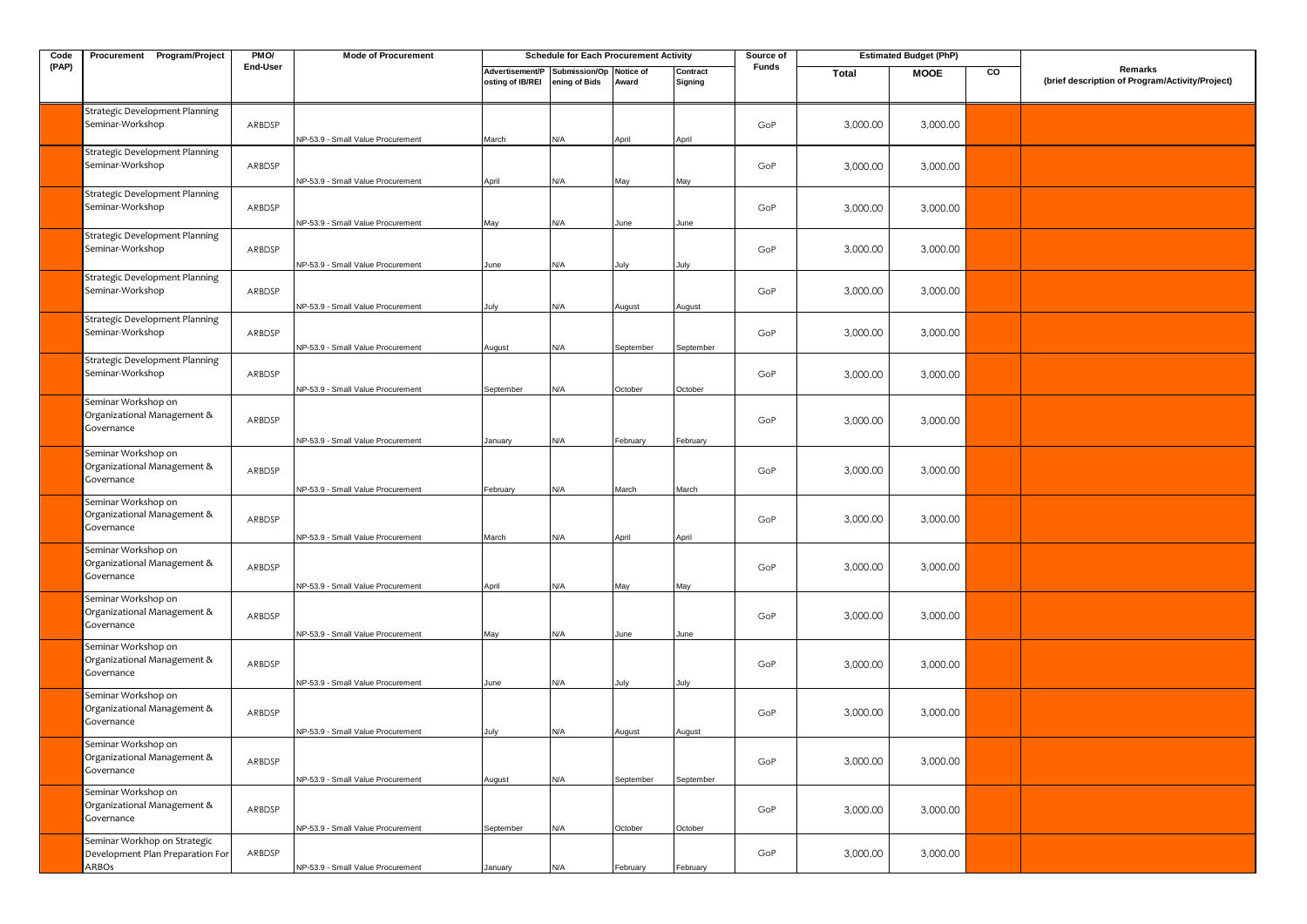| Code  | Procurement Program/Project                                                    | PMO/     | <b>Mode of Procurement</b>        |                                     | <b>Schedule for Each Procurement Activity</b> |                    |                     | Source of    |              | <b>Estimated Budget (PhP)</b> |    |                                                            |
|-------|--------------------------------------------------------------------------------|----------|-----------------------------------|-------------------------------------|-----------------------------------------------|--------------------|---------------------|--------------|--------------|-------------------------------|----|------------------------------------------------------------|
| (PAP) |                                                                                | End-User |                                   | Advertisement/P<br>osting of IB/REI | Submission/Op<br>ening of Bids                | Notice of<br>Award | Contract<br>Signing | <b>Funds</b> | <b>Total</b> | <b>MOOE</b>                   | CO | Remarks<br>(brief description of Program/Activity/Project) |
|       | Seminar Workhop on Strategic<br>Development Plan Preparation For<br>ARBOs      | ARBDSP   | NP-53.9 - Small Value Procurement | February                            | N/A                                           | March              | March               | GoP          | 3,000.00     | 3,000.00                      |    |                                                            |
|       | Seminar Workhop on Strategic<br>Development Plan Preparation For               | ARBDSP   |                                   |                                     |                                               |                    |                     | GoP          | 3,000.00     | 3,000.00                      |    |                                                            |
|       | ARBOs<br>Seminar Workhop on Strategic<br>Development Plan Preparation For      | ARBDSP   | NP-53.9 - Small Value Procurement | March                               | N/A                                           | April              | April               | GoP          | 3,000.00     | 3,000.00                      |    |                                                            |
|       | ARBOs<br>Seminar Workhop on Strategic<br>Development Plan Preparation For      | ARBDSP   | NP-53.9 - Small Value Procurement | April                               | N/A                                           | May                | May                 | GoP          | 3,000.00     | 3,000.00                      |    |                                                            |
|       | ARBOs<br>Seminar Workhop on Strategic                                          | ARBDSP   | NP-53.9 - Small Value Procurement | May                                 | N/A                                           | June               | June                | GoP          |              |                               |    |                                                            |
|       | Development Plan Preparation For<br>ARBOs<br>Seminar Workhop on Strategic      |          | NP-53.9 - Small Value Procurement | June                                | N/A                                           | July               | July                |              | 3,000.00     | 3,000.00                      |    |                                                            |
|       | Development Plan Preparation For<br>ARBOs                                      | ARBDSP   | NP-53.9 - Small Value Procurement | July                                | N/A                                           | August             | August              | GoP          | 3,000.00     | 3,000.00                      |    |                                                            |
|       | Seminar Workhop on Strategic<br>Development Plan Preparation For<br>ARBOs      | ARBDSP   | NP-53.9 - Small Value Procurement | August                              | N/A                                           | September          | September           | GoP          | 3,000.00     | 3,000.00                      |    |                                                            |
|       | Seminar Workhop on Strategic<br>Development Plan Preparation For<br>ARBOs      | ARBDSP   | NP-53.9 - Small Value Procurement | September                           | N/A                                           | October            | October             | GoP          | 3,000.00     | 3,000.00                      |    |                                                            |
|       | Enhancement Training on<br>Organizational Policy System &<br>Procedures (PSPs) | ARBDSP   | NP-53.9 - Small Value Procurement | January                             | N/A                                           | February           | February            | GoP          | 3,000.00     | 3,000.00                      |    |                                                            |
|       | Enhancement Training on<br>Organizational Policy System &<br>Procedures (PSPs) | ARBDSP   | NP-53.9 - Small Value Procurement | February                            | N/A                                           | March              | March               | GoP          | 3,000.00     | 3,000.00                      |    |                                                            |
|       | Enhancement Training on<br>Organizational Policy System &<br>Procedures (PSPs) | ARBDSP   | NP-53.9 - Small Value Procurement | March                               | N/A                                           | April              | April               | GoP          | 3,000.00     | 3,000.00                      |    |                                                            |
|       | Enhancement Training on<br>Organizational Policy System &<br>Procedures (PSPs) | ARBDSP   | NP-53.9 - Small Value Procurement | April                               | N/A                                           | May                | May                 | GoP          | 3,000.00     | 3,000.00                      |    |                                                            |
|       | Enhancement Training on<br>Organizational Policy System &<br>Procedures (PSPs) | ARBDSP   | NP-53.9 - Small Value Procurement | May                                 | N/A                                           | June               | June                | GoP          | 3,000.00     | 3,000.00                      |    |                                                            |
|       | Enhancement Training on<br>Organizational Policy System &<br>Procedures (PSPs) | ARBDSP   | NP-53.9 - Small Value Procurement | June                                | N/A                                           | July               | July                | GoP          | 3,000.00     | 3,000.00                      |    |                                                            |
|       | Enhancement Training on<br>Organizational Policy System &<br>Procedures (PSPs) | ARBDSP   | NP-53.9 - Small Value Procurement | July                                | N/A                                           | August             | August              | GoP          | 3,000.00     | 3,000.00                      |    |                                                            |
|       | Enhancement Training on<br>Organizational Policy System &<br>Procedures (PSPs) | ARBDSP   | NP-53.9 - Small Value Procurement | August                              | N/A                                           | September          | September           | GoP          | 3,000.00     | 3,000.00                      |    |                                                            |
|       | Enhancement Training on<br>Organizational Policy System &<br>Procedures (PSPs) | ARBDSP   | NP-53.9 - Small Value Procurement | September                           | N/A                                           | October            | October             | GoP          | 3,000.00     | 3,000.00                      |    |                                                            |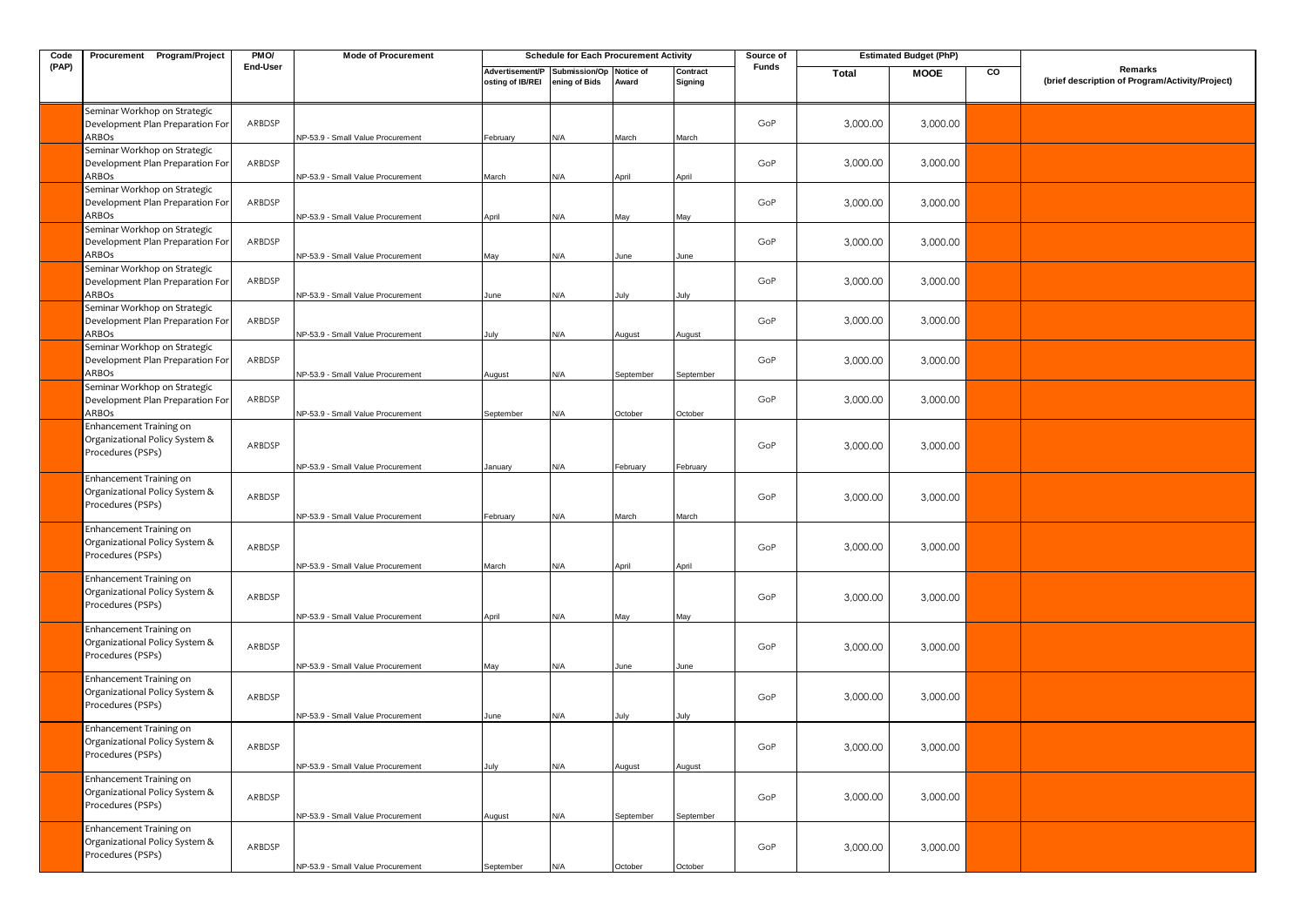| Code  | Procurement Program/Project                                                                      | PMO/             | <b>Mode of Procurement</b>                                             |                                     | <b>Schedule for Each Procurement Activity</b> |              |                     | Source of  |                      | <b>Estimated Budget (PhP)</b> |    |                                                            |
|-------|--------------------------------------------------------------------------------------------------|------------------|------------------------------------------------------------------------|-------------------------------------|-----------------------------------------------|--------------|---------------------|------------|----------------------|-------------------------------|----|------------------------------------------------------------|
| (PAP) |                                                                                                  | <b>End-User</b>  |                                                                        | Advertisement/P<br>osting of IB/REI | Submission/Op Notice of<br>ening of Bids      | Award        | Contract<br>Signing | Funds      | Total                | <b>MOOE</b>                   | CO | Remarks<br>(brief description of Program/Activity/Project) |
|       | Organizational Management &<br><b>Governance Training</b>                                        | ARBDSP           | NP-53.9 - Small Value Procurement                                      | January                             | N/A                                           | February     | February            | GoP        | 3,000.00             | 3,000.00                      |    |                                                            |
|       | Organizational Management &<br><b>Governance Training</b>                                        | ARBDSP           | NP-53.9 - Small Value Procurement                                      | February                            | N/A                                           | March        | March               | GoP        | 3,000.00             | 3,000.00                      |    |                                                            |
|       | Organizational Management &<br><b>Governance Training</b>                                        | ARBDSP           | NP-53.9 - Small Value Procurement                                      | March                               | N/A                                           | April        | April               | GoP        | 3,000.00             | 3,000.00                      |    |                                                            |
|       | Organizational Management &<br><b>Governance Training</b>                                        | ARBDSP           | NP-53.9 - Small Value Procurement                                      | April                               | N/A                                           | May          | May                 | GoP        | 3,000.00             | 3,000.00                      |    |                                                            |
|       | Organizational Management &<br><b>Governance Training</b>                                        | ARBDSP           | NP-53.9 - Small Value Procurement                                      | May                                 | N/A                                           | June         | June                | GoP        | 3,000.00             | 3,000.00                      |    |                                                            |
|       | Organizational Management &<br><b>Governance Training</b>                                        | ARBDSP           | NP-53.9 - Small Value Procurement                                      | June                                | N/A                                           | July         | July                | GoP        | 3,000.00             | 3,000.00                      |    |                                                            |
|       | Organizational Management &<br><b>Governance Training</b>                                        | ARBDSP           | NP-53.9 - Small Value Procurement                                      | July                                | N/A                                           | August       | August              | GoP        | 3,000.00             | 3,000.00                      |    |                                                            |
|       | Organizational Management &<br><b>Governance Training</b>                                        | ARBDSP           | NP-53.9 - Small Value Procurement                                      | August                              | N/A                                           | September    | September           | GoP        | 3,000.00             | 3,000.00                      |    |                                                            |
|       | Organizational Management &<br><b>Governance Training</b>                                        | ARBDSP           | NP-53.9 - Small Value Procurement                                      | September                           | N/A                                           | October      | October             | GoP        | 3,000.00             | 3,000.00                      |    |                                                            |
|       | Training on Records Keeping                                                                      | ARBDSP           | NP-53.9 - Small Value Procurement                                      | January                             | N/A                                           | February     | February            | GoP        | 3,000.00             | 3,000.00                      |    |                                                            |
|       | Training on Records Keeping<br>Training on Records Keeping                                       | ARBDSP           | NP-53.9 - Small Value Procurement                                      | February                            | N/A                                           | March        | March               | GoP        | 3,000.00             | 3,000.00                      |    |                                                            |
|       | Training on Records Keeping                                                                      | ARBDSP           | NP-53.9 - Small Value Procurement                                      | March                               | N/A                                           | April        | April               | GoP        | 3,000.00             | 3,000.00                      |    |                                                            |
|       | Training on Records Keeping                                                                      | ARBDSP<br>ARBDSP | NP-53.9 - Small Value Procurement                                      | April                               | N/A                                           | May          | May                 | GoP<br>GoP | 3,000.00<br>3,000.00 | 3,000.00<br>3,000.00          |    |                                                            |
|       | Training on Records Keeping                                                                      | ARBDSP           | NP-53.9 - Small Value Procurement<br>NP-53.9 - Small Value Procurement | May                                 | N/A<br>N/A                                    | June<br>July | June                | GoP        | 3,000.00             | 3,000.00                      |    |                                                            |
|       | Training on Records Keeping                                                                      | ARBDSP           | NP-53.9 - Small Value Procurement                                      | June<br>July                        | N/A                                           | August       | July<br>August      | GoP        | 3,000.00             | 3,000.00                      |    |                                                            |
|       | Training on Records Keeping                                                                      | ARBDSP           | NP-53.9 - Small Value Procurement                                      | August                              | N/A                                           | September    | September           | GoP        | 3,000.00             | 3,000.00                      |    |                                                            |
|       | Training on Records Keeping<br>Coaching & Mentoring on                                           | ARBDSP           | NP-53.9 - Small Value Procurement                                      | September                           | N/A                                           | October      | October             | GoP        | 3,000.00             | 3,000.00                      |    |                                                            |
|       | Strategic Development Plan &<br>Annual Operations Plan                                           | ARBDSP           | NP-53.9 - Small Value Procurement                                      | January                             | N/A                                           | February     | February            | GoP        | 3,000.00             | 3,000.00                      |    |                                                            |
|       | Coaching & Mentoring on<br>Strategic Development Plan &<br>Annual Operations Plan                | ARBDSP           | NP-53.9 - Small Value Procurement                                      | February                            | N/A                                           | March        | March               | GoP        | 3,000.00             | 3,000.00                      |    |                                                            |
|       | Preparation<br>Coaching & Mentoring on<br>Strategic Development Plan &<br>Annual Operations Plan | ARBDSP           |                                                                        |                                     |                                               |              |                     | GoP        | 3,000.00             | 3,000.00                      |    |                                                            |
|       | Prenaration                                                                                      |                  | NP-53.9 - Small Value Procurement                                      | March                               | $\mathsf{N}/\mathsf{A}$                       | April        | April               |            |                      |                               |    |                                                            |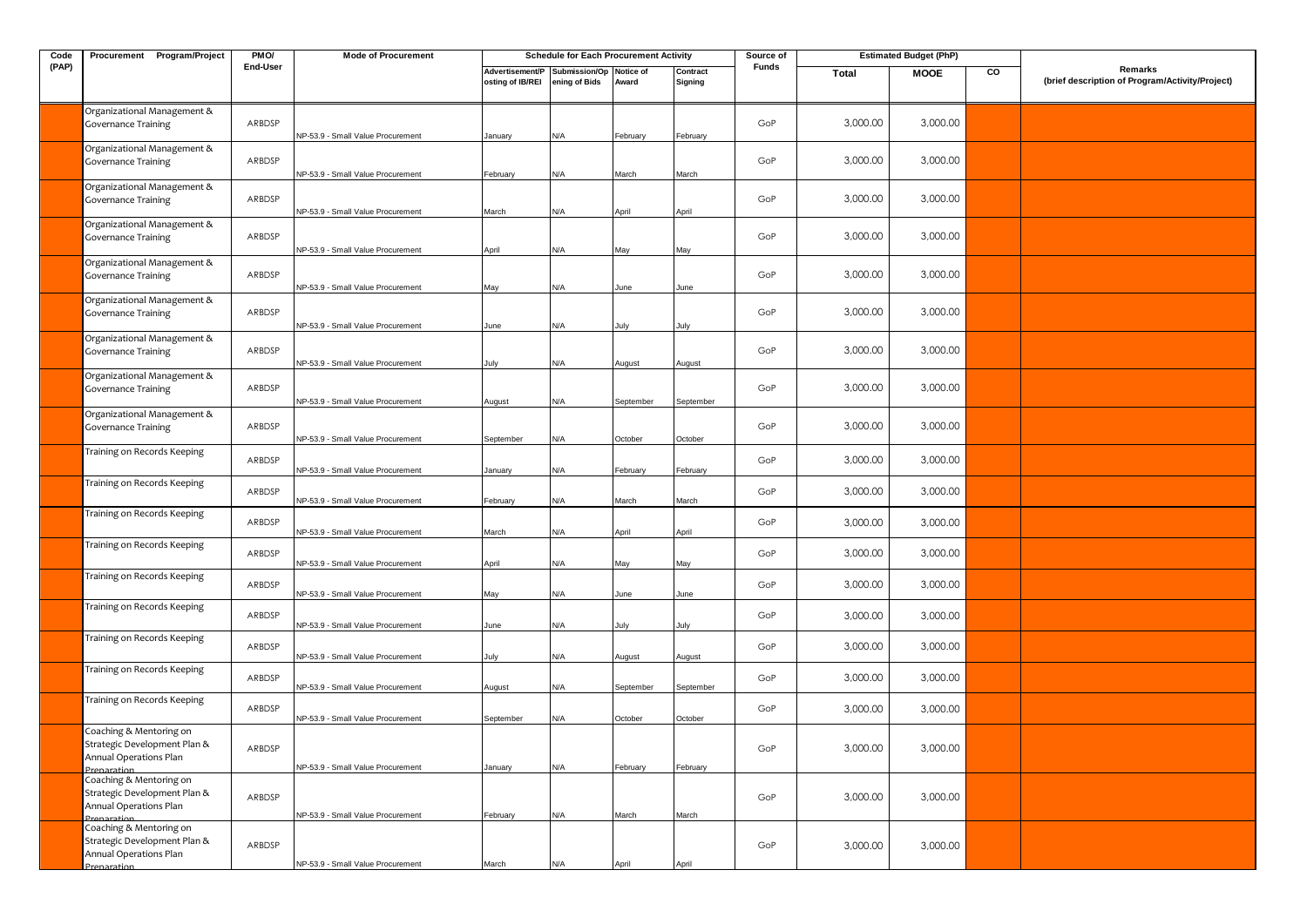| Code  | Procurement Program/Project                                                                      | PMO/     | <b>Mode of Procurement</b>        |                                     | <b>Schedule for Each Procurement Activity</b> |                    |                     | Source of    |           | <b>Estimated Budget (PhP)</b> |    |                                                            |
|-------|--------------------------------------------------------------------------------------------------|----------|-----------------------------------|-------------------------------------|-----------------------------------------------|--------------------|---------------------|--------------|-----------|-------------------------------|----|------------------------------------------------------------|
| (PAP) |                                                                                                  | End-User |                                   | Advertisement/P<br>osting of IB/REI | Submission/Op<br>ening of Bids                | Notice of<br>Award | Contract<br>Signing | <b>Funds</b> | Total     | <b>MOOE</b>                   | CO | Remarks<br>(brief description of Program/Activity/Project) |
|       | Coaching & Mentoring on<br>Strategic Development Plan &<br>Annual Operations Plan<br>Prenaration | ARBDSP   | NP-53.9 - Small Value Procurement | April                               | N/A                                           | May                | May                 | GoP          | 3,000.00  | 3,000.00                      |    |                                                            |
|       | Coaching & Mentoring on<br>Strategic Development Plan &<br>Annual Operations Plan<br>Prenaration | ARBDSP   | NP-53.9 - Small Value Procurement | May                                 | N/A                                           | June               | June                | GoP          | 3,000.00  | 3,000.00                      |    |                                                            |
|       | Coaching & Mentoring on<br>Strategic Development Plan &<br>Annual Operations Plan<br>Prenaration | ARBDSP   | NP-53.9 - Small Value Procurement | June                                | N/A                                           | July               | July                | GoP          | 3,000.00  | 3,000.00                      |    |                                                            |
|       | Coaching & Mentoring on<br>Strategic Development Plan &<br>Annual Operations Plan<br>Prenaration | ARBDSP   | NP-53.9 - Small Value Procurement | July                                | N/A                                           | August             | August              | GoP          | 3,000.00  | 3,000.00                      |    |                                                            |
|       | Coaching & Mentoring on<br>Strategic Development Plan &<br>Annual Operations Plan<br>Prenaration | ARBDSP   | NP-53.9 - Small Value Procurement | August                              | N/A                                           | September          | September           | GoP          | 3,000.00  | 3,000.00                      |    |                                                            |
|       | Coaching & Mentoring on<br>Strategic Development Plan &<br>Annual Operations Plan<br>Prenaration | ARBDSP   | NP-53.9 - Small Value Procurement | September                           | N/A                                           | October            | October             | GoP          | 3,000.00  | 3,000.00                      |    |                                                            |
|       | PBD Quarterly Review & Planning<br>Sesion                                                        | ARBDSP   | NP-53.9 - Small Value Procurement | January                             | N/A                                           | February           | March               | GoP          | 25,000.00 | 25,000.00                     |    |                                                            |
|       | PBD Quarterly Review & Planning<br>Sesion                                                        | ARBDSP   | NP-53.9 - Small Value Procurement | April                               | <b>N/A</b>                                    | May                | June                | GoP          | 25,000.00 | 25,000.00                     |    |                                                            |
|       | PBD Quarterly Review & Planning<br>Sesion                                                        | ARBDSP   | NP-53.9 - Small Value Procurement | July                                | N/A                                           | ugust              | September           | GoP          | 25,000.00 | 25,000.00                     |    |                                                            |
|       | PBD Quarterly Review & Planning<br>Sesion                                                        | ARBDSP   | NP-53.9 - Small Value Procurement | October                             | N/A                                           | November           | December            | GoP          | 25,000.00 | 25,000.00                     |    |                                                            |
|       | TEMA 2020 Feedbacking                                                                            | ARBDSP   | NP-53.9 - Small Value Procurement | April                               | N/A                                           | May                | June                | GoP          | 25,000.00 | 25,000.00                     |    |                                                            |
|       | <b>TEMA 2020 Feedbacking</b><br>Provincial PBD Target Setting for                                | ARBDSP   | NP-53.9 - Small Value Procurement | October                             | N/A                                           | Vovember           | December            | GoP          | 25,000.00 | 25,000.00                     |    |                                                            |
|       | 2021<br>Enhancement Training on Basic                                                            | ARBDSP   | NP-53.9 - Small Value Procurement | January                             | N/A                                           | January            | January             | GoP          | 50,000.00 | 50,000.00                     |    |                                                            |
|       | Accounting for Non-Accountants                                                                   | ARBDSP   | NP-53.9 - Small Value Procurement | lanuary                             | N/A                                           | February           | February            | GoP          | 3,000.00  | 3,000.00                      |    |                                                            |
|       | Enhancement Training on Basic<br>Accounting for Non-Accountants                                  | ARBDSP   | NP-53.9 - Small Value Procurement | ebruary                             | N/A                                           | March              | March               | GoP          | 3,000.00  | 3,000.00                      |    |                                                            |
|       | Enhancement Training on Basic<br><b>Accounting for Non-Accountants</b>                           | ARBDSP   | NP-53.9 - Small Value Procurement | March                               | N/A                                           | April              | April               | GoP          | 3,000.00  | 3,000.00                      |    |                                                            |
|       | Enhancement Training on Basic<br>Accounting for Non-Accountants                                  | ARBDSP   | NP-53.9 - Small Value Procurement | April                               | N/A                                           | May                | May                 | GoP          | 3,000.00  | 3,000.00                      |    |                                                            |
|       | Enhancement Training on Basic<br>Accounting for Non-Accountants                                  | ARBDSP   | NP-53.9 - Small Value Procurement | May                                 | N/A                                           | June               | June                | GoP          | 3,000.00  | 3,000.00                      |    |                                                            |
|       | Enhancement Training on Basic<br>Accounting for Non-Accountants                                  | ARBDSP   | NP-53.9 - Small Value Procurement | June                                | N/A                                           | July               | July                | GoP          | 3,000.00  | 3,000.00                      |    |                                                            |
|       | Enhancement Training on Basic<br>Accounting for Non-Accountants                                  | ARBDSP   | NP-53.9 - Small Value Procurement | luly                                | N/A                                           | August             | August              | GoP          | 3,000.00  | 3,000.00                      |    |                                                            |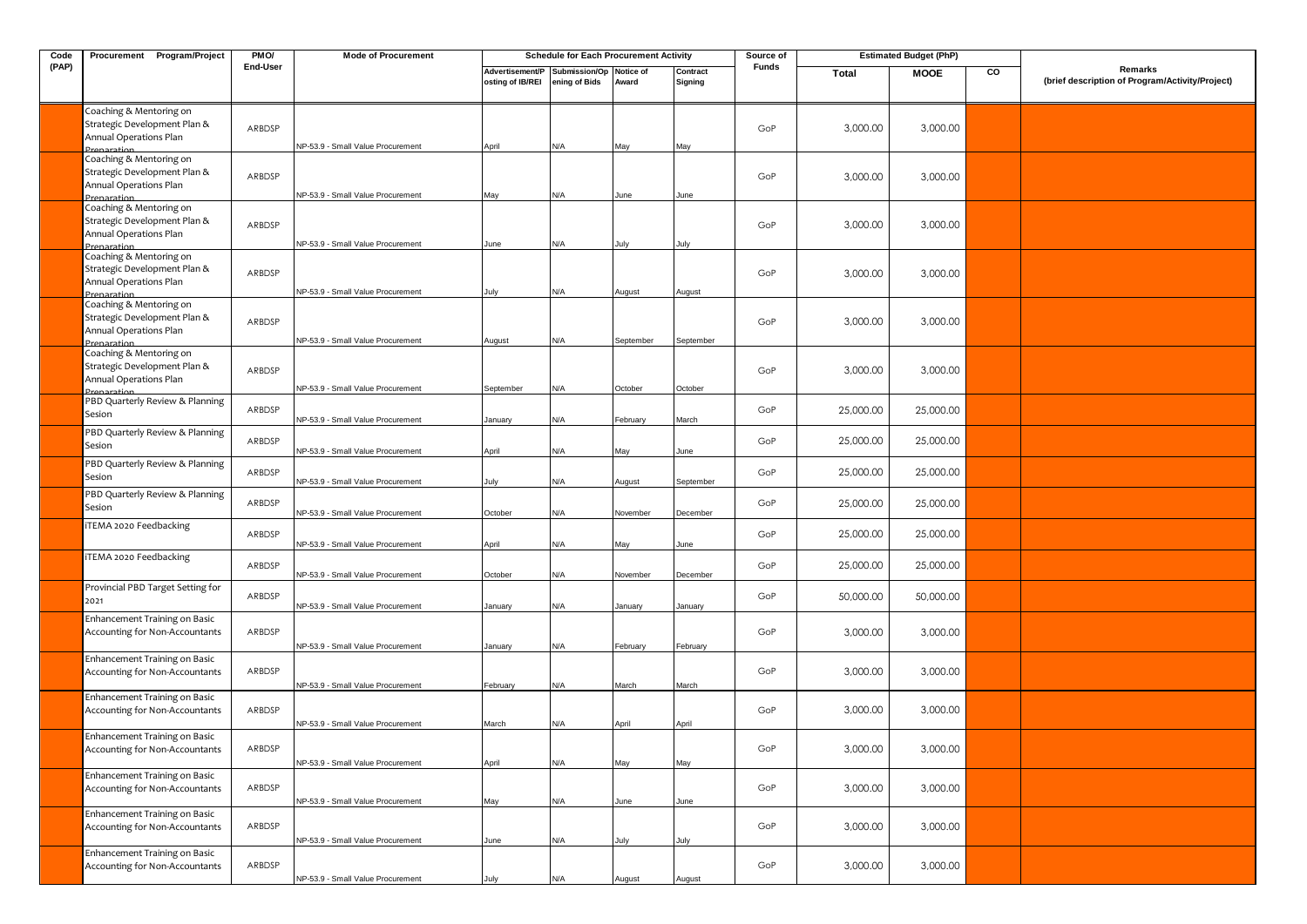| Code  | Procurement Program/Project                                       | PMO/     | <b>Mode of Procurement</b>        |                                     | <b>Schedule for Each Procurement Activity</b> |                    |                     | <b>Estimated Budget (PhP)</b><br>Source of |          |             |    |                                                            |
|-------|-------------------------------------------------------------------|----------|-----------------------------------|-------------------------------------|-----------------------------------------------|--------------------|---------------------|--------------------------------------------|----------|-------------|----|------------------------------------------------------------|
| (PAP) |                                                                   | End-User |                                   | Advertisement/P<br>osting of IB/REI | Submission/Op<br>ening of Bids                | Notice of<br>Award | Contract<br>Signing | Funds                                      | Total    | <b>MOOE</b> | CO | Remarks<br>(brief description of Program/Activity/Project) |
|       | Enhancement Training on Basic<br>Accounting for Non-Accountants   | ARBDSP   | NP-53.9 - Small Value Procurement | August                              | N/A                                           | September          | September           | GoP                                        | 3,000.00 | 3,000.00    |    |                                                            |
|       | Enhancement Training on Basic<br>Accounting for Non-Accountants   | ARBDSP   | NP-53.9 - Small Value Procurement | September                           | N/A                                           | October            | October             | GoP                                        | 3,000.00 | 3,000.00    |    |                                                            |
|       | Enhancement Training on Credit<br>Management                      | ARBDSP   | NP-53.9 - Small Value Procurement | lanuary                             | ۷/A                                           | February           | February            | GoP                                        | 3,000.00 | 3,000.00    |    |                                                            |
|       | Enhancement Training on Credit<br>Management                      | ARBDSP   | NP-53.9 - Small Value Procurement | February                            | N/A                                           | March              | March               | GoP                                        | 3,000.00 | 3,000.00    |    |                                                            |
|       | Enhancement Training on Credit<br>Management                      | ARBDSP   | NP-53.9 - Small Value Procurement | Aarch                               | N/A                                           | April              | April               | GoP                                        | 3,000.00 | 3,000.00    |    |                                                            |
|       | Enhancement Training on Credit<br>Management                      | ARBDSP   | NP-53.9 - Small Value Procurement | April                               | N/A                                           | May                | May                 | GoP                                        | 3,000.00 | 3,000.00    |    |                                                            |
|       | Enhancement Training on Credit<br>Management                      | ARBDSP   | NP-53.9 - Small Value Procurement | May                                 | N/A                                           | June               | June                | GoP                                        | 3,000.00 | 3,000.00    |    |                                                            |
|       | Enhancement Training on Credit<br>Management                      | ARBDSP   | NP-53.9 - Small Value Procurement | June                                | N/A                                           | July               | July                | GoP                                        | 3,000.00 | 3,000.00    |    |                                                            |
|       | Enhancement Training on Credit<br>Management                      | ARBDSP   | NP-53.9 - Small Value Procurement | luly                                | N/A                                           | August             | August              | GoP                                        | 3,000.00 | 3,000.00    |    |                                                            |
|       | Enhancement Training on Credit<br>Management                      | ARBDSP   | NP-53.9 - Small Value Procurement | <b>\ugust</b>                       | N/A                                           | September          | September           | GoP                                        | 3,000.00 | 3,000.00    |    |                                                            |
|       | Enhancement Training on Credit<br>Management                      | ARBDSP   | NP-53.9 - Small Value Procurement | September                           | N/A                                           | October            | October             | GoP                                        | 3,000.00 | 3,000.00    |    |                                                            |
|       | Workshop on the Preparation of<br>Financial Statements for ARBOs  | ARBDSP   | NP-53.9 - Small Value Procurement | January                             | N/A                                           | February           | February            | GoP                                        | 3,000.00 | 3,000.00    |    |                                                            |
|       | Workshop on the Preparation of<br>Financial Statements for ARBOs  | ARBDSP   | NP-53.9 - Small Value Procurement | February                            | N/A                                           | March              | March               | GoP                                        | 3,000.00 | 3,000.00    |    |                                                            |
|       | Workshop on the Preparation of<br>Financial Statements for ARBOs  | ARBDSP   | NP-53.9 - Small Value Procurement | March                               | N/A                                           | April              | April               | GoP                                        | 3,000.00 | 3,000.00    |    |                                                            |
|       | Workshop on the Preparation of<br>Financial Statements for ARBOs  | ARBDSP   | NP-53.9 - Small Value Procurement | April                               | N/A                                           | May                | May                 | GoP                                        | 3,000.00 | 3,000.00    |    |                                                            |
|       | Workshop on the Preparation of<br>Financial Statements for ARBOs  | ARBDSP   | NP-53.9 - Small Value Procurement | May                                 | N/A                                           | lune               | June                | GoP                                        | 3,000.00 | 3,000.00    |    |                                                            |
|       | Workshop on the Preparation of<br>Financial Statements for ARBOs  | ARBDSP   | NP-53.9 - Small Value Procurement | June                                | N/A                                           | July               | July                | GoP                                        | 3,000.00 | 3,000.00    |    |                                                            |
|       | Workshop on the Preparation of<br>Financial Statements for ARBOs  | ARBDSP   | NP-53.9 - Small Value Procurement | July                                | N/A                                           | August             | August              | GoP                                        | 3,000.00 | 3,000.00    |    |                                                            |
|       | Workshop on the Preparation of<br>Financial Statements for ARBOs  | ARBDSP   | NP-53.9 - Small Value Procurement | August                              | N/A                                           | September          | September           | GoP                                        | 3,000.00 | 3,000.00    |    |                                                            |
|       | Workshop on the Preparation of<br>Financial Statements for ARBOs  | ARBDSP   | NP-53.9 - Small Value Procurement | September                           | N/A                                           | October            | October             | GoP                                        | 3,000.00 | 3,000.00    |    |                                                            |
|       | Workshop on the Basic Process<br>Flow of Internal Audit for ARBOs | ARBDSP   | NP-53.9 - Small Value Procurement | January                             | N/A                                           | February           | February            | GoP                                        | 3,000.00 | 3,000.00    |    |                                                            |
|       | Workshop on the Basic Process<br>Flow of Internal Audit for ARBOs | ARBDSP   | NP-53.9 - Small Value Procurement | February                            | N/A                                           | March              | March               | GoP                                        | 3,000.00 | 3,000.00    |    |                                                            |
|       | Workshop on the Basic Process<br>Flow of Internal Audit for ARBOs | ARBDSP   |                                   |                                     |                                               |                    |                     | GoP                                        | 3,000.00 | 3,000.00    |    |                                                            |
|       |                                                                   |          | NP-53.9 - Small Value Procurement | March                               | N/A                                           | April              | April               |                                            |          |             |    |                                                            |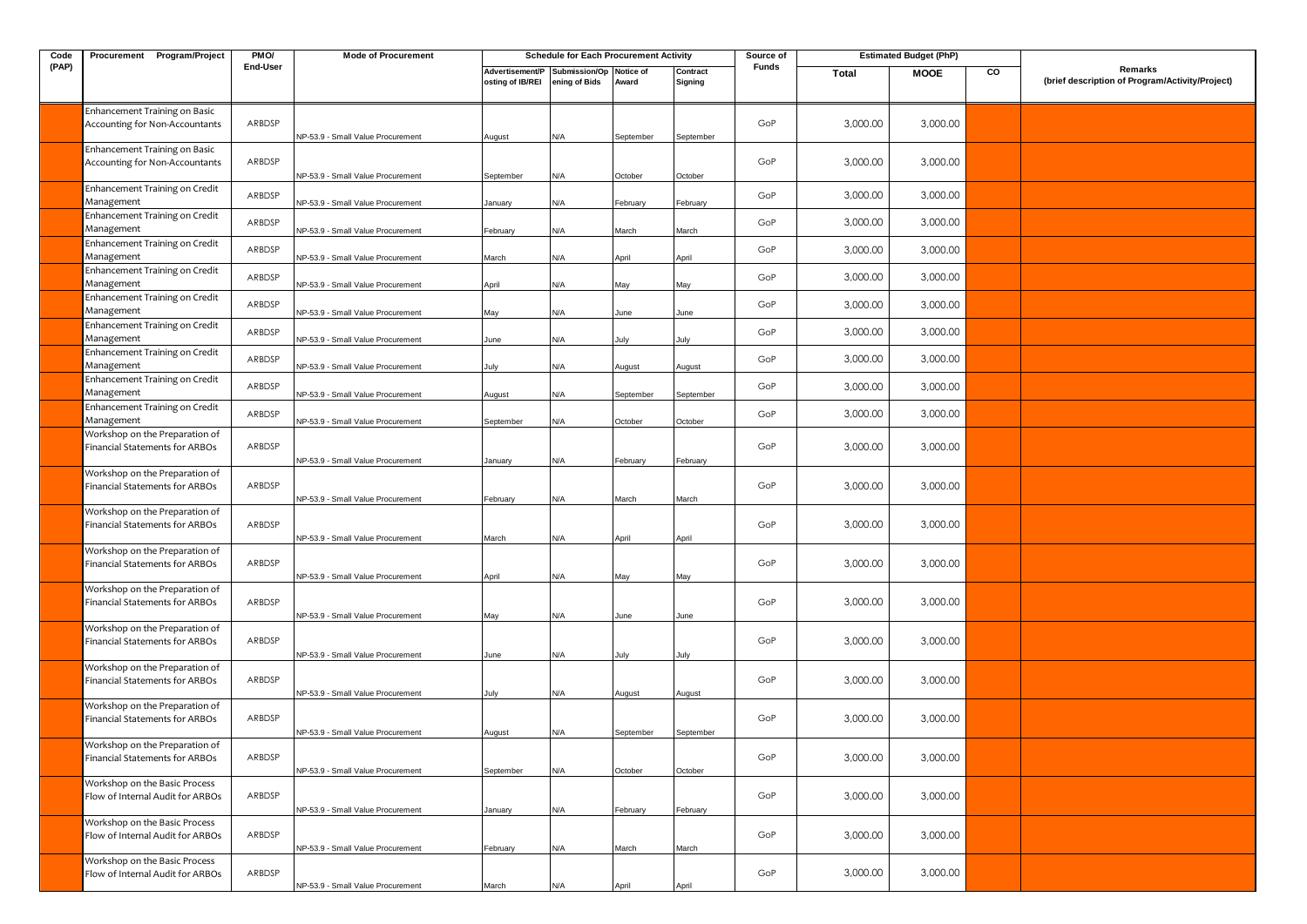| Code  | Procurement Program/Project                                       | PMO/     | <b>Mode of Procurement</b>        |                                                                           | <b>Schedule for Each Procurement Activity</b> |           |                     | Source of | <b>Estimated Budget (PhP)</b> |             |                |                                                            |
|-------|-------------------------------------------------------------------|----------|-----------------------------------|---------------------------------------------------------------------------|-----------------------------------------------|-----------|---------------------|-----------|-------------------------------|-------------|----------------|------------------------------------------------------------|
| (PAP) |                                                                   | End-User |                                   | Advertisement/P Submission/Op Notice of<br>osting of IB/REI ening of Bids |                                               | Award     | Contract<br>Signing | Funds     | Total                         | <b>MOOE</b> | $\overline{c}$ | Remarks<br>(brief description of Program/Activity/Project) |
|       | Workshop on the Basic Process<br>Flow of Internal Audit for ARBOs | ARBDSP   | NP-53.9 - Small Value Procurement | April                                                                     | N/A                                           | Лау       | May                 | GoP       | 3,000.00                      | 3,000.00    |                |                                                            |
|       | Workshop on the Basic Process<br>Flow of Internal Audit for ARBOs | ARBDSP   | NP-53.9 - Small Value Procurement | May                                                                       | N/A                                           | June      | June                | GoP       | 3,000.00                      | 3,000.00    |                |                                                            |
|       | Workshop on the Basic Process<br>Flow of Internal Audit for ARBOs | ARBDSP   | NP-53.9 - Small Value Procurement | June                                                                      | N/A                                           | July      | July                | GoP       | 3,000.00                      | 3,000.00    |                |                                                            |
|       | Workshop on the Basic Process<br>Flow of Internal Audit for ARBOs | ARBDSP   | NP-53.9 - Small Value Procurement | July                                                                      | N/A                                           | August    | August              | GoP       | 3,000.00                      | 3,000.00    |                |                                                            |
|       | Workshop on the Basic Process<br>Flow of Internal Audit for ARBOs | ARBDSP   | NP-53.9 - Small Value Procurement | <b>August</b>                                                             | N/A                                           | September | September           | GoP       | 3,000.00                      | 3,000.00    |                |                                                            |
|       | Workshop on the Basic Process<br>Flow of Internal Audit for ARBOs | ARBDSP   | NP-53.9 - Small Value Procurement | September                                                                 | N/A                                           | October   | October             | GoP       | 3,000.00                      | 3,000.00    |                |                                                            |
|       | Provincial StakeHolders Forum                                     | ARBDSP   | NP-53.9 - Small Value Procurement | January                                                                   | N/A                                           | lanuary   | January             | GoP       | 13,333.00                     | 13,333.00   |                |                                                            |
|       | Provincial StakeHolders Forum                                     | ARBDSP   | NP-53.9 - Small Value Procurement | January                                                                   | N/A                                           | February  | February            | GoP       | 13,333.00                     | 13,333.00   |                |                                                            |
|       | Provincial StakeHolders Forum                                     | ARBDSP   | NP-53.9 - Small Value Procurement | January                                                                   | N/A                                           | Aarch     | March               | GoP       | 13,333.00                     | 13,333.00   |                |                                                            |
|       | Orientation on APCP cum PSP<br>Formulation                        | ARBDSP   | NP-53.9 - Small Value Procurement | January                                                                   | N/A                                           | lanuary   | January             | GoP       | 6,000.00                      | 6,000.00    |                |                                                            |
|       | Orientation on APCP cum PSP<br>Formulation                        | ARBDSP   | NP-53.9 - Small Value Procurement | January                                                                   | N/A                                           | ebruary   | March               | GoP       | 6,000.00                      | 6,000.00    |                |                                                            |
|       | Orientation on APCP cum PSP<br>Formulation                        | ARBDSP   | NP-53.9 - Small Value Procurement | March                                                                     | N/A                                           | April     | Val                 | GoP       | 6,000.00                      | 6,000.00    |                |                                                            |
|       | Orientation on APCP cum PSP<br>Formulation                        | ARBDSP   | NP-53.9 - Small Value Procurement | June                                                                      | N/A                                           | luly      | August              | GoP       | 6,000.00                      | 6,000.00    |                |                                                            |
|       | Orientation on APCP cum PSP<br>Formulation                        | ARBDSP   | NP-53.9 - Small Value Procurement | August                                                                    | N/A                                           | September | October             | GoP       | 6,000.00                      | 6,000.00    |                |                                                            |
|       | APCP Assesment Workshop                                           | ARBDSP   | NP-53.9 - Small Value Procurement | January                                                                   | N/A                                           | February  | March               | GoP       | 15,750.00                     | 15,750.00   |                |                                                            |
|       | APCP Assesment Workshop                                           | ARBDSP   | NP-53.9 - Small Value Procurement | April                                                                     | N/A                                           | May       | June                | GoP       | 15,750.00                     | 15,750.00   |                |                                                            |
|       | APCP Assesment Workshop                                           | ARBDSP   | NP-53.9 - Small Value Procurement | July                                                                      | N/A                                           | August    | September           | GoP       | 15,750.00                     | 15,750.00   |                |                                                            |
|       | Enhanced Technology on<br>Vegetable Production                    | ARBDSP   | NP-53.9 - Small Value Procurement | January                                                                   | N/A                                           | February  | March               | GoP       | 10,500.00                     | 10,500.00   |                |                                                            |
|       | Enhanced Technology on<br>Vegetable Production                    | ARBDSP   | NP-53.9 - Small Value Procurement | April                                                                     | N/A                                           | May       | June                | GoP       | 10,500.00                     | 10,500.00   |                |                                                            |
|       | Enhanced Technology on<br>Vegetable Production                    | ARBDSP   | NP-53.9 - Small Value Procurement | July                                                                      | N/A                                           | August    | September           | GoP       | 10,500.00                     | 10,500.00   |                |                                                            |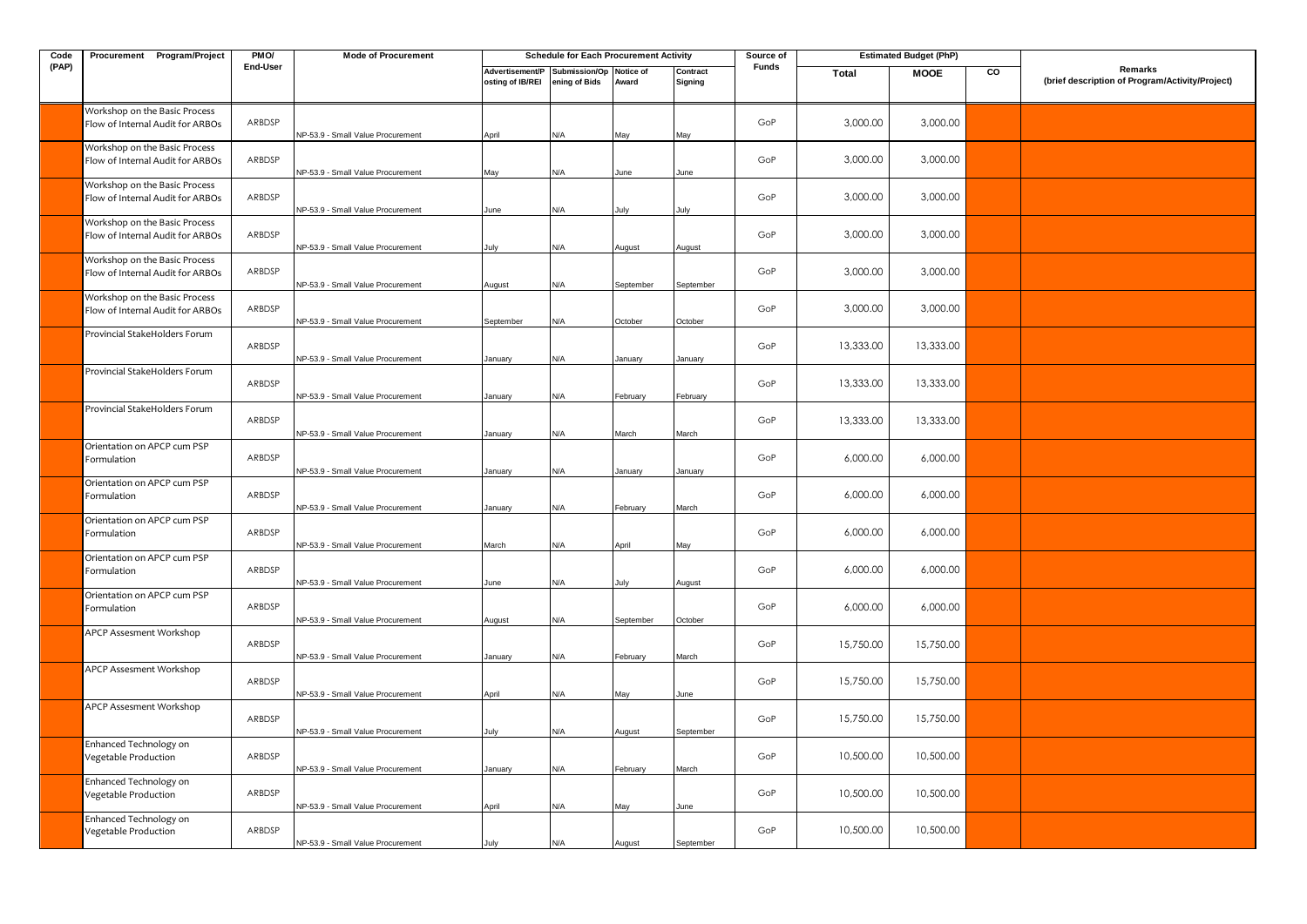| Code  | Procurement Program/Project                                                                   | PM <sub>O</sub> / | <b>Mode of Procurement</b>        |                                                             | <b>Schedule for Each Procurement Activity</b> |           |                     | Source of    | <b>Estimated Budget (PhP)</b> |             |    |                                                            |
|-------|-----------------------------------------------------------------------------------------------|-------------------|-----------------------------------|-------------------------------------------------------------|-----------------------------------------------|-----------|---------------------|--------------|-------------------------------|-------------|----|------------------------------------------------------------|
| (PAP) |                                                                                               | End-User          |                                   | Advertisement/P Submission/Op Notice of<br>osting of IB/REI | ening of Bids                                 | Award     | Contract<br>Signing | <b>Funds</b> | Total                         | <b>MOOE</b> | CO | Remarks<br>(brief description of Program/Activity/Project) |
|       | Climate Resilient Farm<br>Productivity Support Project for<br>Sustainable Livelihood Training | ARBDSP            | NP-53.9 - Small Value Procurement | July                                                        | N/A                                           | August    | September           | GoP          | 11,000.00                     | 11,000.00   |    |                                                            |
|       | Climate Resilient Farm<br>Productivity Support Project for<br>Sustainable Livelihood Training | ARBDSP            | NP-53.9 - Small Value Procurement | October                                                     | N/A                                           | November  | December            | GoP          | 11,000.00                     | 11,000.00   |    |                                                            |
|       | Climate Resilient Farm<br>Productivity Support Project<br>Tarinings for Major Crop            | ARBDSP            | VP-53.9 - Small Value Procurement | January                                                     | N/A                                           | February  | March               | GoP          | 24,000.00                     | 24,000.00   |    |                                                            |
|       | <b>EDES Assessment and Planning</b><br>Workhop                                                | ARBDSP            | NP-53.9 - Small Value Procurement | January                                                     | N/A                                           | February  | March               | GoP          | 7,500.00                      | 7,500.00    |    |                                                            |
|       | <b>EDES Assessment and Planning</b><br>Workhop                                                | ARBDSP            | NP-53.9 - Small Value Procurement | April                                                       | N/A                                           | May       | June                | GoP          | 7,500.00                      | 7,500.00    |    |                                                            |
|       | <b>EDES Assessment and Planning</b><br>Workhop                                                | ARBDSP            | NP-53.9 - Small Value Procurement | July                                                        | N/A                                           | August    | September           | GoP          | 7,500.00                      | 7,500.00    |    |                                                            |
|       | <b>EDES Assessment and Planning</b><br>Workhop                                                | ARBDSP            | NP-53.9 - Small Value Procurement | October                                                     | N/A                                           | November  | December            | GoP          | 7,500.00                      | 7,500.00    |    |                                                            |
|       | Sharing Learning Experiences on<br>APCP/Micro Finance                                         | ARBDSP            | NP-53.9 - Small Value Procurement | January                                                     | N/A                                           | February  | March               | GoP          | 12,500.00                     | 12,500.00   |    |                                                            |
|       | Sharing Learning Experiences on<br>APCP/Micro Finance                                         | ARBDSP            | NP-53.9 - Small Value Procurement | August                                                      | N/A                                           | September | October             | GoP          | 12,500.00                     | 12,500.00   |    |                                                            |
|       | Product Development Trainings                                                                 | ARBDSP            | VP-53.9 - Small Value Procurement | January                                                     | N/A                                           | February  | March               | GoP          | 4,500.00                      | 4,500.00    |    |                                                            |
|       | Product Development Trainings                                                                 | ARBDSP            | NP-53.9 - Small Value Procurement | February                                                    | N/A                                           | March     | April               | GoP          | 4,500.00                      | 4,500.00    |    |                                                            |
|       | Product Development Trainings                                                                 | ARBDSP            | VP-53.9 - Small Value Procurement | March                                                       | N/A                                           | April     | May                 | GoP          | 4,500.00                      | 4,500.00    |    |                                                            |
|       | <b>Product Development Trainings</b>                                                          | ARBDSP            | NP-53.9 - Small Value Procurement | May                                                         | N/A                                           | June      | July                | GoP          | 4,500.00                      | 4,500.00    |    |                                                            |
|       | Product Development Trainings                                                                 | ARBDSP            | NP-53.9 - Small Value Procurement | June                                                        | N/A                                           | July      | August              | GoP          | 4,500.00                      | 4,500.00    |    |                                                            |
|       | <b>Product Development Trainings</b>                                                          | ARBDSP            | NP-53.9 - Small Value Procurement | July                                                        | N/A                                           | August    | September           | GoP          | 4,500.00                      | 4,500.00    |    |                                                            |
|       | Seminar Workhop on Micro<br>Savings Operation (MSO)                                           | ARBDSP            | VP-53.9 - Small Value Procurement | January                                                     | N/A                                           | January   | February            | GoP          | 6,000.00                      | 6,000.00    |    |                                                            |
|       | Seminar Workhop on Micro<br>Savings Operation (MSO)                                           | ARBDSP            | NP-53.9 - Small Value Procurement | January                                                     | N/A                                           | February  | March               | GoP          | 6,000.00                      | 6,000.00    |    |                                                            |
|       | Seminar Workhop on Micro<br>Savings Operation (MSO)                                           | ARBDSP            | NP-53.9 - Small Value Procurement | February                                                    | N/A                                           | March     | April               | GoP          | 6,000.00                      | 6,000.00    |    |                                                            |
|       | Seminar Workhop on Micro<br>Savings Operation (MSO)                                           | ARBDSP            | NP-53.9 - Small Value Procurement | March                                                       | N/A                                           | April     | May                 | GoP          | 6,000.00                      | 6,000.00    |    |                                                            |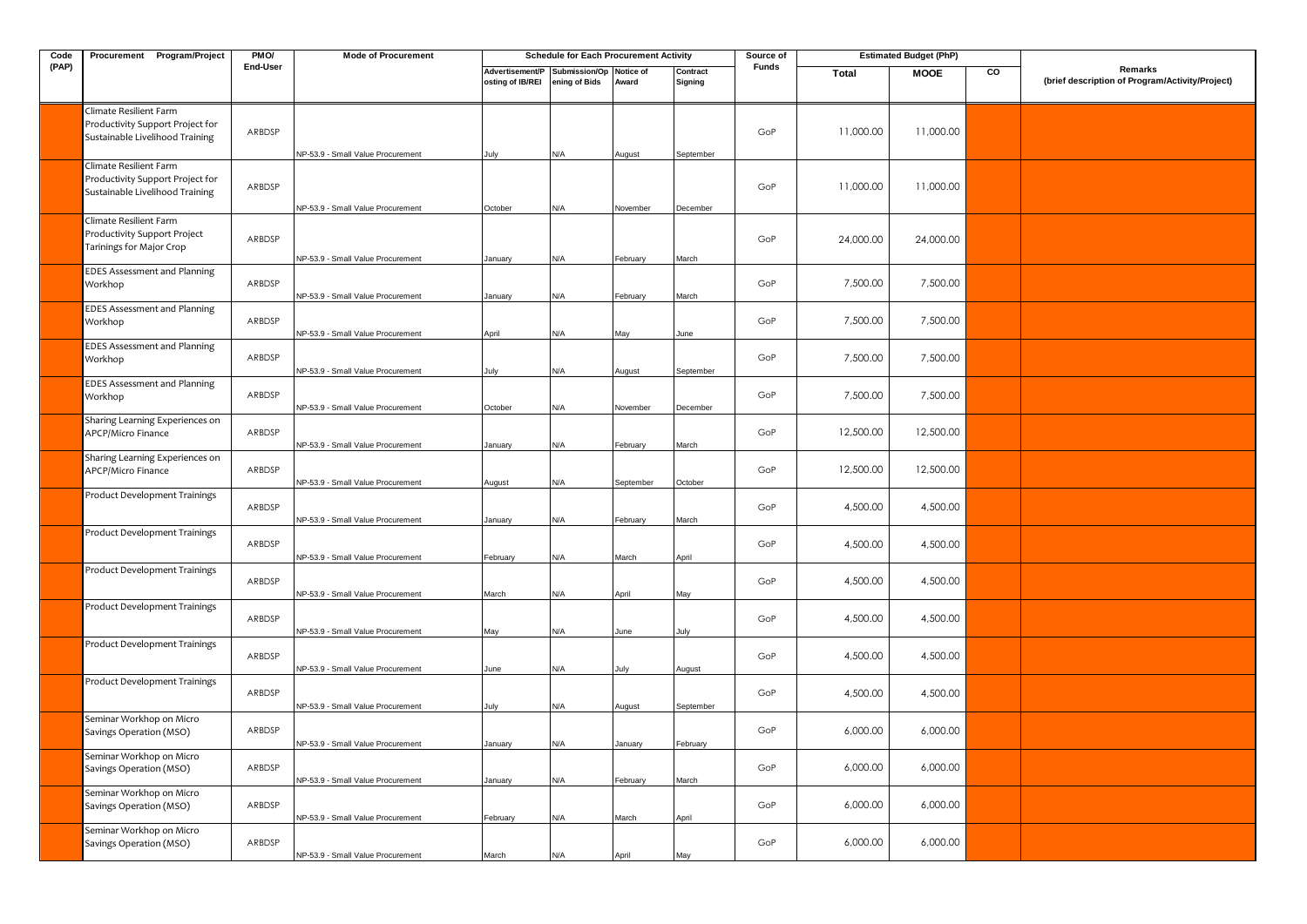| Code  | Procurement Program/Project                                        | PMO/     | <b>Mode of Procurement</b>                                             |                                     | <b>Schedule for Each Procurement Activity</b> |             |                     | Source of |              | <b>Estimated Budget (PhP)</b> |    |                                                            |
|-------|--------------------------------------------------------------------|----------|------------------------------------------------------------------------|-------------------------------------|-----------------------------------------------|-------------|---------------------|-----------|--------------|-------------------------------|----|------------------------------------------------------------|
| (PAP) |                                                                    | End-User |                                                                        | Advertisement/P<br>osting of IB/REI | Submission/Op Notice of<br>ening of Bids      | Award       | Contract<br>Signing | Funds     | <b>Total</b> | <b>MOOE</b>                   | CO | Remarks<br>(brief description of Program/Activity/Project) |
|       | Training for ARBOs to be<br>Developed as Micro Finance<br>Provider | ARBDSP   | NP-53.9 - Small Value Procurement                                      | January                             | N/A                                           | February    | March               | GoP       | 6,000.00     | 6,000.00                      |    |                                                            |
|       | Training Seminar for MSO<br>Sustainable operation                  | ARBDSP   | NP-53.9 - Small Value Procurement                                      | January                             | N/A                                           | ebruary     | March               | GoP       | 6,000.00     | 6,000.00                      |    |                                                            |
|       | Training Seminar for MSO<br>Sustainable operation                  | ARBDSP   |                                                                        |                                     |                                               |             |                     | GoP       | 6,000.00     | 6,000.00                      |    |                                                            |
|       | Training Seminar for MSO<br>Sustainable operation                  | ARBDSP   | NP-53.9 - Small Value Procurement                                      | January                             | N/A                                           | ebruary     | February            | GoP       | 6,000.00     | 6,000.00                      |    |                                                            |
|       | Training Seminar for MSO                                           | ARBDSP   | NP-53.9 - Small Value Procurement                                      | January                             | N/A                                           | February    | March               | GoP       | 6,000.00     | 6,000.00                      |    |                                                            |
|       | Sustainable operation<br>Coaching & Mentoring for ARBOS            | ARBDSP   | NP-53.9 - Small Value Procurement                                      | February                            | N/A                                           | Aarch       | April               | GoP       | 2,000.00     | 2,000.00                      |    |                                                            |
|       | Coaching & Mentoring for ARBOS                                     | ARBDSP   | NP-53.9 - Small Value Procurement                                      | January                             | N/A                                           | January     | February            | GoP       | 2,000.00     | 2,000.00                      |    |                                                            |
|       | Coaching & Mentoring for ARBOS                                     | ARBDSP   | NP-53.9 - Small Value Procurement                                      | February                            | N/A                                           | March       | April               | GoP       | 2,000.00     | 2,000.00                      |    |                                                            |
|       | Coaching & Mentoring for ARBOS                                     | ARBDSP   | NP-53.9 - Small Value Procurement                                      | April                               | N/A                                           | May         | June                | GoP       | 2,000.00     | 2,000.00                      |    |                                                            |
|       | Coaching & Mentoring for ARBOS                                     | ARBDSP   | NP-53.9 - Small Value Procurement                                      | June                                | N/A                                           | July        | August              | GoP       | 2,000.00     | 2,000.00                      |    |                                                            |
|       | Livelihood Trainings                                               | ARBDSP   | NP-53.9 - Small Value Procurement                                      | August                              | N/A                                           | September   | October             | GoP       | 5,000.00     | 5,000.00                      |    |                                                            |
|       | Livelihood Trainings                                               | ARBDSP   | NP-53.9 - Small Value Procurement                                      | January                             | N/A                                           | January     | February            | GoP       | 5,000.00     | 5,000.00                      |    |                                                            |
|       | Livelihood Trainings                                               | ARBDSP   | NP-53.9 - Small Value Procurement<br>NP-53.9 - Small Value Procurement | February                            | N/A<br>N/A                                    | March       | April               | GoP       | 5,000.00     | 5,000.00                      |    |                                                            |
|       | Livelihood Trainings                                               | ARBDSP   | NP-53.9 - Small Value Procurement                                      | April<br>June                       | N/A                                           | May<br>July | June<br>August      | GoP       | 5,000.00     | 5,000.00                      |    |                                                            |
|       | Livelihood Trainings                                               | ARBDSP   | NP-53.9 - Small Value Procurement                                      | August                              | N/A                                           | September   | October             | GoP       | 5,000.00     | 5,000.00                      |    |                                                            |
|       | Farm Business School / 25 Sesions                                  | ARBDSP   | NP-53.9 - Small Value Procurement                                      | May                                 | N/A                                           | June        | July                | GoP       | 22,500.00    | 22,500.00                     |    |                                                            |
|       | Farm Business School / 25 Sesions                                  | ARBDSP   | NP-53.9 - Small Value Procurement                                      | June                                | N/A                                           | July        | August              | GoP       | 22,500.00    | 22,500.00                     |    |                                                            |
|       | Farm Business School / 25 Sesions                                  | ARBDSP   | NP-53.9 - Small Value Procurement                                      | July                                | N/A                                           | August      | September           | GoP       | 22,500.00    | 22,500.00                     |    |                                                            |
|       | Farm Business School / 25 Sesions                                  | ARBDSP   | NP-53.9 - Small Value Procurement                                      | August                              | N/A                                           | September   | October             | GoP       | 22,500.00    | 22,500.00                     |    |                                                            |
|       | Orientation on the ARBO under CP-<br>WASH                          | ARBDSP   | NP-53.9 - Small Value Procurement                                      | April                               | N/A                                           | May         | June                | GoP       | 6,000.00     | 6,000.00                      |    |                                                            |
|       | Planning & Walk Thru under CP-<br>WASH                             | ARBDSP   | NP-53.9 - Small Value Procurement                                      | April                               | N/A                                           | May         | June                | GoP       | 6,000.00     | 6,000.00                      |    |                                                            |
|       | 8 Days Hand on Training<br>Construction of IRF                     | ARBDSP   | NP-53.9 - Small Value Procurement                                      | May                                 | N/A                                           | June        | July                | GoP       | 43,200.00    | 43,200.00                     |    |                                                            |
|       | Iron Removal Filter (IRF) materials                                | ARBDSP   | NP-53.9 - Small Value Procurement                                      | January                             | N/A                                           | January     | January             | GoP       | 15,800.00    | 15,800.00                     |    |                                                            |
|       | Wash Focused Livelihood Project                                    | ARBDSP   | NP-53.9 - Small Value Procurement                                      | June                                | N/A                                           | July        | August              | GoP       | 9,000.00     | 9,000.00                      |    |                                                            |
|       | Wash Focused Livelihood Project                                    | ARBDSP   | NP-53.9 - Small Value Procurement                                      | July                                | N/A                                           | August      | September           | GoP       | 9,000.00     | 9,000.00                      |    |                                                            |
|       | Wash Focused Livelihood Project                                    | ARBDSP   | NP-53.9 - Small Value Procurement                                      | September                           | N/A                                           | October     | November            | GoP       | 9,000.00     | 9,000.00                      |    |                                                            |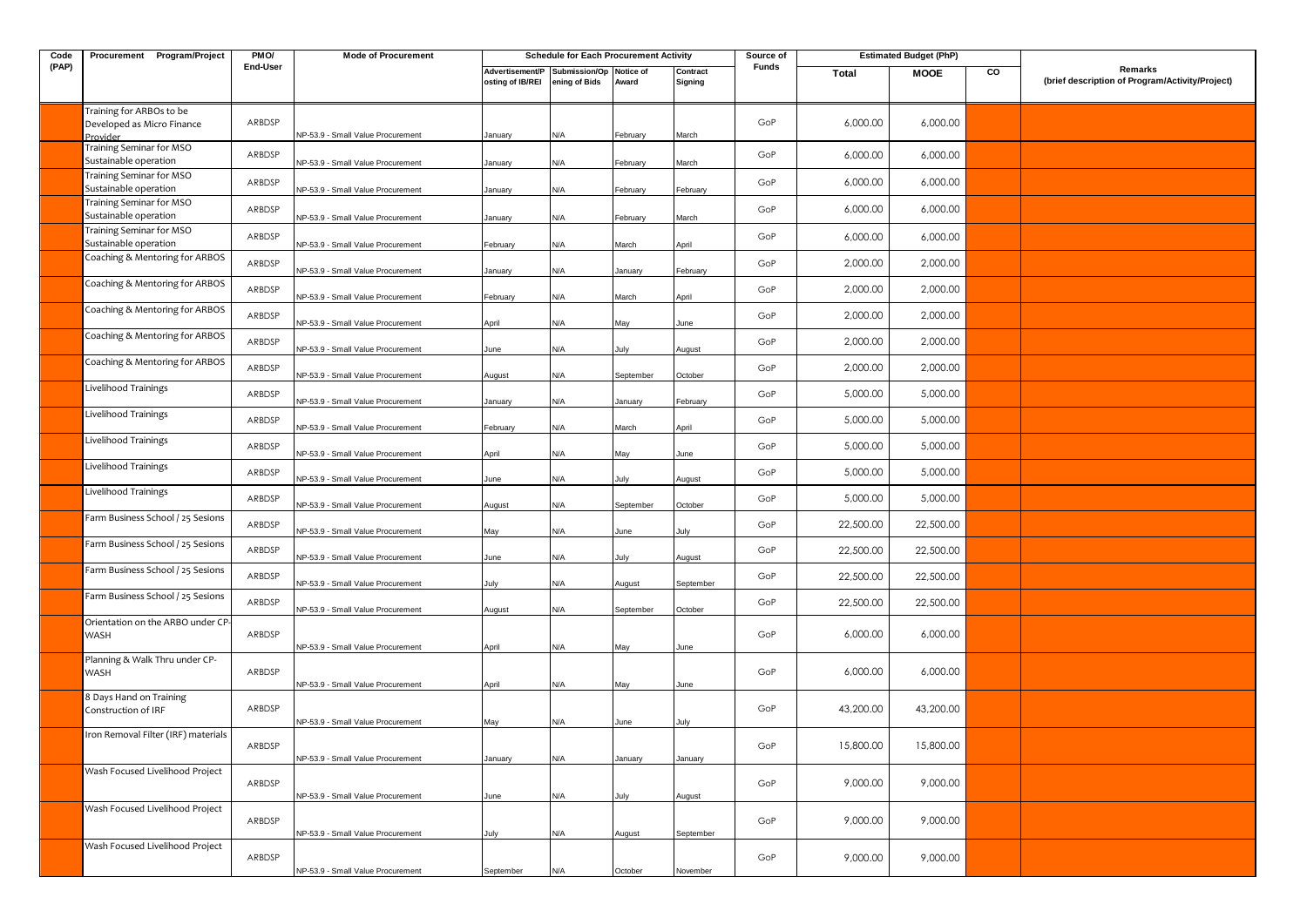| Code  | Procurement Program/Project                                                      | PMO/     | <b>Mode of Procurement</b>                                  | <b>Schedule for Each Procurement Activity</b> |                                          |                            |                            |              |                 | <b>Estimated Budget (PhP)</b> |    |                                                            |
|-------|----------------------------------------------------------------------------------|----------|-------------------------------------------------------------|-----------------------------------------------|------------------------------------------|----------------------------|----------------------------|--------------|-----------------|-------------------------------|----|------------------------------------------------------------|
| (PAP) |                                                                                  | End-User |                                                             | Advertisement/P<br>osting of IB/REI           | Submission/Op Notice of<br>ening of Bids | Award                      | Contract<br>Signing        | <b>Funds</b> | Total           | <b>MOOE</b>                   | CO | Remarks<br>(brief description of Program/Activity/Project) |
|       | <b>Food Processor Training</b>                                                   | ARBDSP   | NP-53.9 - Small Value Procurement                           | January                                       | N/A                                      | February                   | March                      | GoP          | 5,625.00        | 5,625.00                      |    |                                                            |
|       | <b>Food Processor Training</b>                                                   | ARBDSP   | NP-53.9 - Small Value Procurement                           | February                                      | N/A                                      | March                      | April                      | GoP          | 5,625.00        | 5,625.00                      |    |                                                            |
|       | <b>Food Processor Training</b>                                                   | ARBDSP   | NP-53.9 - Small Value Procurement                           | March                                         | N/A                                      | April                      | May                        | GoP          | 5,625.00        | 5,625.00                      |    |                                                            |
|       | <b>Food Processor Training</b>                                                   | ARBDSP   | NP-53.9 - Small Value Procurement                           | April                                         | N/A                                      | May                        | June                       | GoP          | 5,625.00        | 5,625.00                      |    |                                                            |
|       | Product Enhancement under<br>VLFED                                               | ARBDSP   | NP-53.9 - Small Value Procurement                           | January                                       | N/A                                      | February                   | March                      | GoP          | 6,000.00        | 6,000.00                      |    |                                                            |
|       | Product Enhancement under<br>VLFED                                               | ARBDSP   | NP-53.9 - Small Value Procurement                           | February                                      | N/A                                      | March                      | April                      | GoP          | 6,000.00        | 6,000.00                      |    |                                                            |
|       | Product Enhancement under<br><b>VLFED</b>                                        | ARBDSP   | NP-53.9 - Small Value Procurement                           | March                                         | N/A                                      | April                      | May                        | GoP          | 6,000.00        | 6,000.00                      |    |                                                            |
|       | Product Enhancement under<br><b>VLFED</b>                                        | ARBDSP   | NP-53.9 - Small Value Procurement                           | April                                         | N/A                                      | May                        | June                       | GoP          | 6,000.00        | 6,000.00                      |    |                                                            |
|       | Technical Assisstance Leading to<br>Issuance of Cert. of Product<br>Registration | ARBDSP   | NP-53.9 - Small Value Procurement                           | January                                       | N/A                                      | February                   | March                      | GoP          | 3,000.00        | 3,000.00                      |    |                                                            |
|       | Technical Assisstance Leading to<br>Issuance of Cert. of Product<br>Registration | ARBDSP   | NP-53.9 - Small Value Procurement                           | March                                         | N/A                                      | April                      | May                        | GoP          | 3,000.00        | 3,000.00                      |    |                                                            |
|       | Technical Assisstance Leading to<br>Issuance of Cert. of Product<br>Registration | ARBDSP   | NP-53.9 - Small Value Procurement                           | May                                           | N/A                                      | June                       | July                       | GoP          | 3,000.00        | 3,000.00                      |    |                                                            |
|       | Technical Assisstance Leading to<br>Issuance of Cert. of Product<br>Registration | ARBDSP   | NP-53.9 - Small Value Procurement                           | July                                          | N/A                                      | August                     | September                  | GoP          | 3,000.00        | 3,000.00                      |    |                                                            |
|       | Technical Assisstance Leading to<br>Issuance of Cert. of Product<br>Registration | ARBDSP   | NP-53.9 - Small Value Procurement                           | September                                     | N/A                                      | October                    | November                   | GoP          | 3,000.00        | 3,000.00                      |    |                                                            |
|       |                                                                                  |          |                                                             |                                               |                                          |                            |                            |              | <b>TOTAL</b>    | 21,226,006.46                 |    |                                                            |
|       |                                                                                  |          | <b>Competitive Bidding</b>                                  | dicate Date                                   | ndicate Date                             | <b>Indicate Date</b>       | ndicate Date               |              |                 |                               |    |                                                            |
|       |                                                                                  |          | NP-53.9 - Small Value Procurement                           | dicate Date                                   | N/A                                      | dicate Date                | dicate Date                |              |                 |                               |    |                                                            |
|       |                                                                                  |          | <b>Limited Source Bidding</b>                               | dicate Date                                   | ndicate Date                             | <b>ndicate Date</b>        | dicate Date                |              | $\sim 10$       |                               |    |                                                            |
|       |                                                                                  |          | Direct Contracting                                          | N/A                                           | N/A                                      | dicate Date                | dicate Date                |              |                 |                               |    |                                                            |
|       |                                                                                  |          | Repeat Order                                                | N/A                                           | N/A                                      | dicate Date                | dicate Date                |              | <b>Section</b>  |                               |    |                                                            |
|       |                                                                                  |          | Shopping                                                    | dicate Date                                   | N/A                                      | dicate Date                | dicate Date                |              |                 |                               |    |                                                            |
|       |                                                                                  |          | NP-53.1 Two Failed Biddings                                 | dicate Date                                   | N/A                                      | dicate Date                | dicate Date                |              | $\sim$          |                               |    |                                                            |
|       |                                                                                  |          | <b>NP-53.2 Emergency Cases</b>                              | N/A                                           | N/A                                      | dicate Date                | <b>ndicate Date</b>        |              |                 |                               |    |                                                            |
|       |                                                                                  |          | NP-53.3 Take-Over of Contracts                              | N/A<br>N/A                                    | N/A<br>N/A                               | dicate Date                | dicate Date                |              | $\sim$          |                               |    |                                                            |
|       |                                                                                  |          | NP-53.4 Adjacent or Contiguous<br>NP-53.5 Agency-to-Agency  | N/A                                           | N/A                                      | dicate Date<br>dicate Date | dicate Date<br>dicate Date |              | $\sim$ 10 $\pm$ |                               |    |                                                            |
|       |                                                                                  |          | NP-53.6 Scientific, Scholarly, Artistic Work, Exclusive N/A |                                               | N/A                                      | dicate Date                | dicate Date                |              |                 |                               |    |                                                            |
|       |                                                                                  |          | NP-53.7 Highly Technical Consultants                        | N/A                                           | N/A                                      | dicate Date                | <b>ndicate Date</b>        |              | $\sim$          |                               |    |                                                            |
|       |                                                                                  |          | VP-53.8 Defense Cooperation Agreement                       | N/A                                           | N/A                                      | dicate Date                | dicate Date                |              |                 |                               |    |                                                            |
|       |                                                                                  |          | NP-53.9 - Small Value Procurement                           | dicate Date                                   | N/A                                      | dicate Date                | dicate Date                |              | $\sim$ 10 $\pm$ |                               |    |                                                            |
|       |                                                                                  |          | NP-53.10 Lease of Real Property and Venue                   | N/A                                           | N/A                                      | dicate Date                | dicate Date                |              |                 |                               |    |                                                            |
|       |                                                                                  |          | NP-53.11 NGO Participation                                  | dicate Date                                   | N/A                                      | dicate Date                | dicate Date                |              | <b>College</b>  |                               |    |                                                            |
|       |                                                                                  |          | NP-53.12 Community Participation                            | N/A                                           | N/A                                      | dicate Date                | <b>ndicate Date</b>        |              |                 |                               |    |                                                            |
|       |                                                                                  |          | NP-53.13 UN Agencies, Int'l Organizations or Internat N/A   |                                               | N/A                                      | dicate Date                | <b>ndicate Date</b>        |              |                 |                               |    |                                                            |

We hereby warrant that the total amount reflected in this Annual Supplies/ Equipment Procurement Plan to procure the listed common-use supplies, materials and equipment has been included

*in or is within our approved budget for the year.*

July Last

Prepared by: Certified Funds Available / Certified Appropriate Funds Available: Approved by: Approved by:

abla lap

 $x\pi$